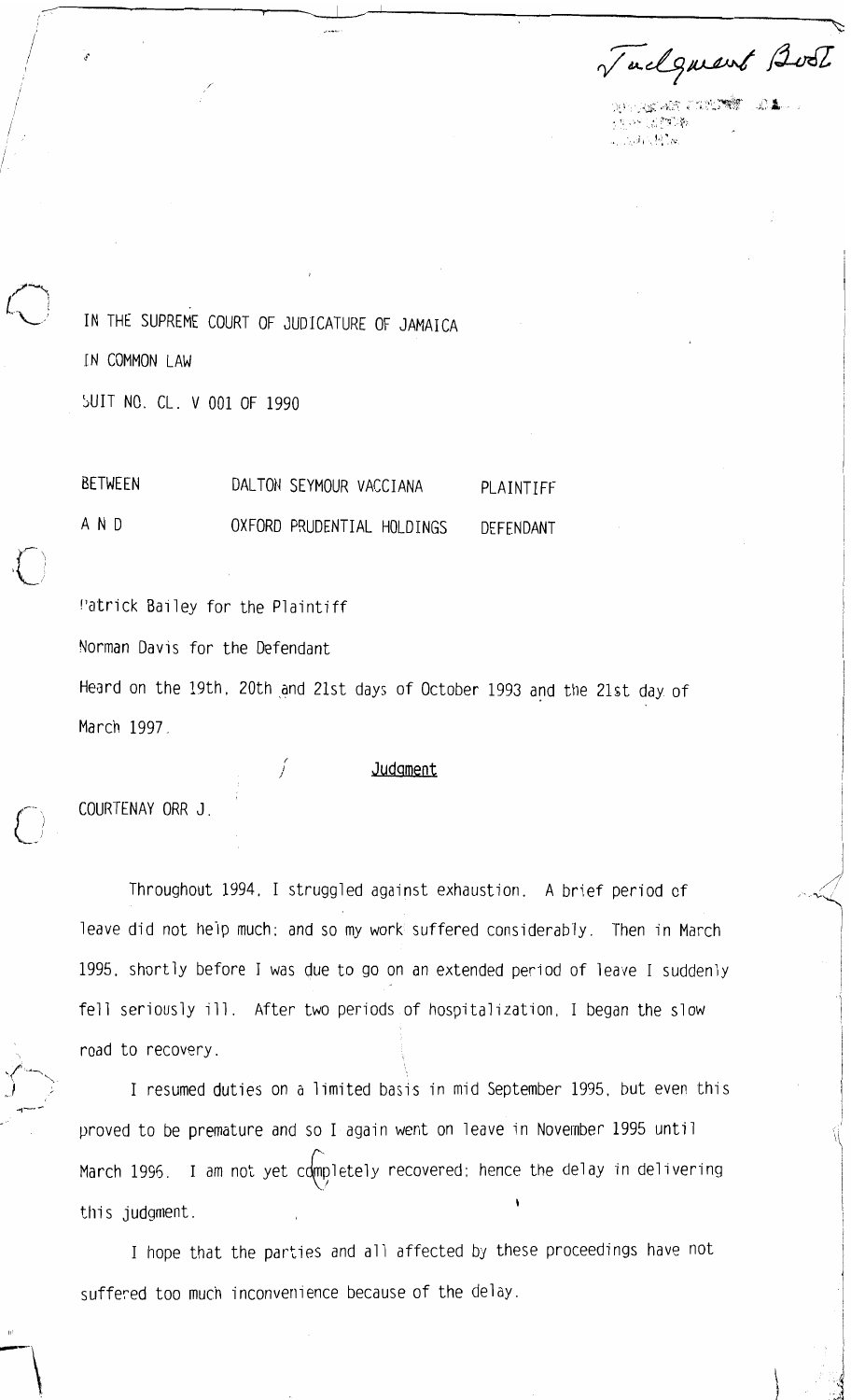This is an action for specific performance of a written agreement dated 4th April 1989, and entered into by the defendant (as owner and vendor) and the plaintiff, as purchaser, for the sale of land situated at 14 Crieffe Road, in the parish of St. Andrew.

There is much common ground between the parties as the bulk of the evidence is contained in the agreed bundle of documents, in particular letters between the attorneys of the parties.

The outcome of this case therefore is determined largely by the effect given by the court to these papers.

Throughout the events which gave rise to this case the plaintiff was represented by Mr. Patrick Bailey Attorney-at-Law, and the defendant by Mr. Dereck Jones, Attorney-at-Law. The firm of attorneys having carriage of sale were Messrs. Myers Fletcher & Gordon Manton & Hart of which Mr. Jones was at all material times a partner.

The following facts were not in dispute:

The plaintiff was a tenant (in possession) of the defendant under a lease the effective date of which was 1st January, 1988, and which provided that the plaintiff should be a monthly tenant after the expiration of a year. The rent was \$750.00 per month.

The parties entered into the sales agreement which provided for a purchase price of \$315,000.00 payable by a deposit of \$55,000.00 on signing, \$100,000.00 within three months of evaluation and balance on completion which was fixed as on or before 30th June, 1989. A special condition of the agreement was that the Plaintiff obtain and deliver a written commitment from Victoria Mutual Building Society or such other lending institution as may be approved by the defendant for a loan of \$160,000.00 on the security of the said property by 31st May 1989, failing which either party could rescind. At the outset time was not of the essence of the contract.

 $\overline{c}$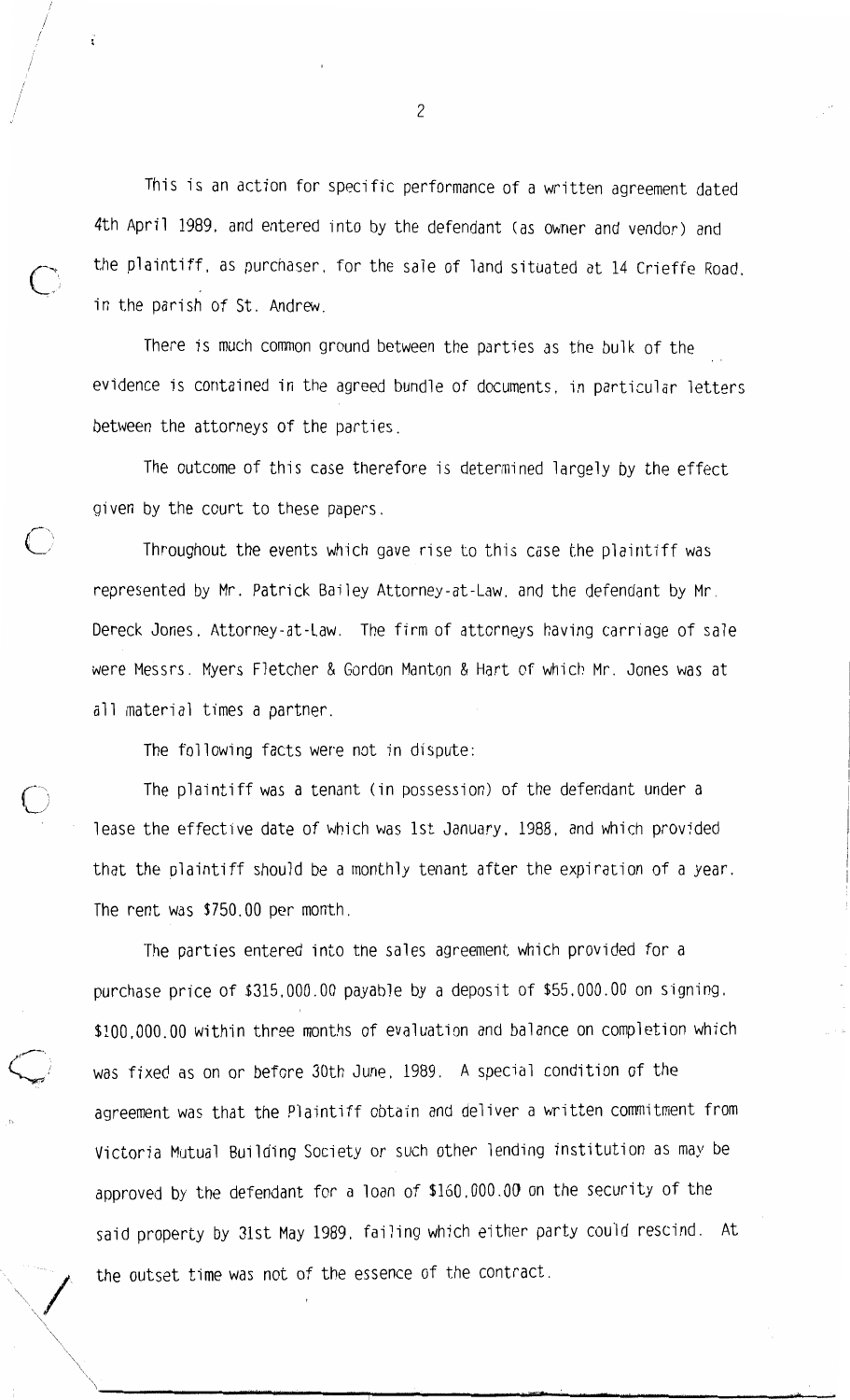By letter dated 14th March, 1989 Mr. Bailey forwarded a cheque for the amount of the deposit of \$55,000.00 to Mr. Jones. The latter in acknowledging receipt in a letter dated 4th April, 1989, wrote:

> "We think it only fair to let you know that our instructions are that no extensions of time are going to be granted and therefore it is important that your client does whatever is necessary to ensure that the terms of this contract are complied with".

With that letter was transmitted a copy of the agreement duly executed by the defendant vendor.

Mr. Jones by letter dated 10th April, 1989, sent a photocopy of the title to Mr. Bailey. Mr. Jones wrote Mr. Bailey again on 25th April, 1989 enquiring what progress had been made in obtaining a commitment for the financing of the loan. He pointed out that "Our concern is that there be no delay in relation to the completion of this matter.....".

Mr. Bailey in turn wrote the plaintiff the following day enclosing a copy of that letter and expressed himself thus:

> "Enclosed is a copy of a letter from Messrs. Myers Fletcher & Gordon Manton & Hart which taken with their earlier letter of 4th April, 1989 displays an unremitting agenda of urgency herein. Please let us have the letter of commitment within the time stipulated in the agreement".

Mr. Jones wrote again on 15th May asking about the financial commitment. On 29th May 1989, Mr. Bailey wrote Mr. Jones stating that the plaintiff's efforts to obtain financing had been hampered by the untimely death of Mr. Warren, a director and shareholder of the defendant company, who had been assisting in obtaining financing. Mr. Bailey asked for an extension of 30 days within which to supply the letter of commitment.

By a letter dated 12th June 1989, Mr. Jones wrote to Mr. Bailey saying that he had received instructions from the defendant granting the extension of 30 days as requested and added that "This is on the strict understanding that money due in respect of this sale, including unpaid rental will have to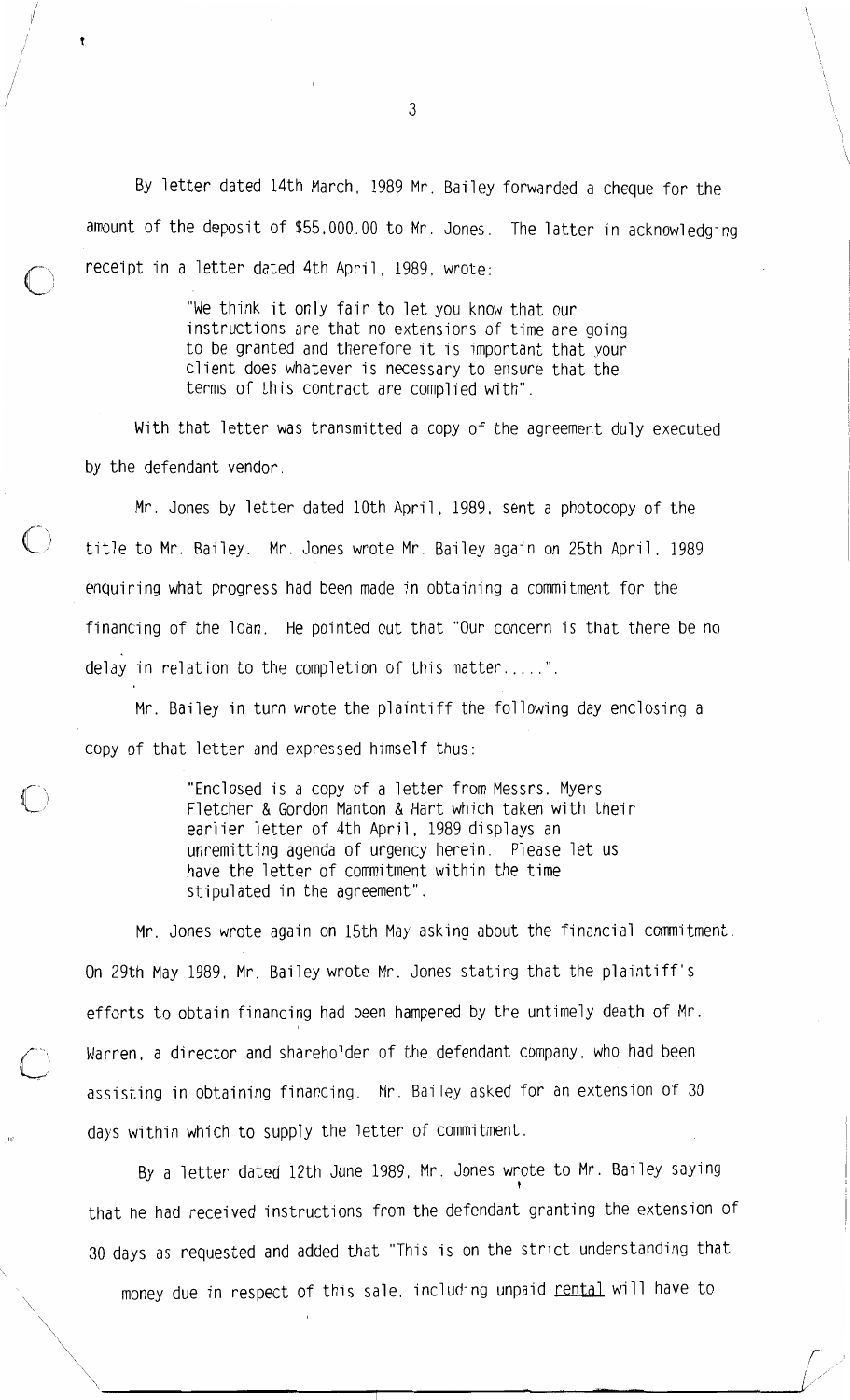be paid no later than the 31st July. Further, if the letter of commitment is not delivered by the 30th June, our instructions are to rescind the contract".

In a letter dated 3rd July 1989, Mr. Bailey wrote to Mr. Jones intimating that formal approval of a mortgage loan from Victoria Mutual Building Society was anticipated and that he expected to be in a position to forward a letter of commitment shortly. Mr. Bailey also stated that it had been necessary to obtain the last tax receipt for the premises and that the plaintiff had informed him that it was furnished to him on 30th June, 1989.

By Registered Mail dated 12th July 1989, Mr. Jones sent to Mr. Bailey a notice to complete making time the essence of the contract and requiring completion within 28 days.

In a letter dated 1st August 1989, Mr. Bailey enclosed a copy of a letter from Victoria Mutual Building Society approving a loan of \$157,000.00 from the plaintiff. Mr. Bailey also asked for a statement of Account to close.

On 4th August 1989, Mr. Jones wrote to Mr. Bailey enclosing a statement to close which showed a balance of \$114,057.07 due, after the expected proceeds of the mortgage (\$157,000.00) was credited to the account due from the plaintiff.

Mr. Jones also wrote:

".... $$100,000.00$  should have been paid by the 4th of July and this has to be paid immediately failing which the Notice of the 6th July remains in force. The balance should either be paid now or secured by an undertaking from a financial institution".

The next communication in this matter was a registered letter from Mr. Jones addressed to the plaintiff and dated 15th August. 1989 in which Mr. Jones purported to cancel the agreement and to forfeit the plaintiff's deposit.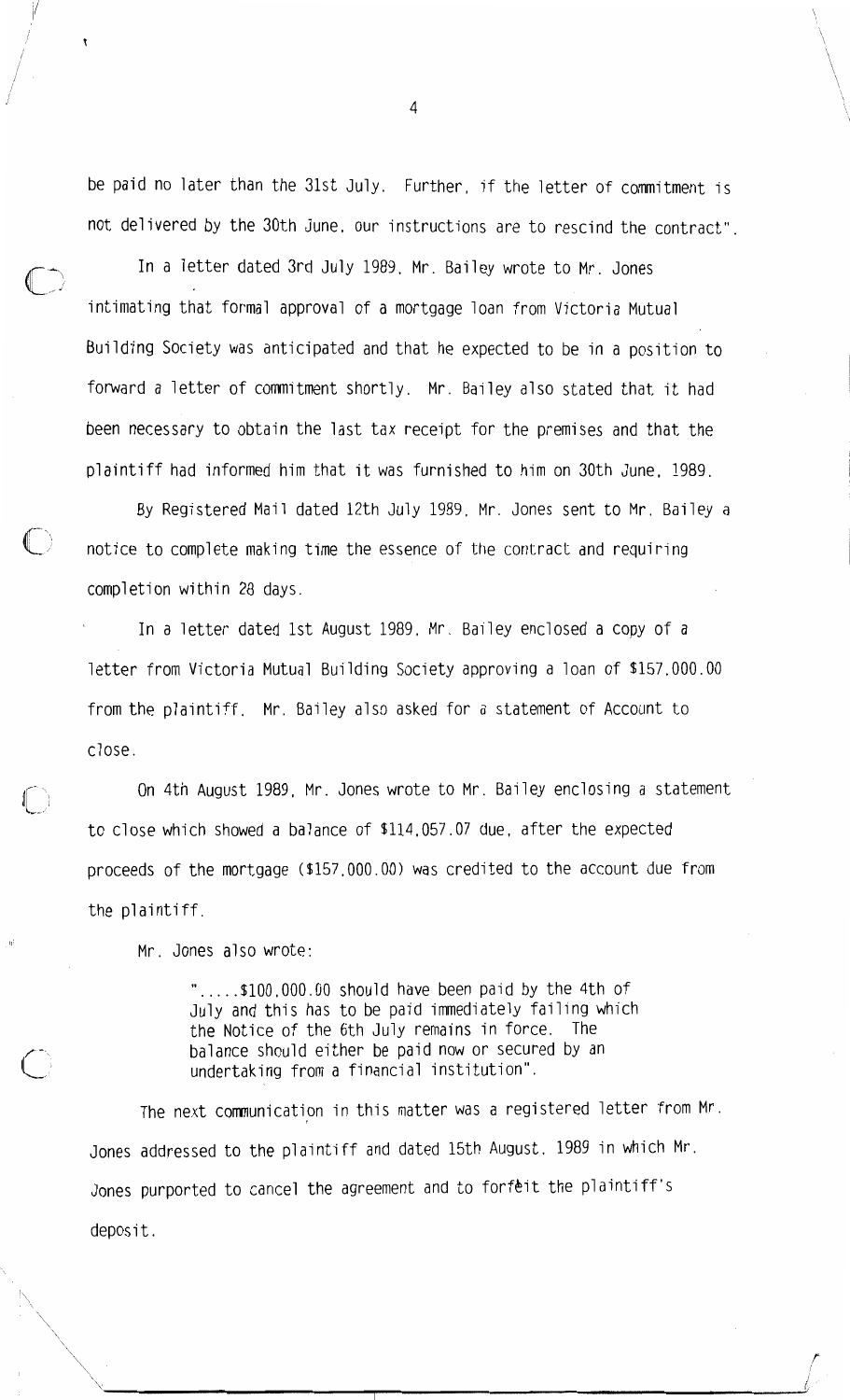In a letter dated 18th August, 1989, the National Commercial Bank wrote to Mr. Jones thereby giving an undertaking to pay \$100,000.00. The letter stated that the undertaking would expire on 30th August. 1989, but was subject to extension with prior notice [ It must be noted that under the agreement for sale \$100,000.00 was payable by the plaintiff within three months of evaluation ]. The letter also requested the duplicate certificate of title in exchange for the undertaking and asked that a tax certificate signifying that tax had been paid up to date should be sent with the title.

By letter dated 21st August, 1989, Mr. Jones replied to the National Commercial Bank. He wrote as follows:

> "We have already given an undertaking to the Victoria Mutual Building Society that we will send them the title to enable them to register a mortgage in the sum of One Hundred and Fifty-Seven Thousand Dollars (\$157,000.00). Accordingly we are not able to give you any undertaking to send you the title on registration of the Transfer".

"In addition, it is unlikely that the registration of the Transfer would be complete before the end of September."

In a letter of the same date to Mr. Bailey, Mr. Jones enclosed a copy of the letter from the National Commercial Bank dated 18th August 1989, and his reply of the 21st August 1989. The letter to Mr. Bailey was marked "WITHOUT PREJUDICE" and was couched in the following terms:

> "The vendor is not going to be prepared to continue any dialogue with your client unless:

All outstanding rent is paid up. 1.

 $l_{\perp}$  :

- Satisfactory arrangements are made for the payment of 2. the balance of the purchase money.
- Satisfactory arrangements are made to compensate them 3. for the loss they are suffering.

You need to speak with your client and get back in touch with me as quickly as possible."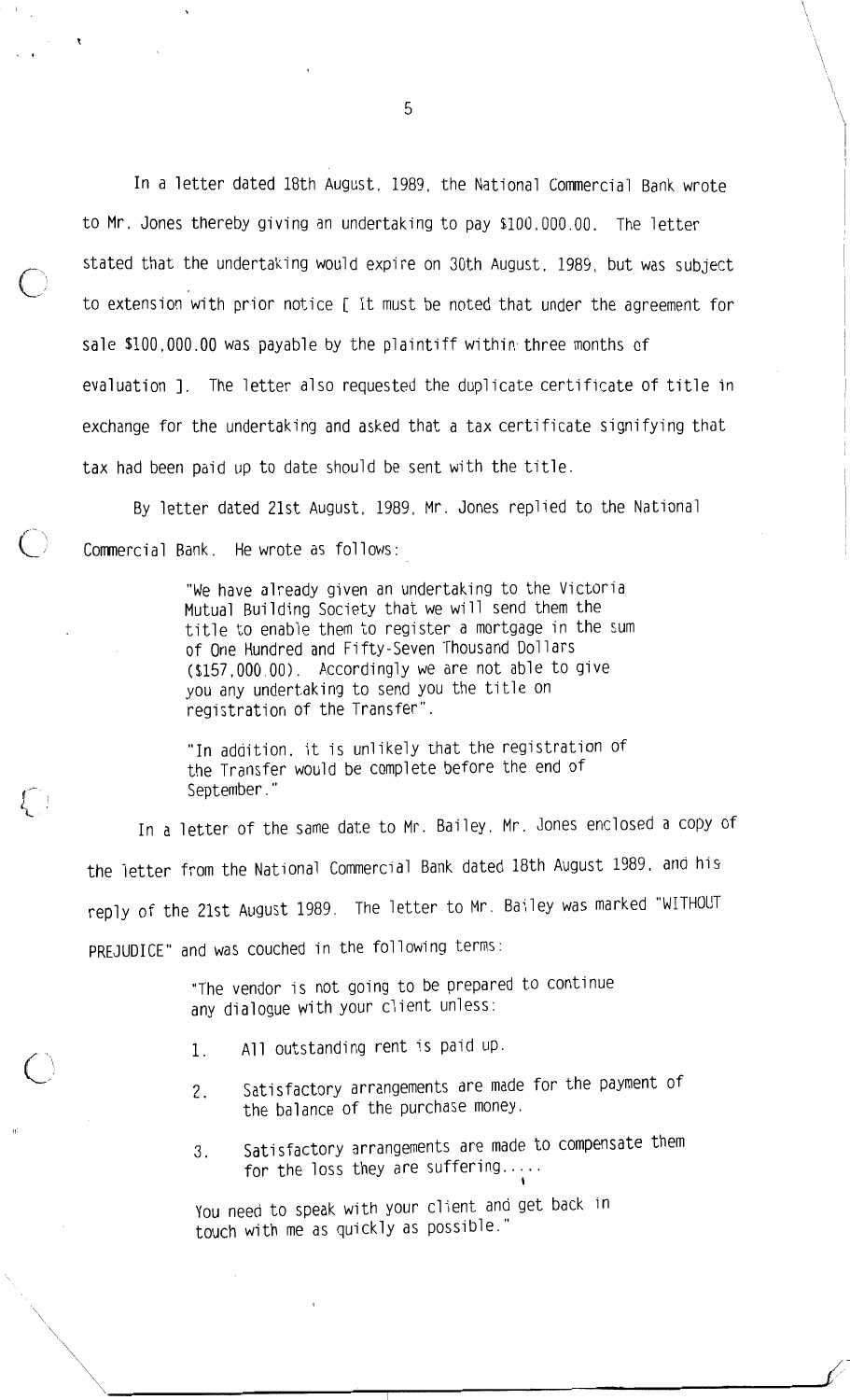In another letter dated 6th September 1989 and marked "WITHOUT

PREJUDICE" Mr. Jones wrote to Mr. Bailey thus:

"Your client is being given one final opportunity provided:

Rental due to date plus interest at twenty-five a. percent (25%) for the period for which each payment has been outstanding is paid

and

The balance of the purchase price plus interest b. at twenty-five percent (25%) from when it became due to when it is paid, must either be paid or secured by an undertaking satisfactory to me.

is all in place by the 14th September, then we can complete the sale.

If the settlement is not reached then all steps are going to be taken immediately to recover possession."

Mr. Bailey replied by letter dated 19th September 1989. In part it reads

as follows:

"Enclosed is cheque in the sum of \$19,307.07 made up as follows:

\$14,057.07  $1_{\cdot}$ Balance as per your statement

 $2<sub>1</sub>$ Rental arrears March to September 1989 @ \$750.00 per month \_\_ 5.250.00

\$19,307.07

The interest claim apart from being excessive is susceptible to miscalculation so perhaps this aspect could be deferred."

That letter evoked a response from Mr. Jones in a letter dated 20th

September 1989. It reads in part:

"The balance shown as per my statement is One Hundred & Fourteen Thousand, Fifty-Seven Dollars and Seven Cents (\$114,057.07). I have no idea where the other hundred thousand dollars is coming from and I can see no difficulty in computing the interest! I have referred you letter to my client for instructions....."

Mr. Bailey in a letter headed "URGENT AND IMMEDIATE" dated the following day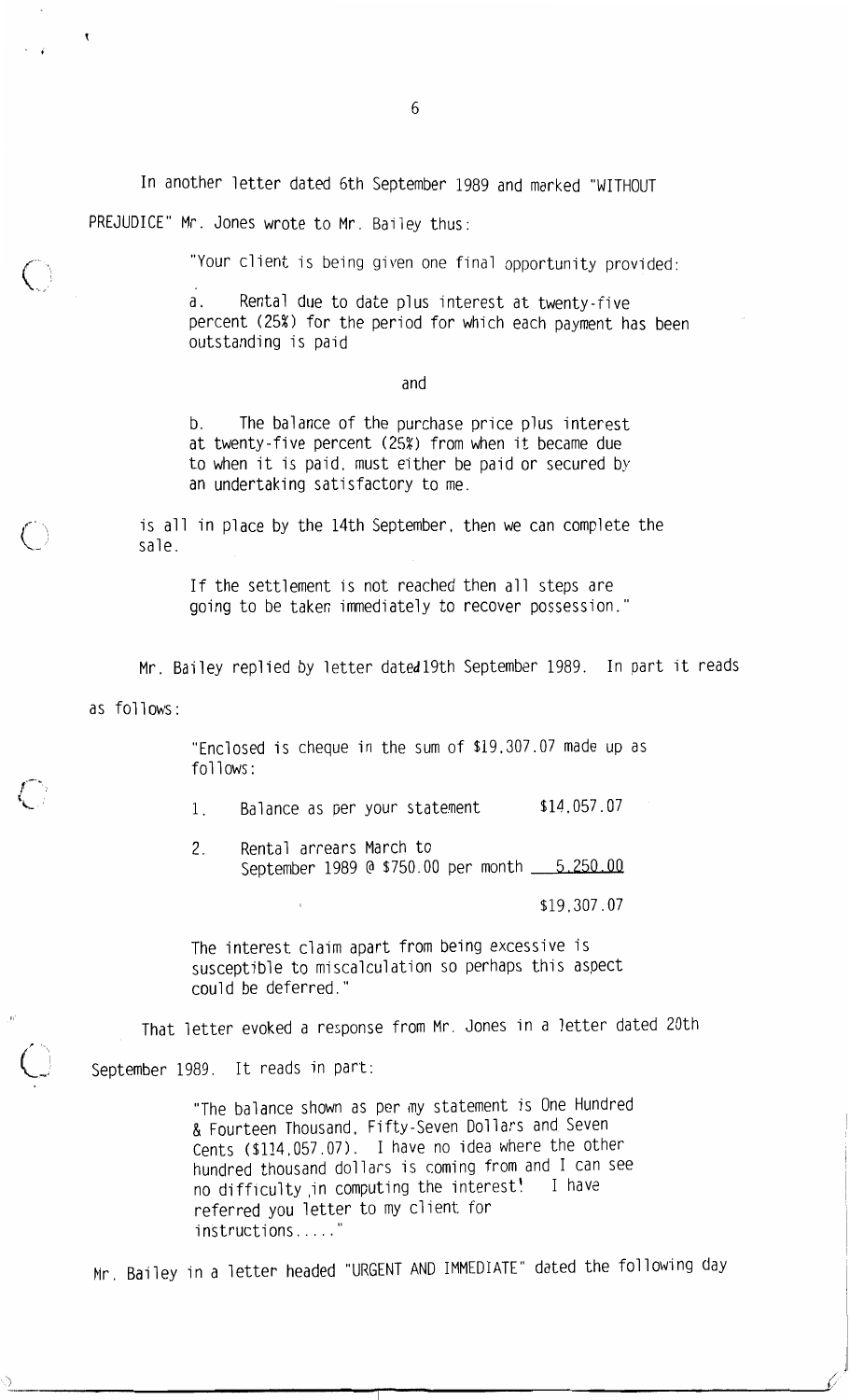then wrote to the plaintiff enclosing a copy of the letter of the 20th September 1989 from Mr. Jones, and urging the plaintiff to attend the National Commercial Bank so that their letter of undertaking could be extended "otherwise the sale will be jeopardised."

Six days later, by letter dated 27th September 1989, Mr. Bailey forwarded an undertaking from the National Commercial Bank dated 26th September 1989. The undertaking was for a sum of \$100,000.00 and would expire on 30th November 1989.

Mr. Bailey next wrote Mr. Jones by letter dated 16th November 1989. He sought agreement on interest of 121% instead of the 25% asked by Mr. Jones. and in the second and third paragraphs had this to say:

> "Please recall that time was not of the essence of the contract. The delays herein though regrettable were by no means inordinate and our client has made himself ready, willing and able to complete this transaction as evidenced by his payments of the shortfall after deducting the sums expected from Victoria Mutual Building Society and the National Commercial Bank Ja. Ltd.

To date we have not received the Transfer although from as far back as 27th September, 1989 we sent you the letter from N.C.B. Ja. Ltd. undertaking to pay the amount of  $$100.000.00.$ 

Mr. Bailey wrote the attorneys for Victoria Mutual Building Society by letter dated 28th December 1989 requesting the mortgage documents for execution: and in another letter of the same date he also wrote to the National Commercial Bank asking for an extension of their undertaking (to pay \$100,000.00) to 30th April 1990.

The next letter was from Mr. Jones to Mr. Bailey and dated 29th December

1989. The main points in this letter were expressed thus:

".....I am writing to confirm the telephone conversation between us on the 28th December, in which I advised you that my client had reluctantly agreed to give your client one final opportunity to complete.....

 $\overline{7}$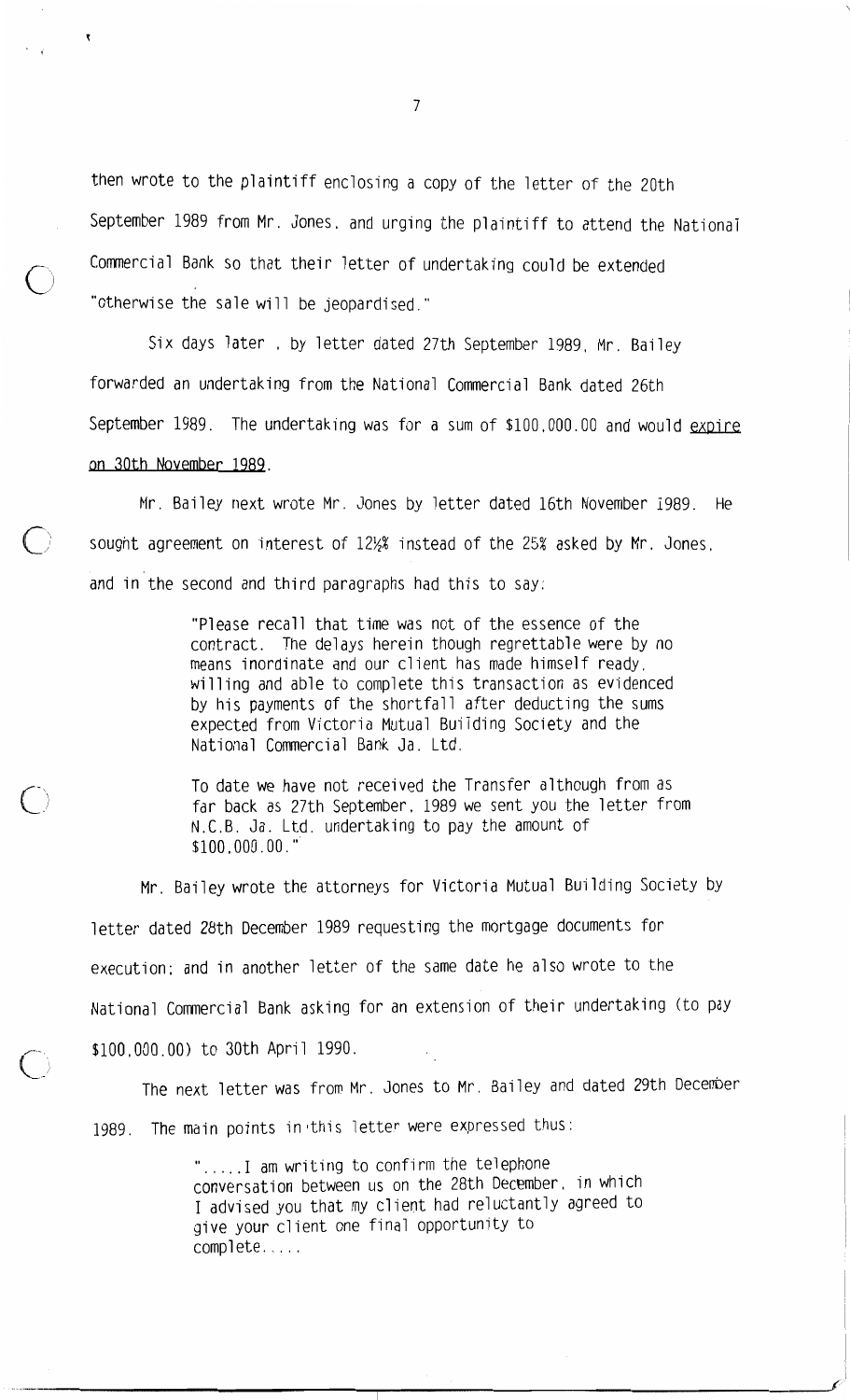You are correct that time was not originally of the essence of the contract. However, it was made so by virtue of a notice dated 6th July 1989. The fact is although your client has taken steps to put himself in a position to complete he had not, and still has not fulfilled his contractual obligations.....

We have agreed that you will immediately write to National Commercial Bank asking them to extend their undertaking to the 30th April and that you will also immediately write Mr. Ethan Sinclair of this firm who is acting on behalf of Victoria Mutual providing him with the necessary information and funds to enable the processing of the mortgage to be completed. I confirm that I have already given him the title."

Mr. Jones also sent the transfer under cover of that letter with a request that it be executed and returned with a "cheque to cover interest on all outstanding amounts from the original due dates to the 31st January, together with your undertaking to pay any further interest up to date on which the funds are received from Victoria Mutual Building Society and National Commercial Bank."

Mr. Jones again wrote Mr. Bailey, by letter dated 15th January 1990 asking for a quick response to his last letter - the letter of 29th December 1989.

Mr. Bailey wrote Mr. Jones by letter dated 16th January 1989 enclosing the undated instrument of transfer signed by the plaintiff. He also asked for confirmation that the interest rate to be charged was 12½%. Mr. Jones replied by letter dated 17th January 1990, confirming that the interest rate was 121/2% and added: "It is important that you let me have your cheque to cover this as quickly as possible."

Mr. Jones then wrote Mr. Bailey on 1st March 1990, and demanded that the plaintiff complete by paying all sums due by 16th March, 1990 "as to which time is of the essence."

Mr. Bailey responded by letter dated 16th March 1990 and enclosed a cheque for \$22,000.00 which was stated as to cover interest.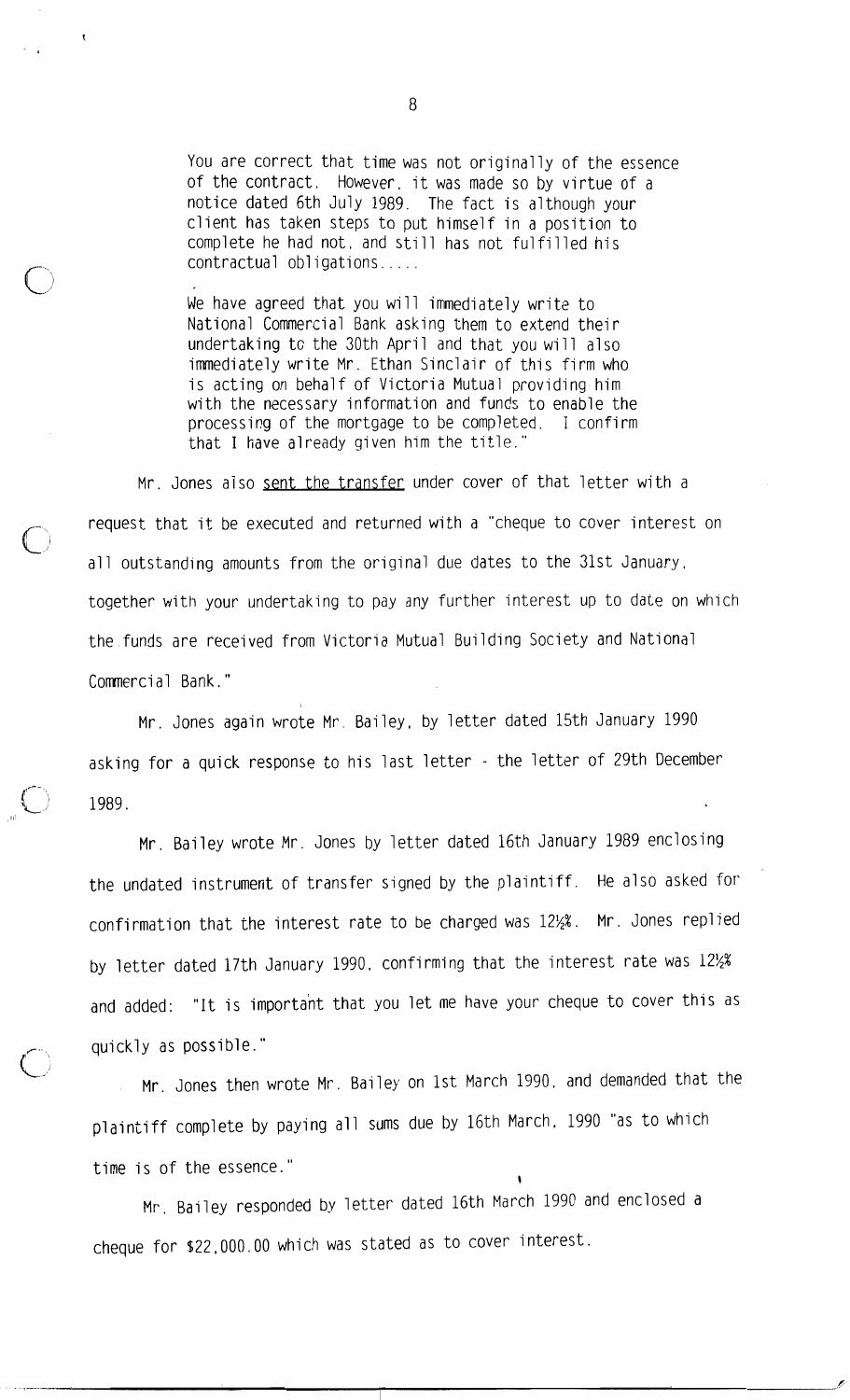In a letter dated 20th March 1990, Mr. Jones wrote Mr. Bailey. He acknowledged receipt of the cheque for \$22,000.00 but continued:

> "As your client has again failed to comply with the contractual obligations, our client has instructed us to bring the contract to an end, notice of which we hereby give you. The deposit paid has been forfeited.

Your cheque for \$22,000.00 as also that dated 19th September 1989 for \$19,307.07 are both returned herewith."

The plaintiff then lodged a caveat dated 29th March, 1990 in respect of the land in question. In the statutory declaration dated 28th March 1990 in support of his caveat the plaintiff stated at paragraph 6:

> "That to date the Vendor's Attorneys-at-Law have not forwarded the Transfer for my signature and by letter dated March 20, 1990, have sought to cancel the sale and purported to forfeit the deposit paid by me."

This statement regarding the transfer is false. Mr. Jones had sent the transfer with his letter dated 29th December 1989 to Mr. Bailey. Moreover his attorney Mr. Bailey had sent the instrument of transfer signed by the plaintiff to Mr. Jones by letter dated 16th January, 1990.

### THE ISSUE BETWEEN THE PARTIES

The parties differed in the following respects:

The defendant maintains that the notice issued on 6th July, 1989  $(1)$ was effective to make time of the essence.

The Plaintiff denies this.

During his closing address Mr. Bailey obtained the following  $(2)$ 

amendment to his statement of claim:

"Further by letter dated August 4. 1989, the contract between the parties was varied to allow for payment of \$100,000.00 by way of a letter of undertaking from a financial institution."

The defendant denies that there was any variation.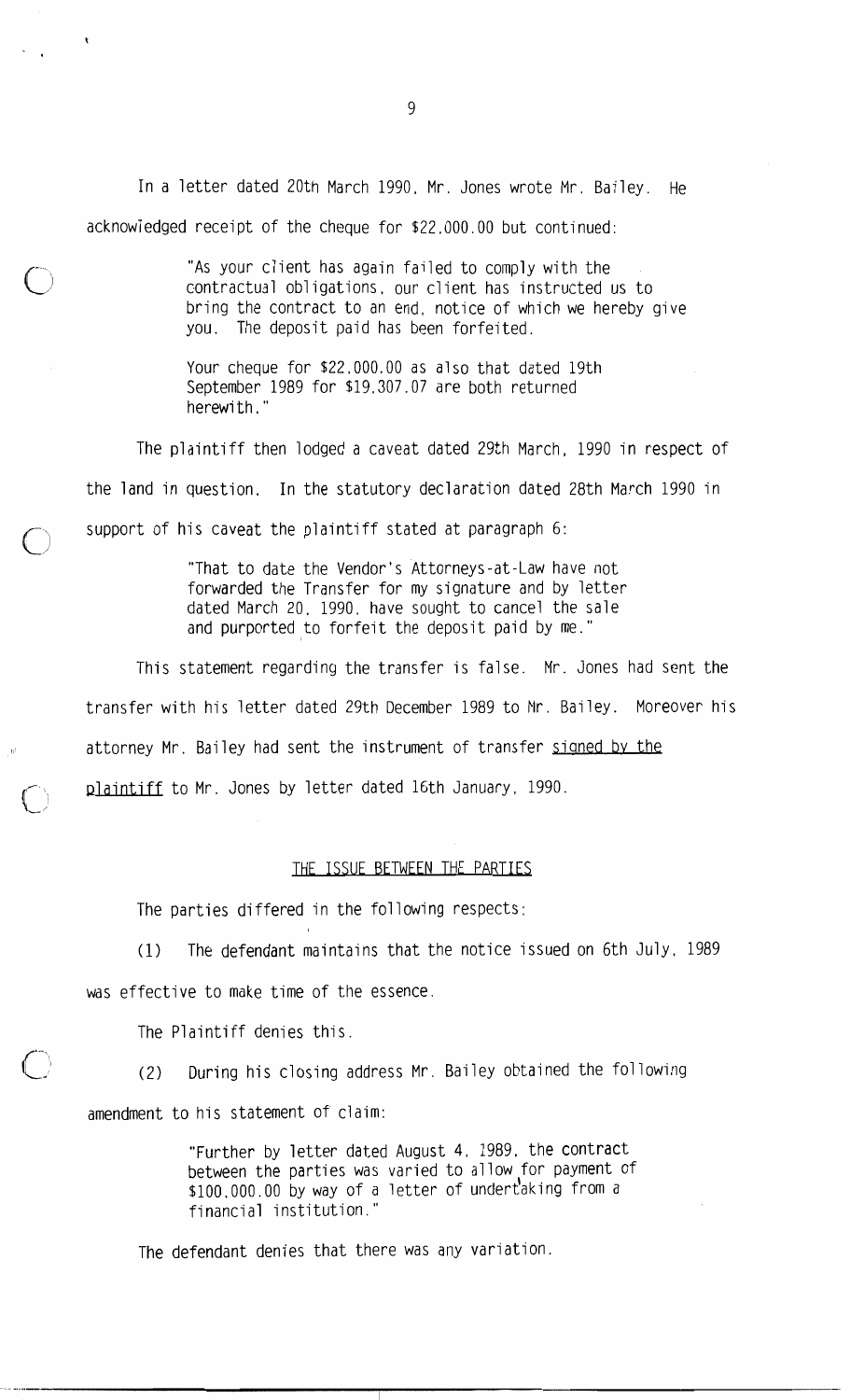$(3)$ The plaintiff asserts that "having regard to the terms of the agreement and the correspondence modifying the same the defendant could not properly terminate the agreement and forfeit the deposit as it purported to

 $do.$ "

The defendant maintains that it could and did lawfully do so.

 $(4)$ In the statement of claim the plaintiff gave the following

particulars on which he would rely:

- " $(i)$ Time was not the essence of the agreement.
- $(i)$ The plaintiff was not guilty of any inordinate or unreasonable delay.
- The completion date for the agreement was by the  $(iii)$ defendant's attorneys letter dated March 1, 1990 extended to March 16, 1990.
- The plaintiff discharged his obligations under the  $(iv)$ agreement by tendering the payment of the \$22,000.00 on the final date for completion.
- The defendant at no time demonstrated that he  $(v)$ was willing able and in a position to complete in the strictest sense of the word.
- The forfeiture of the Plaintiff's deposit was penal,  $(vi)$ oppressive, inequitable and unjust in all the circumstances.
- Payment of interest on the balance of the purchase  $(v<sub>i</sub>)$ price was adequate compensation to the defendant for any delay in completion."

The defendant denies this position.

In his prayer, the plaintiff claims:-

- Specific performance of the agreement for sale.  $"1$ .
- Damages for breach of the said agreement. 2.
- Alternatively the plaintiff claims damages for 3. rescission of the said agreement and for the refund of the Plaintiff's deposit of \$55,000.00.
- Damages for his loss of bargain." 4.

 $10<sup>°</sup>$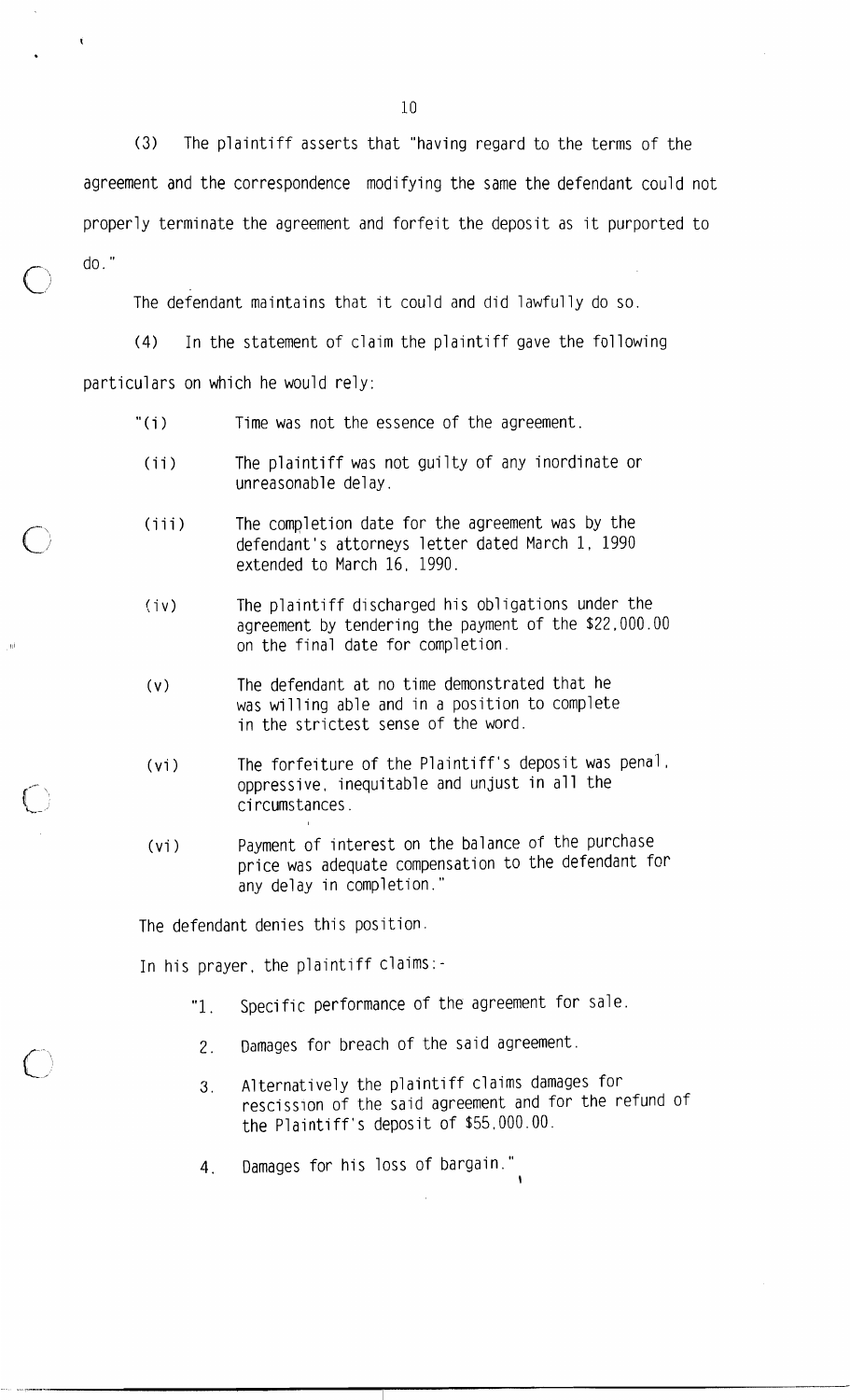#### THE ORAL EVIDENCE GIVEN

The plaintiff alone gave evidence on his behalf. The defendant called no witnesses.

The plaintiff's evidence was that he took possession of the premises as a tenant and later agreed to purchase it. Mr. Kenneth Warren a director of the defendant company had promised to assist him to secure a mortgage. Mr. Warren was killed in 1989 and this proved a great set back so that he had to start all over.

He also said that he planned to borrow \$260,000.00. "\$100,000.00 would come from my resource," and the balance of \$160,000.00 would be from a mortgage.

He said that he himself delivered the cheque for \$22,000.00 for outstanding interest to the defendant's attorneys on 16th March 1990. He is in a position to obtain funds to complete the purchase and he still wishes to complete and acquire the property. He received the notice making time of the essence. He tendered payment on two occasions. "Based on the dialogue we had been having I concluded the contract we had still in progress."

He agreed that when he signed the statutory declaration in support of the contract, he had, contrary to what was said in the declaration, already signed the transfer. He maintained that he would not lie and sought to explain this discrepancy by saying, "there may have been a misunderstanding."

He admitted that he had not paid rent since March 1990. He said he did not understand that at all material times the defendant was in a hurry to conclude, but he would imagine that the defendant would want to conclude as quickly as possible.

As regard the sum of \$100,000.00 he indicated that it was "not necessarily in the bank." It was a loan from National Commercial Bank.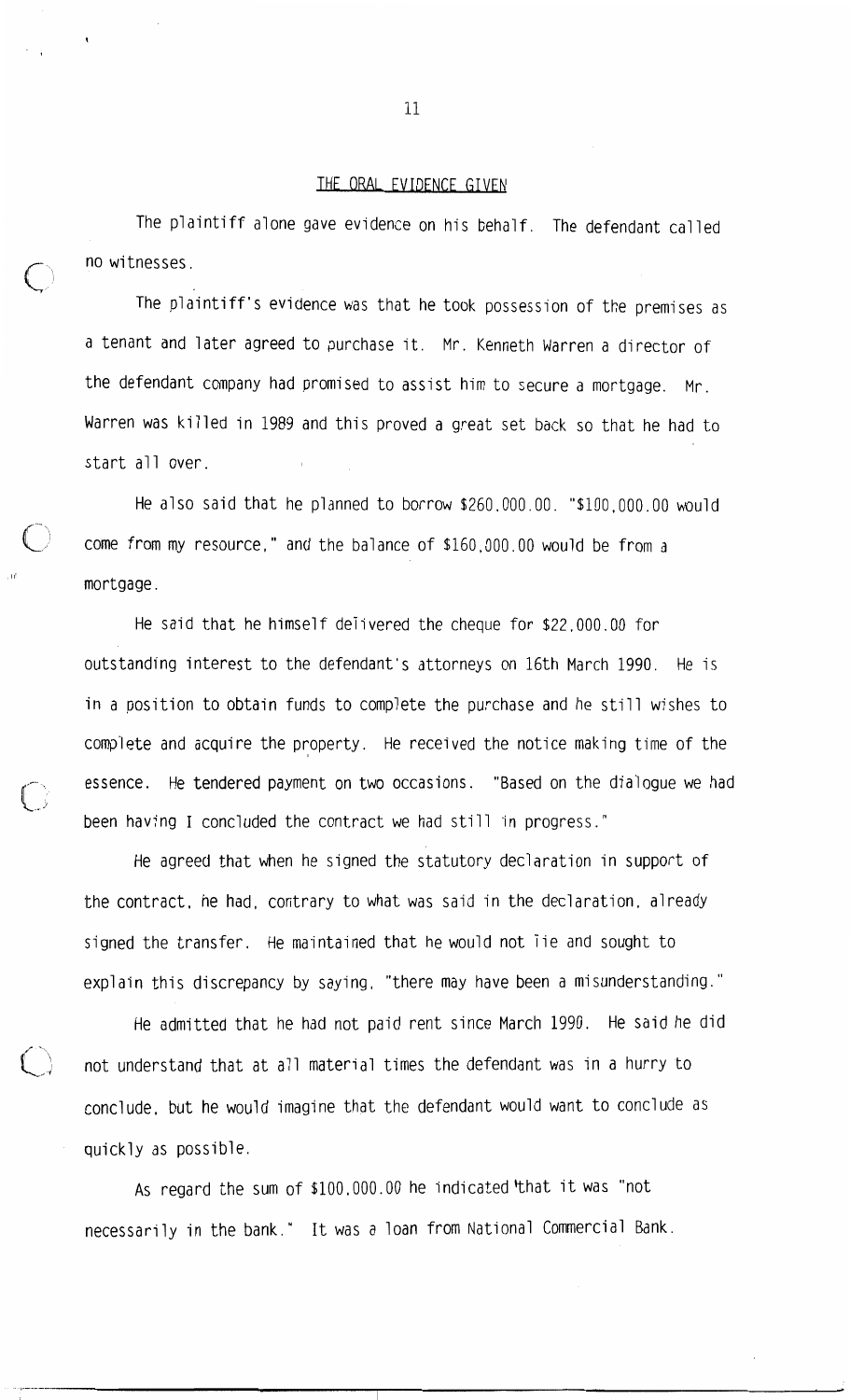Finally he said that based on the sales agreement, the request for rent to be brought up to date. by September 1989, the fact that the letter of undertaking from Victoria Mutual Building Society was given by September 1989. as well as the letter of commitment from National Commercial Bank, he thought that the purchase agreement was at a conclusion.

#### THE SUBMISSIONS ON BEHALF OF THE PLAINTIFF

Mr. Bailey submitted as follows:

There is no dispute that time was not of the essence in the  $(1)$ agreement for sale.

(ii) The agreement was lacking in precision in that in the portion dealing with how the purchase price was payable, after speaking of the deposit it reads:

> ".....a further payment of \$100,000.00 within three months of evaluation."

(iii) Special condition 4 which speaks to the purchaser obtaining a letter of commitment from a lending institution for a loan of \$100,000.00 reads in part as follows:

> ".....In the event of the Purchaser not obtaining and delivering to the Vendor's Attorneys-at-Law a written commitment for such loan by 31st day of May 1989 either party shall be entitled to rescind this agreement by notice in writing within fourteen (14) days failing which this agreement shall remain absolute and binding on the parties hereto."

This means that if the letter of commitment was not produced on the stipulated date, either party would have to take the active step of serving notice of rescission; failing which the agreement remains binding and absolute. Nowhere in the evidence was this ever dome so the parties treated the agreement as in force.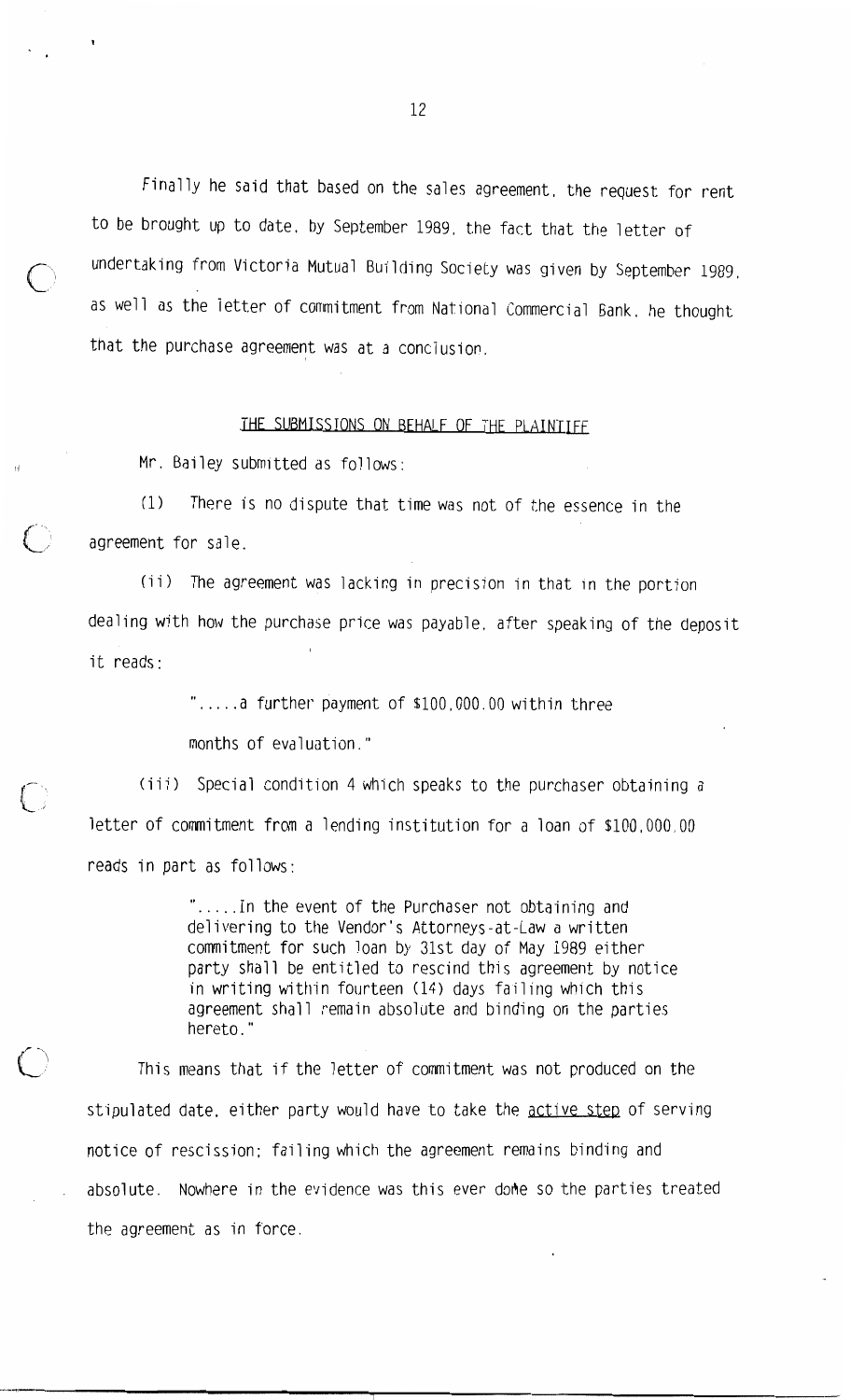(iv) In assessing the reasonableness of the conduct of the plaintiff and the reasonableness of the delay, the court should look at what was being done to produce a letter of commitment.

Although the parties, especially the vendor, made it clear they would have preferred expeditious completion, time was never of the essence so as to go to the "root or foundation of the agreement."

Halsbury's Laws of England, 4th Edition, Vol. 42 paragraph 126  $(v)$ reads:

> "126 Date of completion. A date is fixed by the conditions of sale for the completion of the purchase, but, in the absence of express stipulation to that effect, or unless an intention that it should be so can be implied from the circumstances that date is not of the essence of the contract. However, although time is not originally of the essence of the contract in this respect, it may be made so by either party giving proper notice to the other to complete within a reasonable time, provided at the time of the notice there has been some default or unreasonable delay by the other." (emphasis supplied).

On July 3, 1989 he wrote Mr. Jones indicating that the plaintiff had said that he had received the last tax receipt for the premises as recently as 30th June, 1989. Yet within days, by letter dated 12th July 1989, Mr. Jones sends a notice requiring the plaintiff to complete "within 28 days from the date hereof, as to which the vendor hereby makes TIME OF THE ESSENCE of the said agreement." All circumstances suggested that the plaintiff was not guilty of unreasonable delay and that the time given was insufficient.

The date of the letter enclosing the notice (12th July 1989) shows that the date of the notice 6th July 1989, is not a true date. Moreover the effect of special condition 5 of the agreement is that at best the notice is not deemed to have reached the plaintiff until three days after 12th July 1989. This condition reads in part thus:

> "Any notice or demand to be served or made on either party hereto shall be deemed to be sufficiently served or made as the case may be if sent by pre-paid registered post addressed to him at this address above stated and shall be deemed to have been received three (3) days after the date of posting in any post office in Jamaica.....'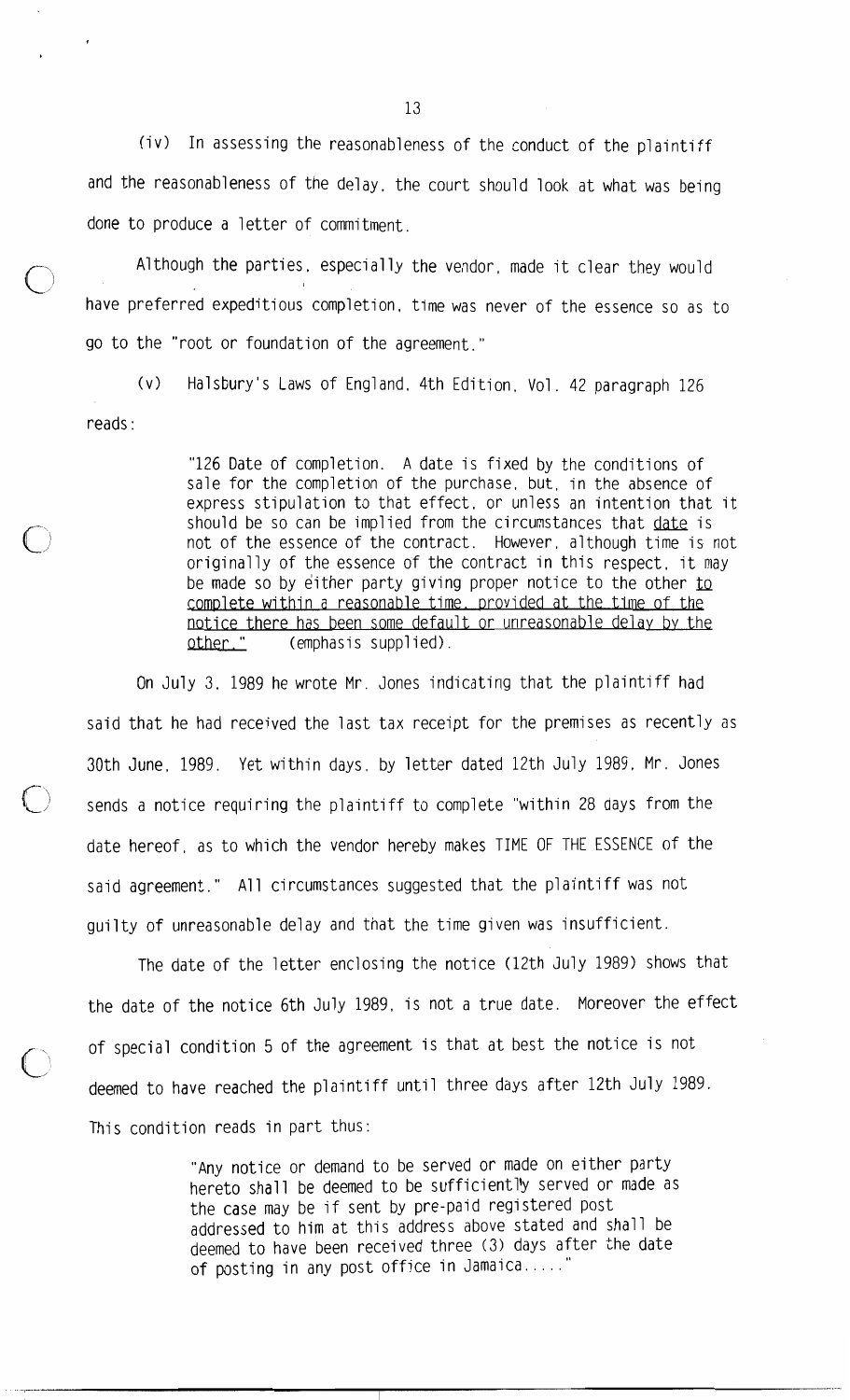Even if one counted 28 days from 6th July 1989, the notice would expire on 3rd or 4th August. But the statement to close was sent by Mr. Jones only by letter dated 4th August 1989.

Further, that the time given to complete was unreasonable is evidenced by the letter of Mr. Jones to National Commercial Bank dated 21st August 1989, in which he says he cannot send the title as he has promised to give it to Victoria Mutual Building Society and adds:

> ".....it is unlikely that registration of the Transfer would be complete before the end of September."

(vi) The evidence indicates that the contract was not terminated by Mr. Jones letter of March 20, 1990.

(vii) Mr. Jones' letter dated 4th August 1989, and enclosing the statement of Account to close, varied the contract to allow for payment of \$100,000.00 by way of a letter of undertaking from a financial institution. The relevant portion of the letter is couched in these terms:

> "... \$100,000.00 should have been paid by the 4th July and this has to be paid immediately failing which the notice of the 6th July remains in force. The balance should either be paid now or secured by an undertaking from a financial institution." (emphasis supplied)

(viii) As a result of continuing negotiations evidenced by letters and telephone calls, the notice making time of the essence had been waived up to 16th March 1990.

## THE SUBMISSIONS FOR THE DEFENDANT

Mr. Davis put forward the following line of argument:

As regards the facts, the chronology of events may be divided into 1. 4 stages.

STAGE ONE: From the agreement to the cancellation on 15th August  $(a)$ 

1989. The plaintiff failed to comply with special condition 4 of the agreement regarding the payment of \$100,000.00 and the securing of a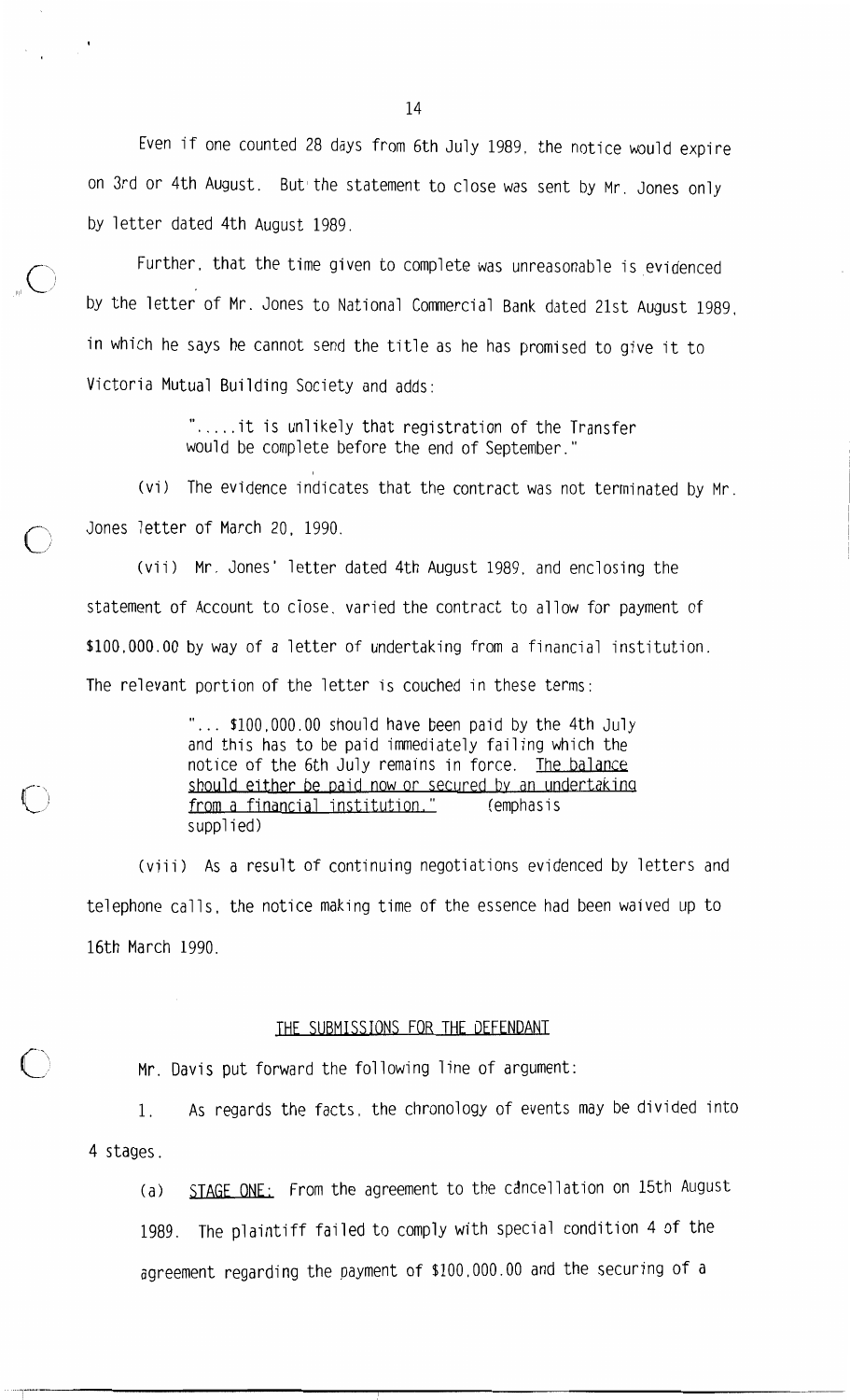mortgage for the balance of the purchase price, and so the defendant was entitled to serve a notice to complete and make time of the essence. Accordingly the agreement was properly terminated on 15th August 1989 when the plaintiff failed to complete.

STAGE TWO: From 15th August 1989 to 19th September 1989.  $(b)$ During this period the defendant's attorney exchanged correspondence with the plaintiff's attorney with a view to giving the plaintiff a further opportunity to complete. To this end time of completion was extended but upon certain conditions which the plaintiff failed to meet.

 $(c)$ STAGE THREE: From 19th September 1989 to 17th January 1990 Further correspondence took place and the defendant reduced the rate of interest demanded on all outstanding amounts, and indicated this by letter dated 17th January 1990.

STAGE FOUR: From 17th January 1990 to 20th March 1990  $(h)$ On receiving no reply to the letter of 17th January 1990, the defendant's attorney by letter of 1st March 1990, sent the plaintiff's attorney a notice to complete by 16th March 1990, and made time of the essence in relation to this. On 16th March 1990, the plaintiff had failed to tender the sum of \$100,000.00 or an undertaking for the sum and so by letter dated 20th March 1990, the defendant's attorney properly cancelled the agreement.

The particulars relied on by the plaintiff do not bear 2. examination:

There is no requirement that the defendant prove that "it was  $(a)$ willing, able and in a position to complete in the strictest sense of the word."

That duty was the plaintiff's.

Although time was not originally of the essence, it was made so by  $(b)$ the defendant's notices.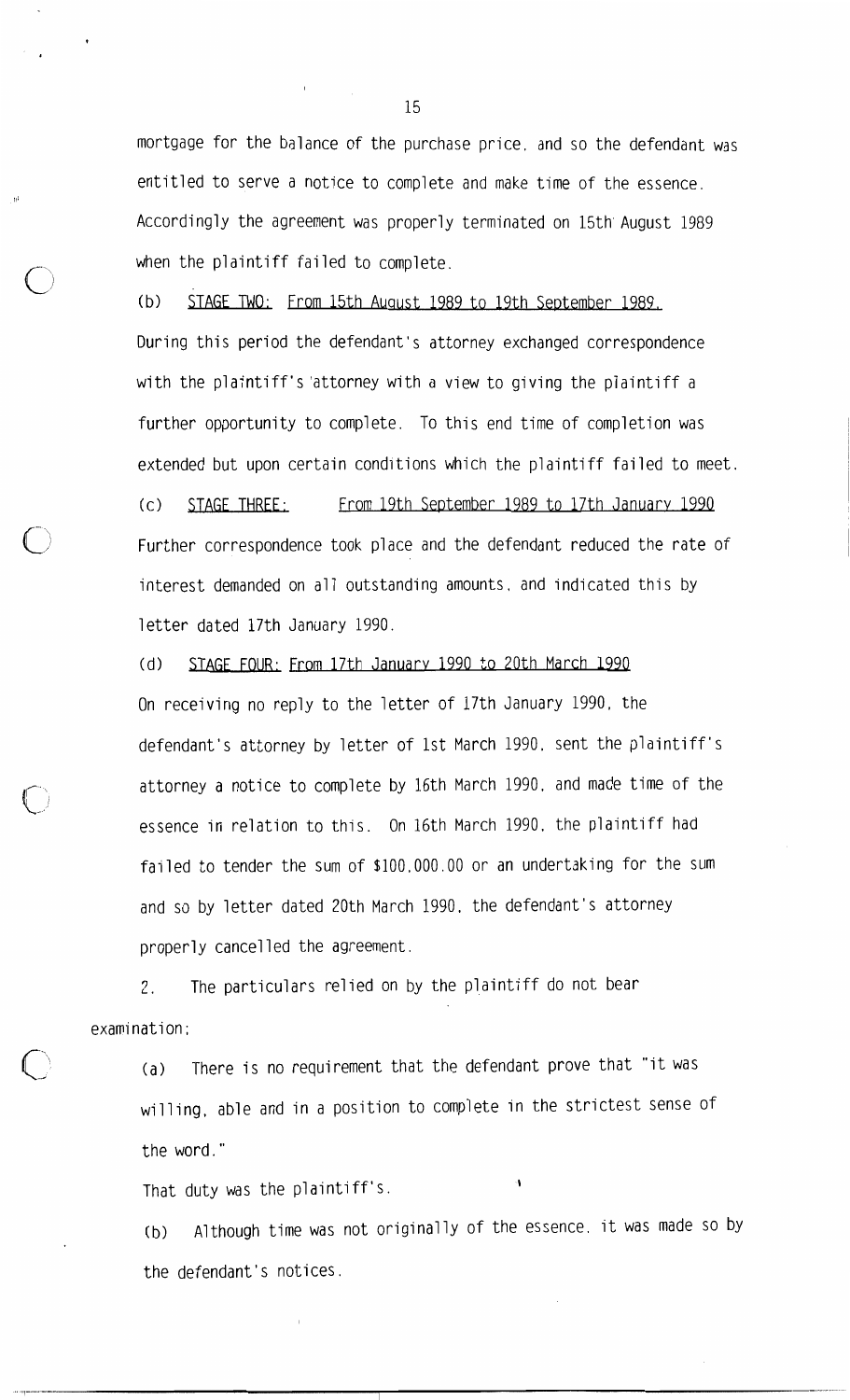The plaintiff was guilty of inordinate and unreasonable delay.  $(c)$ 

 $(d)$ The plaintiff failed to discharge his obligation under the agreement when he tendered \$22,000.00 as this did not cover the interest due which the defendant was entitled to demand.

 $(e)$ The defendant properly terminated the agreement by letter dated 20th March 1990.

 $(f)$ So far from varying the agreement, it was validly terminated in August 1989, subsequent negotiations were without prejudice and where there was no obligation on the defendant to revive the agreement.

Nor did these negotiations amount to a waiver of the right to rescind. Rather, they were concerned with giving the plaintiff an opportunity to complete upon certain conditions.

Even if there were a waiver of the essentiality of time there was never any waiver of the first termination.

# THE COURT'S ANALYSIS AND RULING

I think it is helpful to consider the issues under the following headings:

#### THE STATUS OF THE PURPORTED RESCISSION IN AUGUST 1989  $1<sup>1</sup>$

The answer to the following questions should elucidate this issue.

Was the contract lacking in precision?  $(a)$ 

Mr. Bailey for the plaintiff submitted that the contract was lacking in precision as the words providing for the payment of the \$100,000.00 are vague in that they prescribe ..."a further payment of \$100,000.00 within three months of evaluation".

I adopt the following statement of law in Lewison on the Interpretation of Contracts paragraph 6.03 p. 127.

> "In construing a contract all parts of it must be given effect where possible, and no part of it should be treated as inoperative or surplus".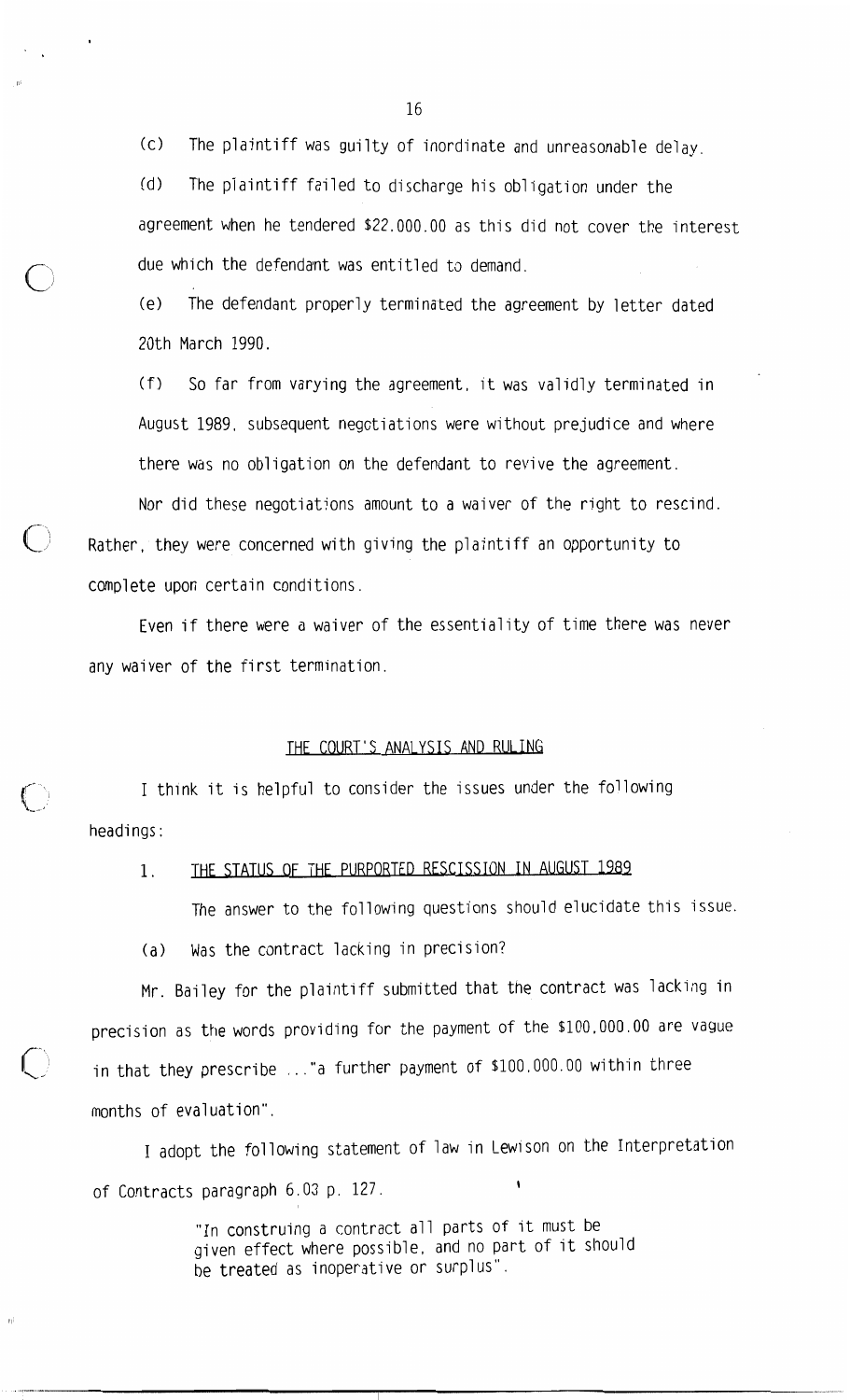In this connection the following dictum of Lord Romilly MR in Re Strand Music

Hall Company Limited (1865) 5 Beav. 153 is apposite:

"The proper mode of construing any written instrument is, to give effect to every part of it, if this be possible, and not to strike out or nullify one clause in a deed. unless it be impossible to reconcile it with another and more express clause in the same deed". (emphasis mine)

Again at paragraph 6.02 page 124 the learned author states the basic premise that a document must be construed as a whole, in the following:

> "In order to arrive at the true interpretation of a document, a clause must not be considered in isolation. but must be considered in the context of the whole document".

Thus Lord Ellenborough in Barton vs Fitzgerald [1812]

15 East 20 said:

"It is a true rule of construction that the sense in any particular part of an instrument must be collected ex antecedentibus et consequentibus: every part of it may be brought into action in order to collect from the whole one uniform and consistent sense, if that may be done".

Further, in Hume vs Rundell [1824] 25 & 174 Leach V-C, said:

"In the construction of all instruments it is the duty of the Court not to confine itself to the force of a particular expression, but to collect the intention from the whole instrument taken together".

The full clause from which the words impugned is taken reads thus:

A deposit of \$55,000.00 on the "HOW PAYABLE: signing hereof, a further payment of \$100,000.00 within three months of evaluation and the balance on completion".

The very next clause provides as follows:

COMPLETION: On or before the 30th day of June, 1989 on payment of all moneys payable by the purchaser hereunder in exchange for the duplicate Certificate of Title for the property, duly registered in the name of the Purchaser". (emphasis supplied)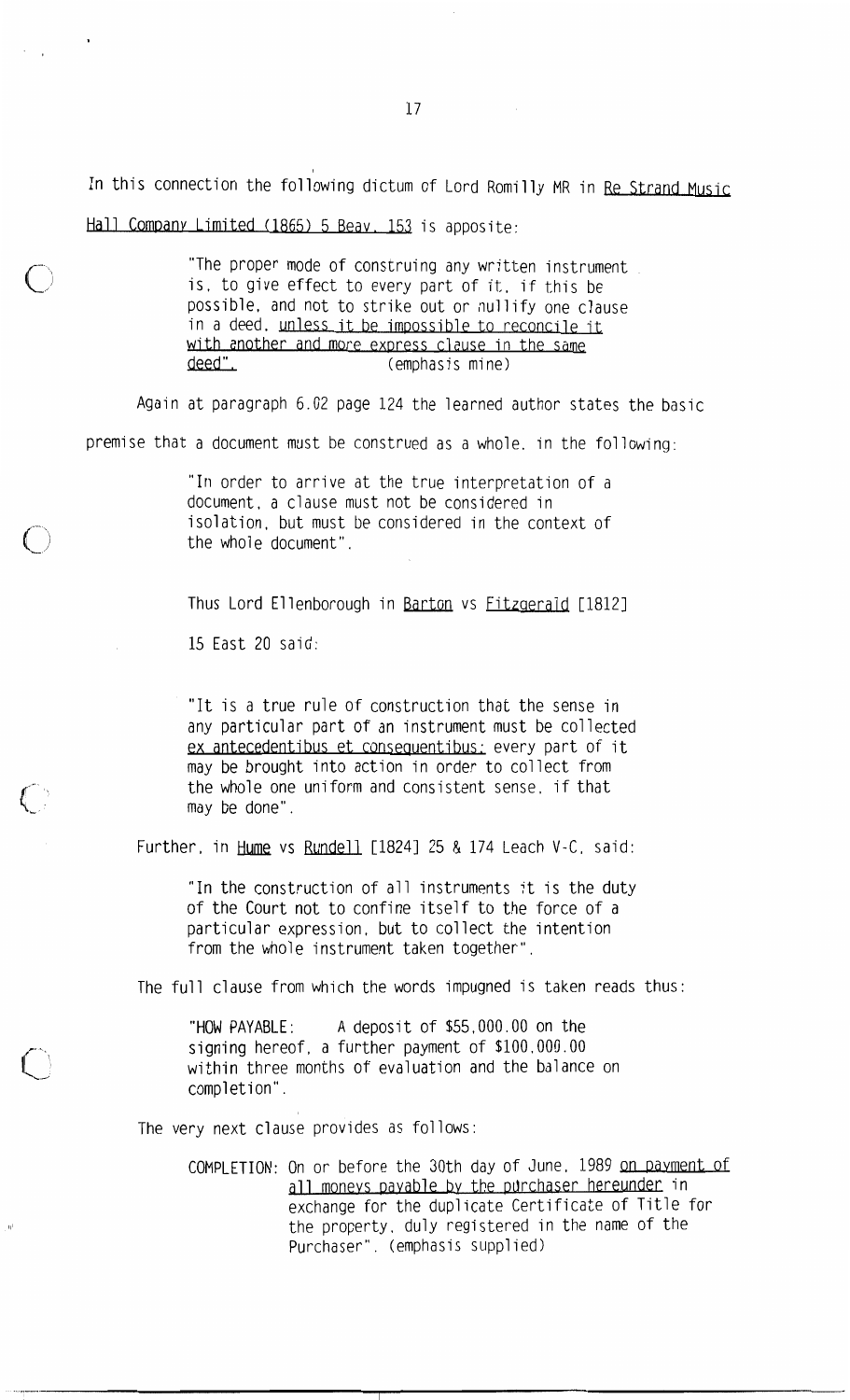It is clear that the parties contemplated and agreed that all moneys should be paid on or before the 30th of June 1989.

Was the plaintiff in default when the defendant served notice  $(b)$ making time of the essence? In other words was the defendant entitled to serve a notice making time of the essence when it did so in July 1989?

Whilst the defendant conceded that time was originally not of the essence, Mr. Bailey is wrong in submitting that it was never made so. In Halsbury's Law of England 4th Edition Vol. 4, paragraph 128 (supra) it is stated:.....that if a party wishes to make time of the essence where it was not originally so, he may serve a notice to that effect "provided at the time there has been some default or unreasonable delay by the other".

In Smith v Hamilton [1951] 1 Ch. 174 it was held that if one party does not meet the timetable set out in an agreement for the sale of land, the innocent party may not immediately serve a notice making time of the essence. but must first wait for a reasonable time to elapse.

Later in Behzadi v Shaftesbury Hotels Limited [1991] 2 ALL ER 477, the English Court of Appeal overruled Smith v Hamilton and established that if the contract contains a specific date for performance there is a breach of contract if performance has not taken place by that date; the previous belief that in some circumstances the date might be no more than a target was thoroughly discredited. In so deciding the court followed the Australian case of Louinder v Leis 149 CLR 509.

It has been the law that if time is not of the essence, the remedy for failure to perform will normally be damages, but that the innocent party can give a notice making time of the essence and so acquire a contingent right to terminate the contract for further delay. In Behzadi (supra) it was held that such notice may be given as soon as there was failure to perform on time, and the innocent party need not wait.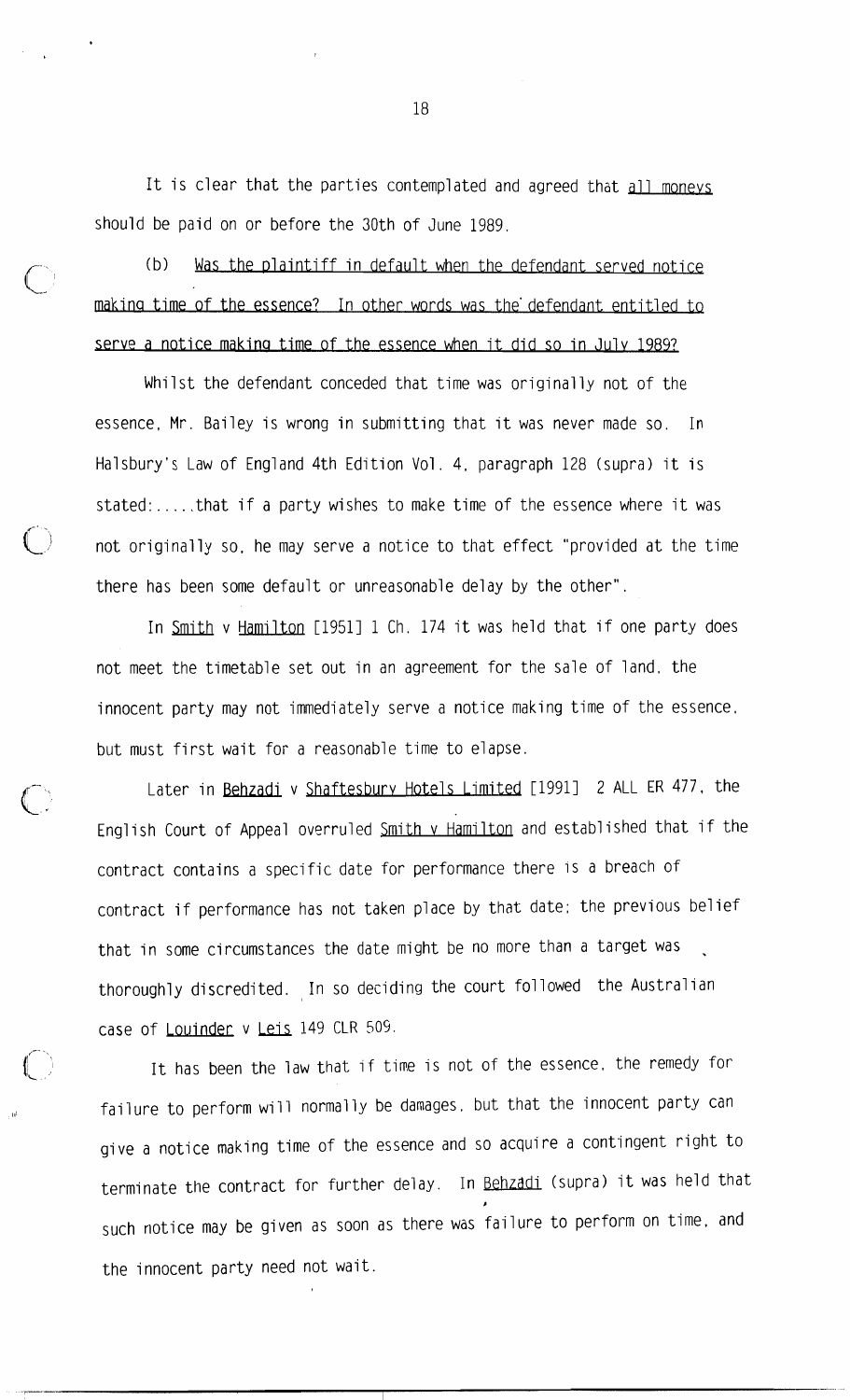I find that the plaintiff, therefore, was in default when the defendant served notice making time of the essence in July 1989 as at that time the plaintiff had not tendered the sum of \$100,000.00 or a valid undertaking from a financial institution for that sum to complete the contract nor the further sum of \$14,057.07 as shown on the statement of account. Therefore the notice did make time of the essence.

 $(c)$ Did the defendant in its notice to complete dated 6th July 1989. give the plaintiff a reasonable time within which to do so?

It is a basic requirement of a notice to complete, that the time specified in the notice to complete must be reasonable. The reasonableness of a time fixed is to be considered in the context of the actual circumstances of a transaction, not in terms of the typical, average or normal. Thus in Hick vs Raymond and Reid [1893] AC 22, a case dealing with the reasonableness of time in which to discharge a ship's cargo, Lord Herschell said in the House of Lords at page 29:

> "There is no such thing as a reasonable time in the abstract".

The time at which the reasonableness of the time allowed in a notice is to be assessed is the time of the giving of the notice, and the reasonableness of the time specified is determined after a consideration of all the circumstances of the case. Crawford v Toogood (1879) 13 Ch. D 153 at 158.

It must be borne in mind that a notice to complete may serve the purposes of a party who wishes to rescind by removing the equitable hindrance to rescission at common-law by taking away the defaulter's right to seek specific performance.

Thus for example where a purchaser fails to meet a time stipulated for completion, (albeit time was not originally of the essence), the purchaser will be in breach of a condition, but rescission is prevented if Equity would decree specific performance at the instance of the party in breach, (the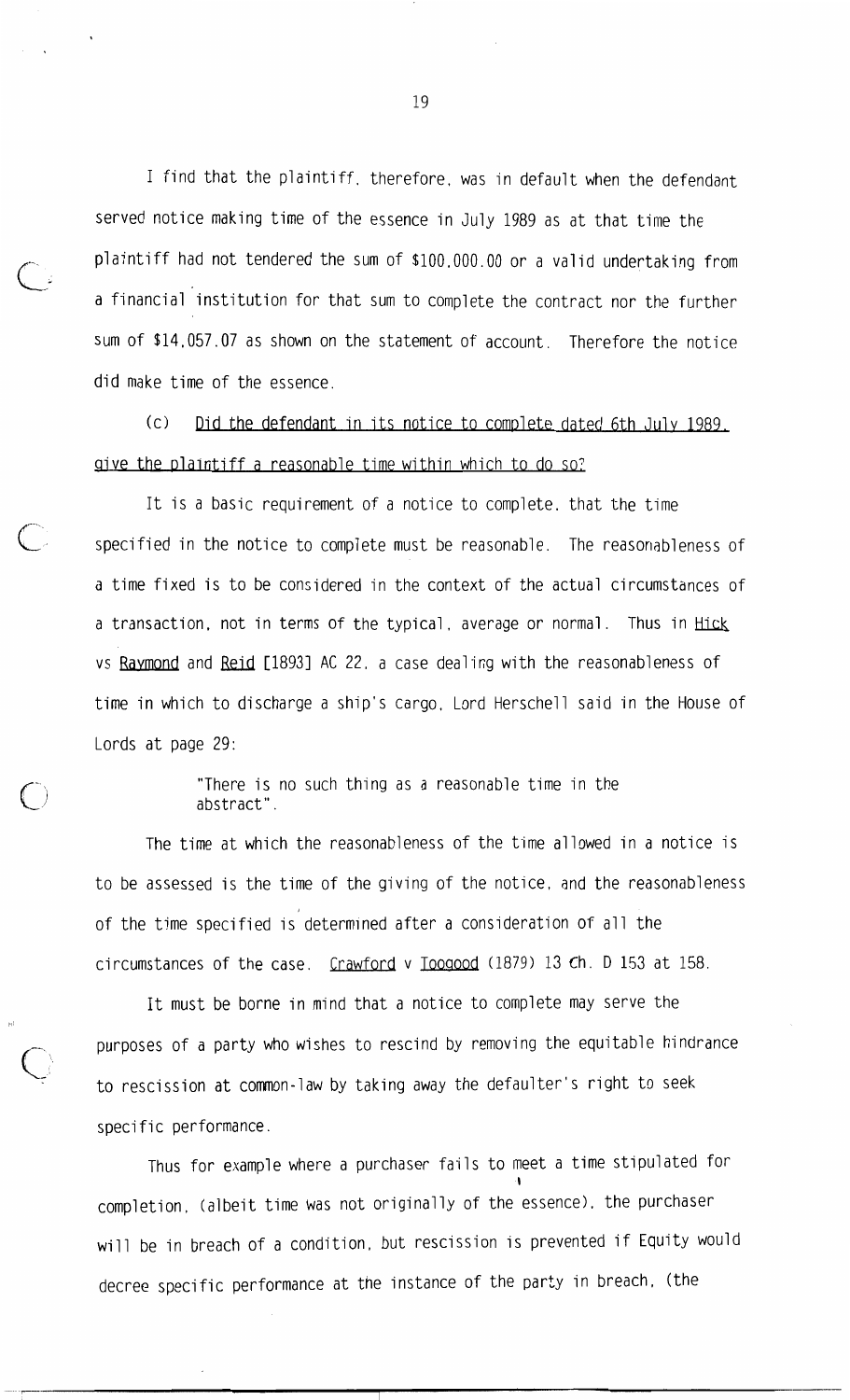purchaser). Equity would not do so, therefore the only hindrance to the innocent party's (the vendor) common law right of rescission will be removed. if the guilty party (the purchaser) fails to comply with a notice stipulating a further time which is reasonable in all the circumstances for completion.

The courts have regarded various factors as relevant in deciding whether a particular notice allowed a reasonable time for completion, and because the court must consider all the circumstances of each case, it follows that in any particular case more than one factor may be significant, and that the factors are not mutually exclusive.

It may be useful to characterise the factors to be considered as relevant to a determination of whether there was a reasonable time for completion in the terms expressed by McLelland J. in Spencer v Hanson Pastral Co. Pty Ltd. (Supreme Court of New South Wales December 4, 1979 unreported cited by Lindgren Op. cit para 452). He described them as "(a) matters which were or ought reasonably to have been, in the mutual contemplation of the parties at the time of the contract and (b) causes of delay arising after contract to the extent to which they could not reasonably have been avoided or overcome by the party bound."

The following are some of such factors enunciated by courts in the Commonwealth:

 $1$ . The delay by the recipient in taking the necessary steps to put himself into a position to complete the transaction. Barrett v Beckwith (1974) 1BPR 9318 per Holland J. (New South Wales, Australia) (cited by Peter Butt ALJ W59 P.267, Article: Modern Law of Notices to Complete).

The attitude of the giver of the notice to the recipient's  $2<sup>2</sup>$ delay, a longer time being required where the giver has shown no impatience with the delay than where he has shown impatience Aiit v Sammy [1967] 1 AC 255 at 258.C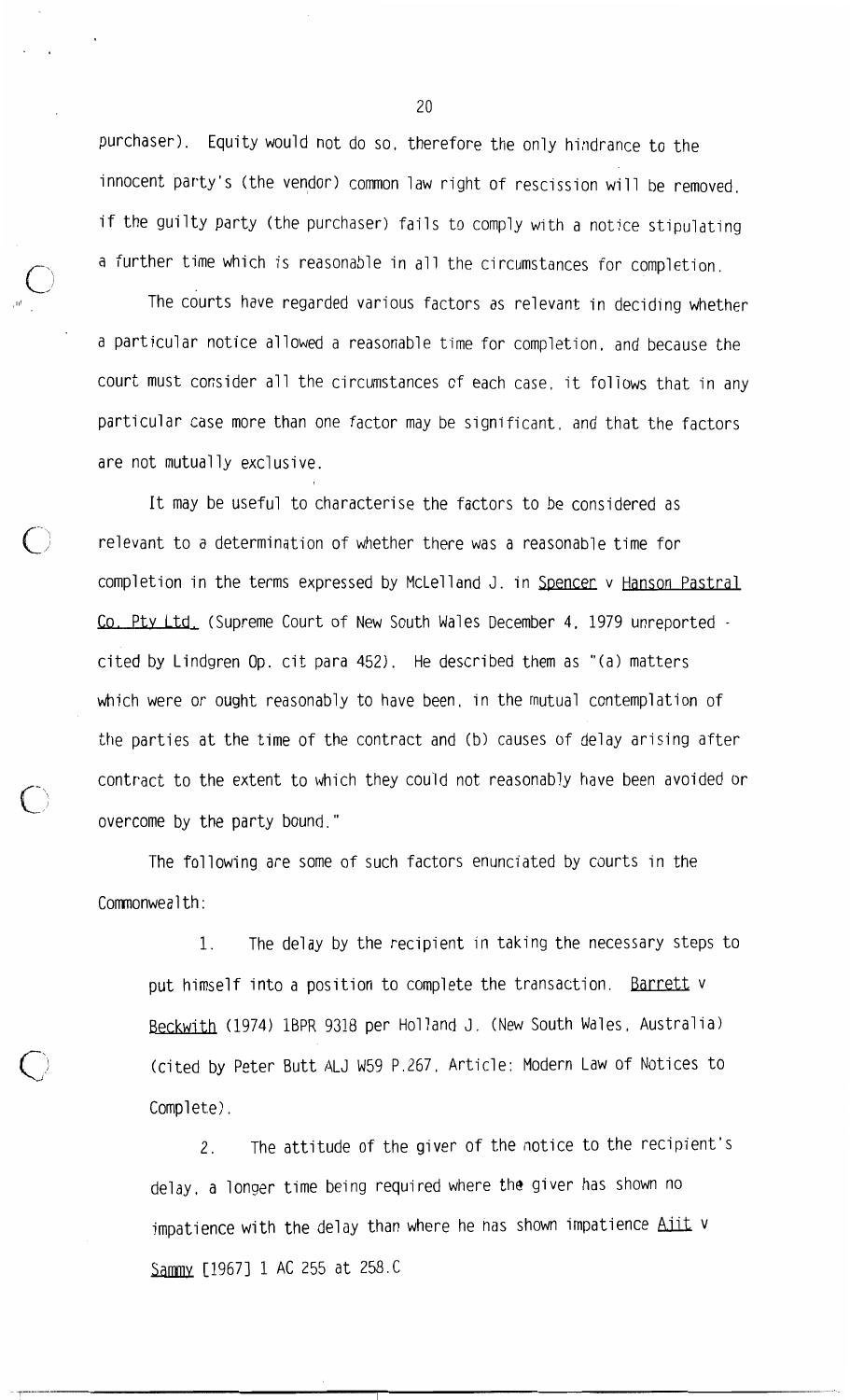Whether the course of the transaction, including the 3. correspondence and discussions between the parties, has demonstrated that neither party (and, in particular, the party giving the notice) was in any hurry to complete; conversely whether either party and, in particular, the party giving the notice) has reasonably displayed a desire for an urgent completion. (Stickney vs Keeble [1915] AC 386 at 419 Charles Richards vs Oppenheim [1950] 1 KB 616 at 624 Green vs Sevin (1879) 13 Ch D 589 at 601.

 $4_{\cdot}$ Whether a prior notice to complete has been issued but waived. Stickney vs Keeble [1915] AC 386 at 419.

Whether, prior to the issue of the notice the recipient  $5<sub>1</sub>$ (being the purchaser) has advised the giver of the notice that his financial arrangements have fallen through or become uncertain. Re Barr's Contract [1956] Ch 551 at 558 Ajit v Sammy [1967] 1 AC 255.

6. The nature of the property and the title thereto, and any conveyancing difficulties to which they may give rise. Crawford v Toogood (1879) 13 Ch D 153. Macbride v Weekes (1856) 22 Beav 533 at 543: 52 ER 1214 at 1217-1218.

 $7<sub>1</sub>$ What remains to be done by the recipient of the notice Stickney v Keeble (supra) Aiit v Sammy [1967] AC 386 at 419. Thus where only minor or mechanical steps remain to be taken by the recipient at the date of the issue of the notice a reasonable time will be a shorter time than where more substantial or onerous tasks remain outstanding -Wells v Maxwell (1863) 33 LJ Ch 44 Crawford v Toogood (supra) at 159. But the recipient will not generally be allowed to rely on his own previous delay in complying with the terms of the contract as the basis for a submission that the notice does not give him sufficient time to fulfil outstanding contractual obligations. Stickney v Keeble (supra) at pp 398 and 404 Ajit v Sammy (supra) at 258.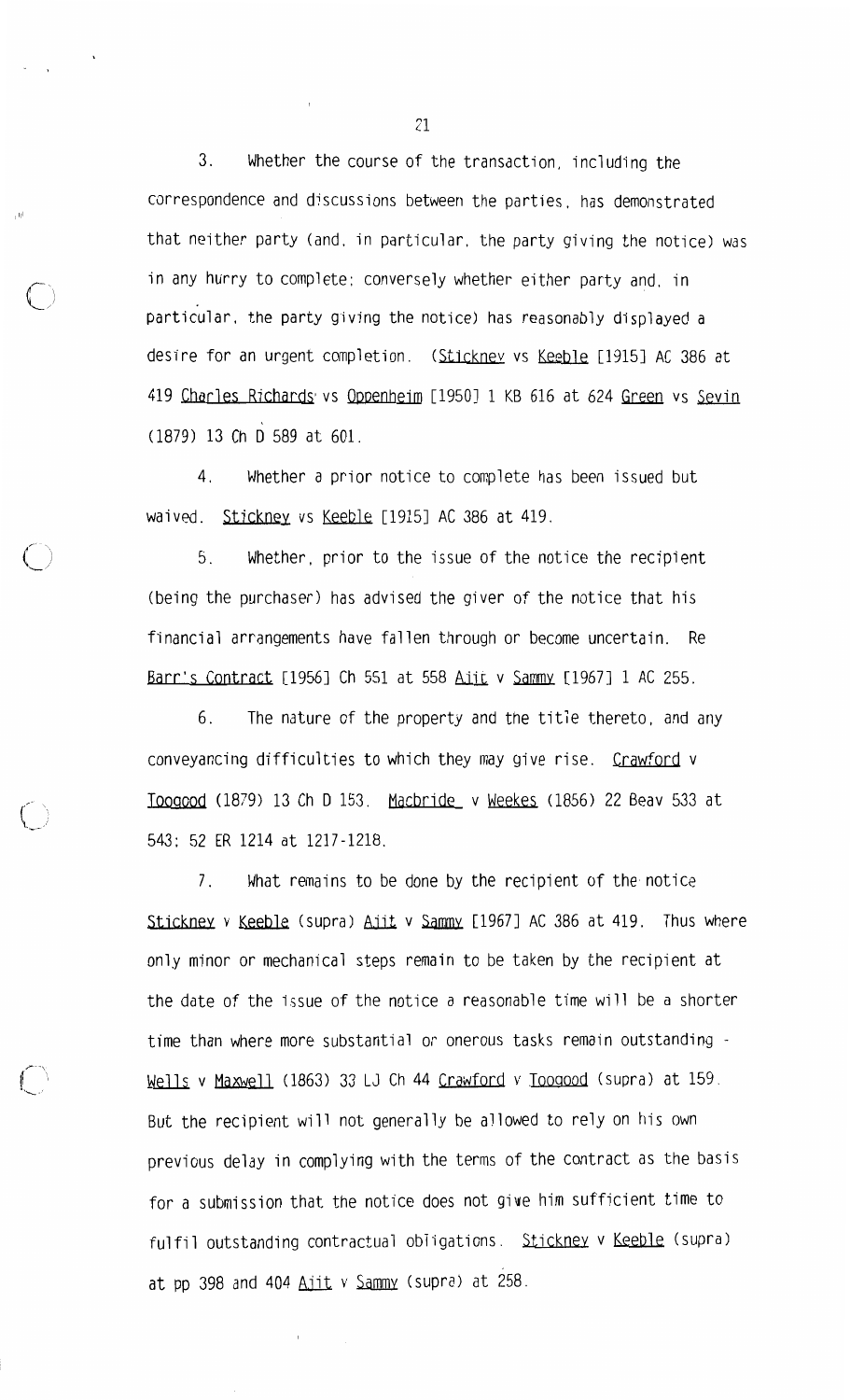8. Whether prior to the issue of the notice, the recipient indicated his impending readiness to complete Lobar Corporation Pty Limited vs Dibu Pty Limited (1976) 1 BPR 9177 - cited in article by Peter Butt (supra) p. 268.

Whether the time allowed is reasonable is computed from the date of receipt of the notice and not the date of its issue (subject to any contrary provision in the contract for sale.) Michael Realty Pty Limited vs Carr [1977] 1 NSWLR 553 at 572 (cited in Article by Peter Butt (supra) p. 268.)

In the final analysis, whether the period stipulated is sufficient must be tested by the basic purpose and function of a notice to complete, namely, to remove the equitable bar upon the legal right to terminate the contract for breach of the time provision relating to completion - Stickney v Keeble (supra) at 416. Louiden v Leis (1982) 56 ALJR 433 at 443 per Brennan J. It follows therefore that to be valid a notice to complete should not specify a date upon the expiration of which Equity would still order specific performance. Per Reynolds JA in Michael Realty Pty Ltd. v Carr [1977] 1 NSWLR 533 at 560 - 561. (cited by Lindgren op. cit para. 496.)

The factors noted above, illustrate an important truth. For example in Macbryde v Weeks (supra), the court held that a notice of one month was reasonable, and in so doing relied on the character of the property and the antecedent delay of the vendor. Similarly, in Charles Richards v Opperheim (supra) the court found the period of four weeks to be reasonable and based its reasoning on the facts that time was originally of the essence and that the giver had been continuously pressing for performance. These cases therefore support the proposition that in determining reasonableness of the time fixed for completion, the court is not confined to concentrating its attention on the steps yet to be taken.

This has a bearing on the evidence given by the plaintiff and adverted to in Mr. Bailey's letter to Mr. Jones dated May 29, 1989. The plaintiff said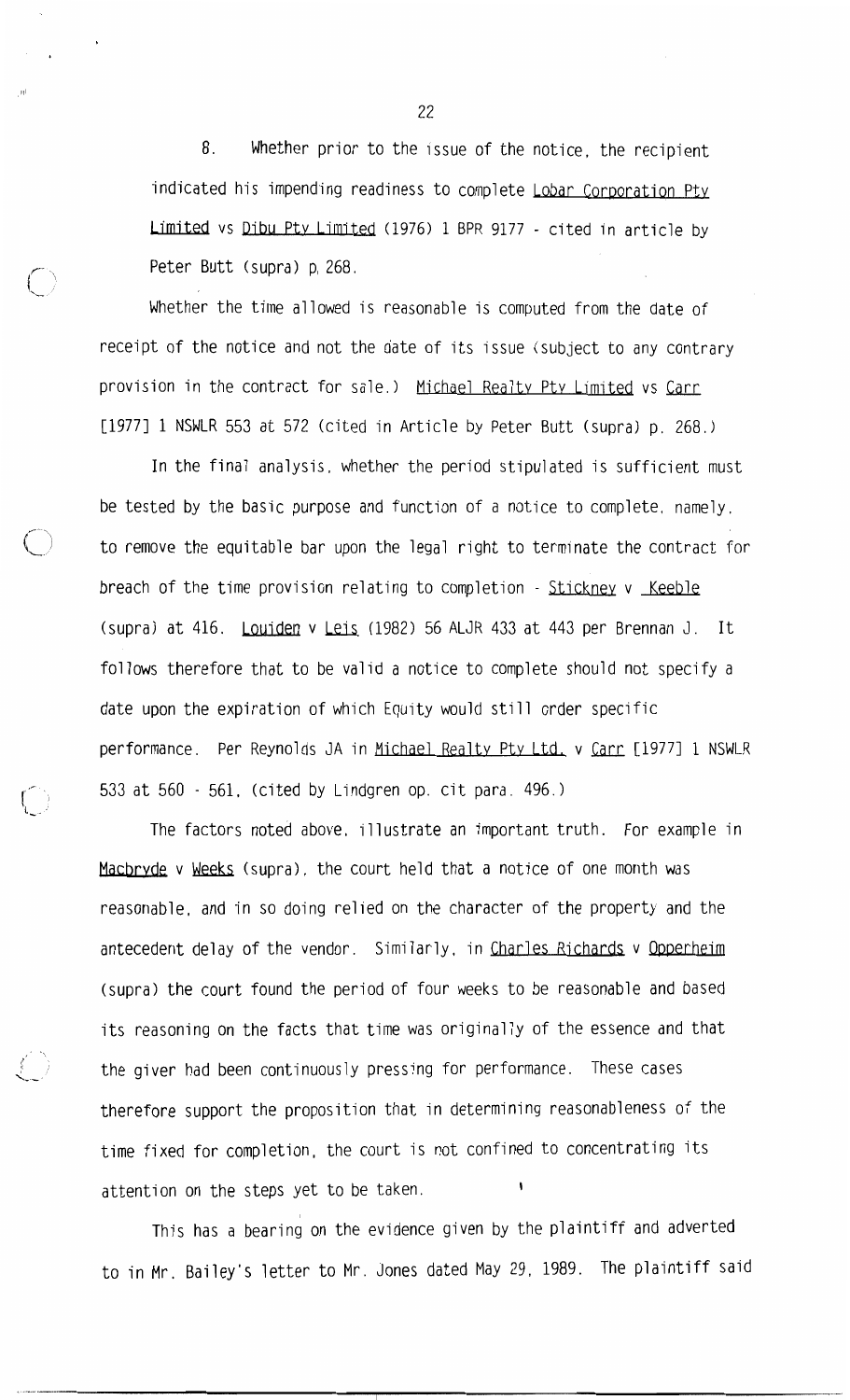that Mr. Kenneth Warren a director of the defendant company was going to assist him in securing a mortgage, and indeed had promised to secure a mortgage for him, but had been killed in 1989.

The case of Smith v Batsford (1897) 76 LTR 179 supports the proposition that post contract dealings between the recipient of notice and a third party (eg. a subsale by the purchaser) which may explain the recipient's delay are not to be taken into account and it is immaterial that the other contracting party is aware that they are taking place.

I am of the opinion that where a party has not sought to cover any envisaged delay on his part by a term in the contract, then little concession should be made in his favour by reason of what he has informally told the other party. Of such a situation E. Lindgren op. cit. para. 499.5 writes:

> "It is submitted that he should be entitled to no more than the minimum additional time that might, under the most favourable circumstances be necessary to overcome his problem (lack of title, finance, etc.). As Holland J observed in Van Roalte v Graham .....if risks as to getting in title or getting finance were to be freely taken into account, a reasonable time for completion could not be objectively assessed and unconditional contracts would be conditional upon resolution of personal problems."

I respectfully adopt these remarks.

In Michael Realty Pty Ltd. v Carr (supra) Holland J. concluded that the House of Lords' decision in Stickney v Keeble (Supra) was authority for the proposition "that the vendor's past unreasonable delay is to be taken into account in considering the reasonableness of the time given by a notice to complete and that he is not necessarily entitled to be given such further time as he may need to complete." (at 823F) I accept this proposition and in the context of this case I would substitute "purchaser" for "vendor". The Privy Council also took this view of what Stickney's case decided - see Aiit v Sammy (supra) at 258.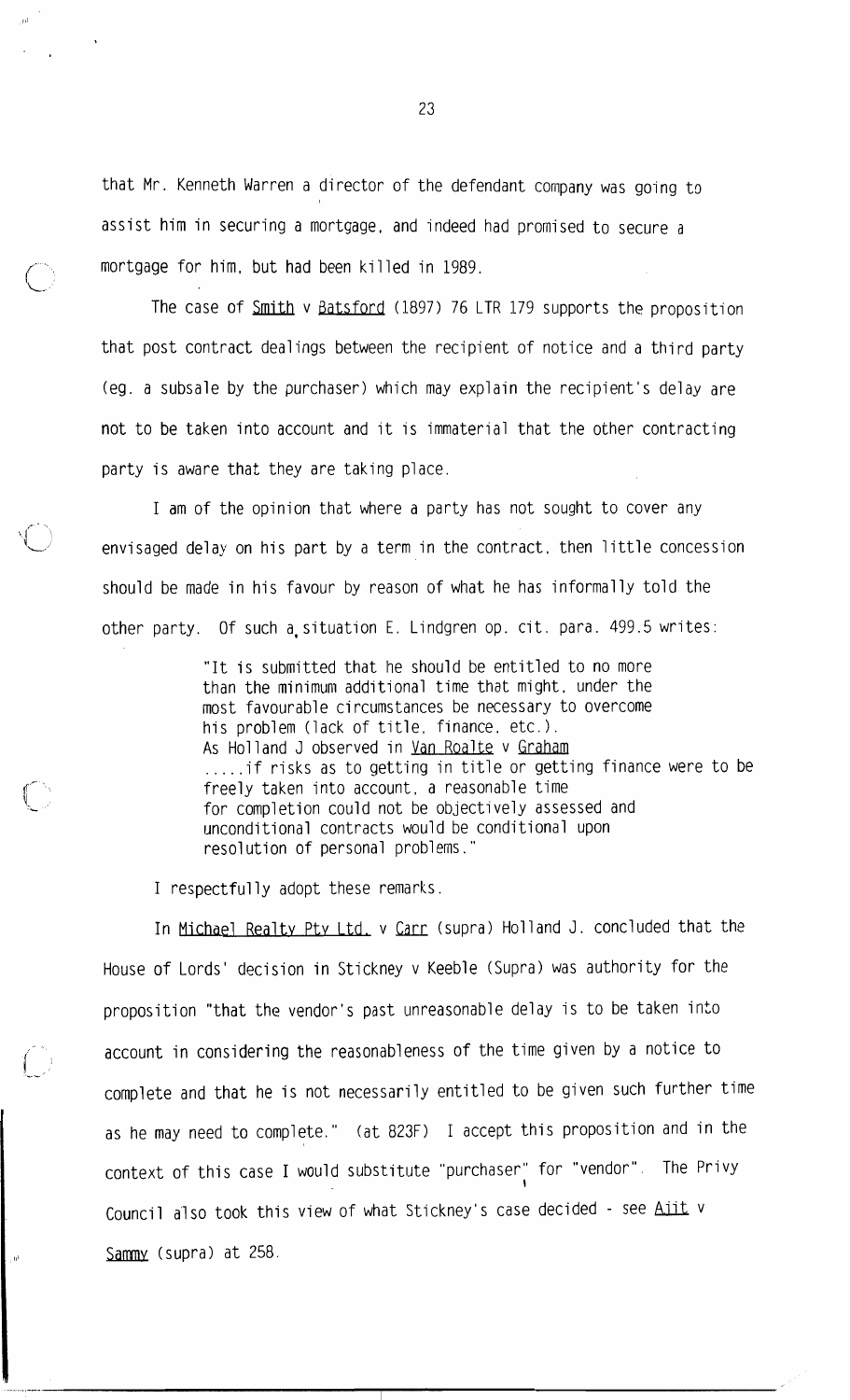As regards the choice of allowing the defaulter double time, and allowing him an impossibly short time, Holland J. chose the latter and expressed the reasoning behind such a stance thus in the Michael Realty case (supra) at 823 - 824A, (a case where the vendor was in default)

> ".....the time he may need may postpone the date for completion to a date which Equity would not, because of the remoteness of that date force the purchaser to specific performance of the contract. This makes relevant the purchaser's position as well as the vendor's. The position of both parties by reference to the date to which completion must be postponed by the vendor's default or delay must. I think, be taken into account in relation to the remedy of specific performance because that remedy is bound up in the doctrines of Equity as to time in a contract for the sale of land."

(cited by Lindgren para. 494 op. cit.)

Lindgren para. 496 writing of the Michael Realty case says:

"Mahoney JA referred to the different reasons for, and functions to be served by giving a notice to complete..... Neither at law nor in Equity was a notice to complete given as a precursor to rescission designed to secure performance. 'The time is, therefore, to be calculated by reference, inter alia. to the interests of the party giving the notice and the inequity of maintaining him effectively bound by the contract thereafter.' His Honour concluded that it is not inconsistent with the purpose of a notice of this type that it may on occasions allow less time than is required for completion." (emphasis supplied.)

I now turn to the facts of the case as they impinge upon the issue of the reasonableness of the time in the notice. Mr. Bailey submitted

thus

When looked at in the context of the assertion in his letter  $(i)$ dated July 3. 1989, that the plaintiff had said he only received the last tax receipt for the premises the subject matter of the contract on 30th June, 1989, he would not have had an opportunity to formalise the mortgage before then.

(ii) By virtue of special conditions regarding when service is deemed to be effected if done by post. the plaintiff would not have received the notice until 3 days after 12th July. 1989.

(iii) The statement to close was not sent until 4th August, 1989. This would give the purchaser a mere 11 days in which to obtain the balance on a mortgage.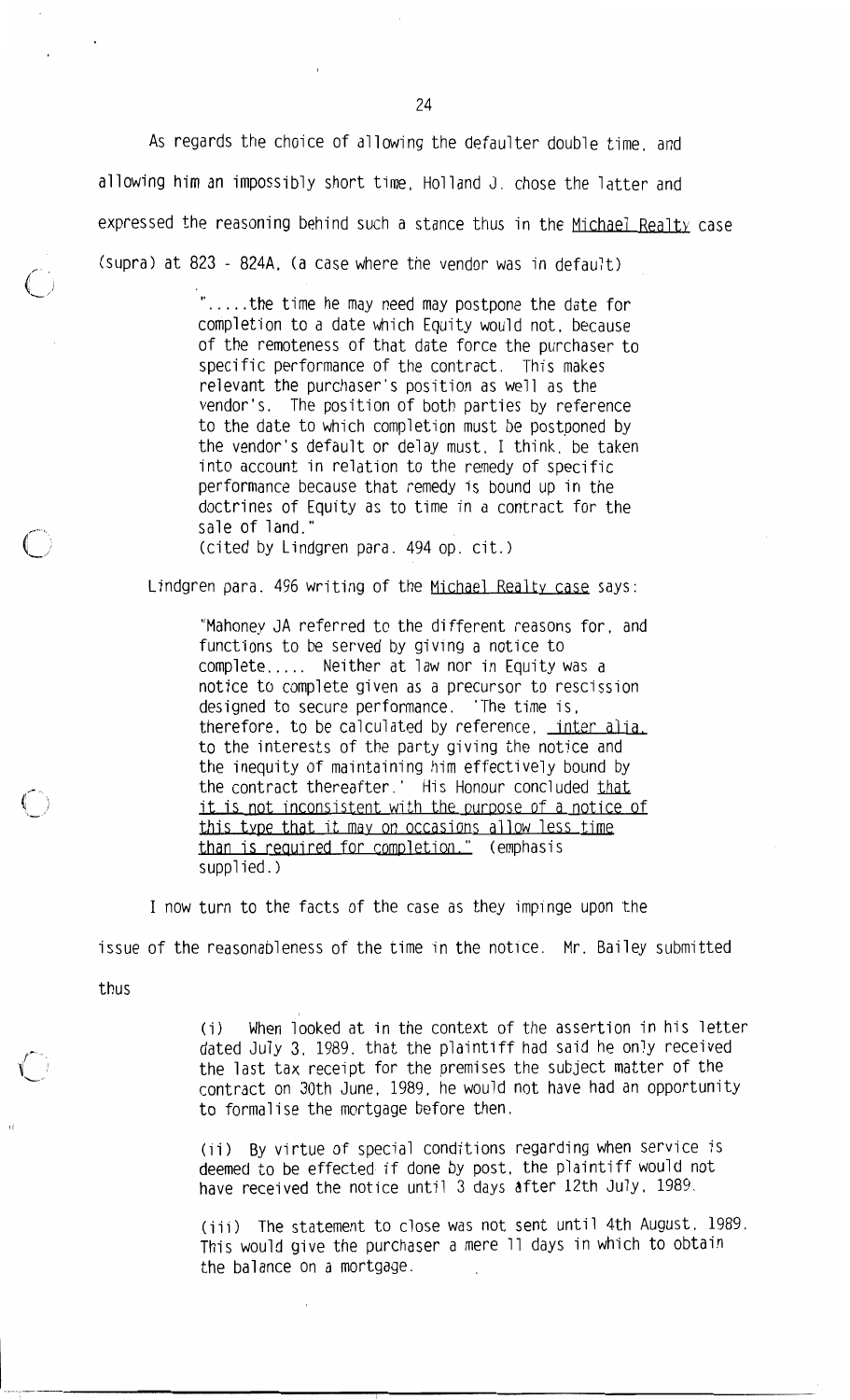(iv) The defendant through its attorney had varied the contract in the letter of Mr. Jones to Mr. Bailey dated 4th August, 1989, when he wrote: "The balance should either be paid now or secured by an undertaking from a financial institution".

To my mind, there is ample proof that the time given to complete was reasonable having regard to all the circumstances of the case.

Firstly, the defendant's attorney in his letter repeatedly showed that the defendant was impatient to conclude the matter. In his letter of 4th April 1989, he sent a copy'of the agreement to Mr. Bailey and declared that no extension of time would be granted and that it was important that the plaintiff complied with the terms of the contract. By 25th April 1989, he was inguiring what progress was being made in the plaintiff's obtaining a written commitment for financing and expressed concern that there be no delay in completion.

In response to that letter Mr. Bailey himself wrote the plaintiff and in his letter confessed that the letter together with the earlier one of 10th April, 1989, "displays an unremitting agenda of urgency".

By 15th May 1989, Mr. Jones wrote Mr. Bailey asking that he inform him "if you have received the necessary financial commitment". This was to be delivered by 30th June 1989. It was only after receiving Mr. Bailey's letter of May 29, 1989, asserting that the death of Mr. Warren had hampered the plaintiff in his quest for a mortgage loan, that Mr. Jones gave an extension of 30 days as requested "on the strict understanding that all the money due in respect of this sale, including unpaid rental, will have to be paid no later than the 31st July," and he added, "Further, if the letter of commitment is not delivered by the 30th June, our instructions are to rescind the contract".

It must be noted that Mr. Bailey asked for the extension of time  $(b)$ "within which to deliver the letter of commitment". Nothing was said of the sum of \$100,000.00 which had not yet been paid. The date of completion had previously been fixed as 30th June, 1989.

Secondly, Mr. Bailey did not indicate the need for a much longer period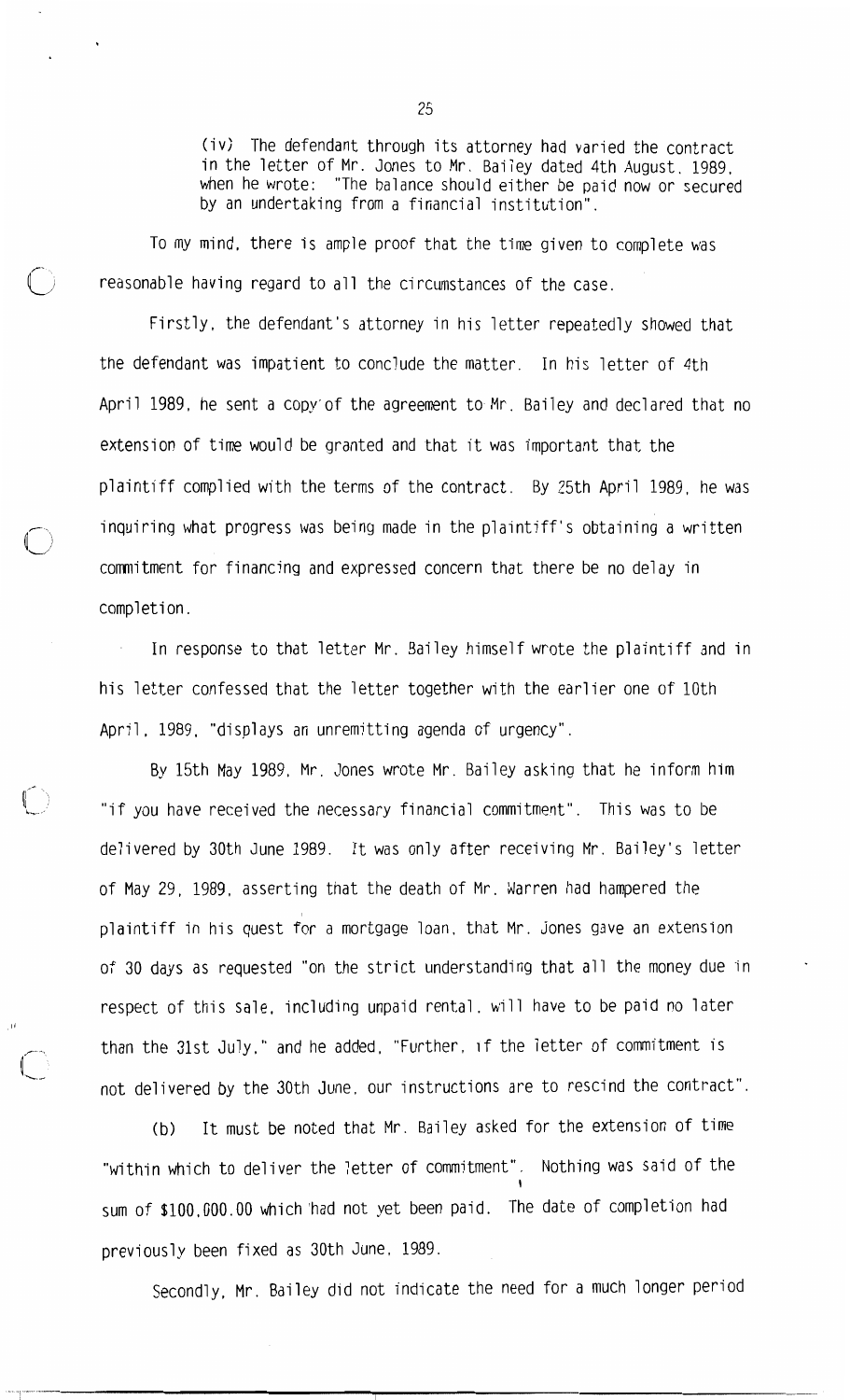for completion when he asked for the extension of the time within which to supply the letter of commitment. He got the extension he asked for.

In his letter of 3rd July, 1989, Mr. Bailey indicated that he  $(C)$ expected to have formal approval of a loan and to forward the letter of commitment shortly. He did mention that he had only received the tax receipt on 30th June 1989, but rather than expressing doubt as to the plaintiff's ability to fulfil his obligations, he promised the letter of commitment shortly. The plaintiff had not met the condition in time and was therefore in default and the defendant served the notice to complete. At this stage all that remained for the plaintiff to do was to pay the outstanding balances and submit the letter of commitment. In the contract it had been originally provided that completion should take place 30 days after receipt of the letter of commitment. The defendant had extended the date of payment of the balance by 30 days to 31st July, 1989.

Thirdly, there is nothing to suggest that the transaction would be other than a straightforward transfer under the Registration of Titles Act.

Fourthly, the plaintiff gave evidence, but he did not use the opportunity to indicate a time which he would have regarded as reasonable.

Fifthly, Mr. Bailey submitted that the contract was varied to allow for the balance to be paid or secured by an undertaking from a financial institution. I agree. But this was to the plaintiff's advantage. It offered him an easier option. Moreover he cannot complain that he only received the statement to close a mere eleven days before the time expired. He did not ask for the statement until Mr. Bailey's letter of 1st August, 1989, although it is clear from the letter of Victoria Mutual Building Society that the mortgage for \$157,000,00 had been approved from 19th July, 1989 at the latest. A diligent mortgagor would have discovered this fact' as soon as it was done and sought the statement of account to close at a much earlier date. He clearly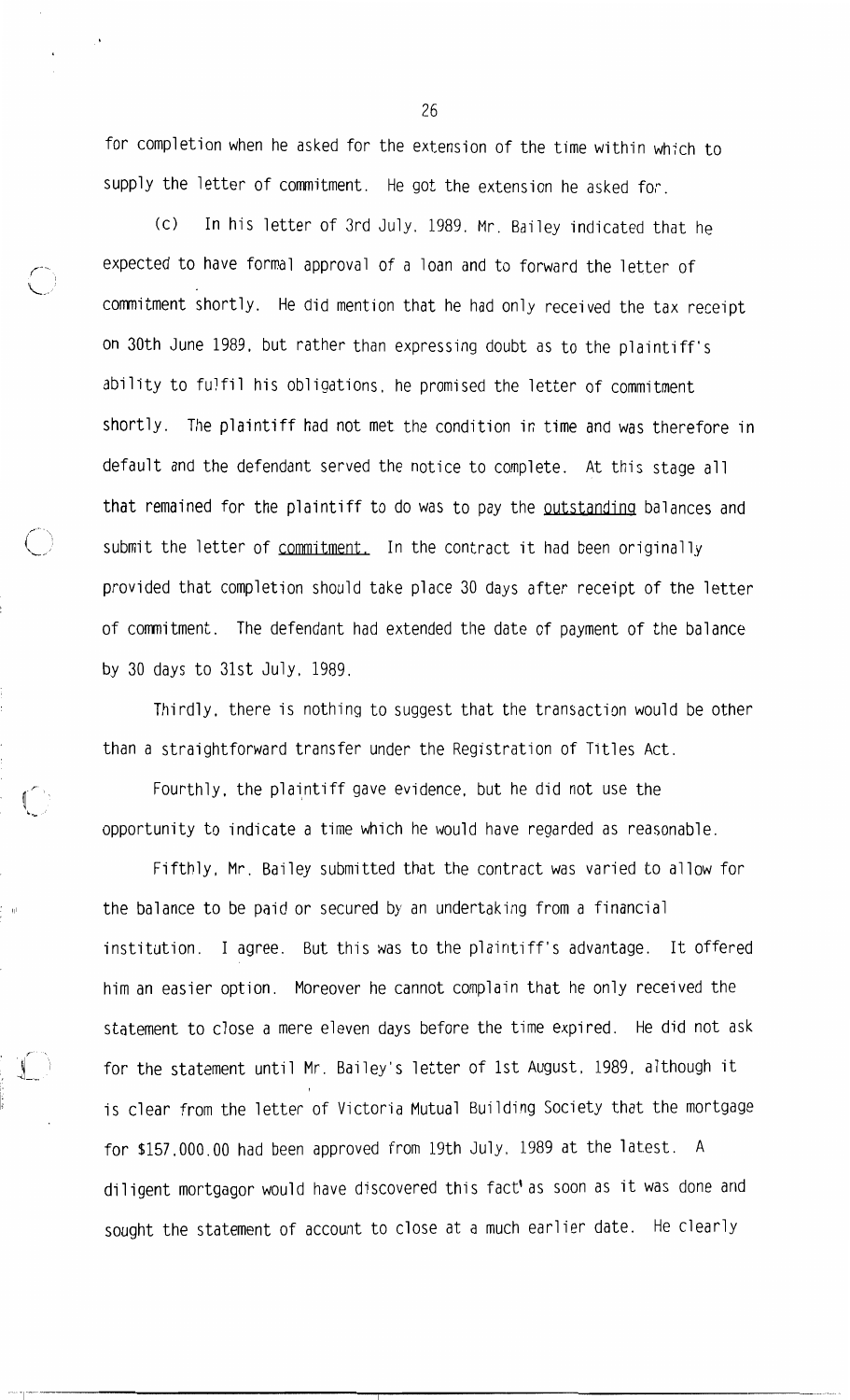did not appear to bestir himself although he had been served with a notice to complete, and it also seems that his failure to complete was due to his own impecuniosity.

Was the defendant ready, willing and able to complete?  $(d)$ 

The plaintiff raised this issue expressly in paragraph 15 of his statement of claim. It is pleaded under the heading "Particulars On Which The Plaintiff Will Rely" and the relevant portion reads thus:

".....(v) The Defendant at no time demonstrated that it was willing, able and in a position to complete in the strictest sense of the word".

It is an important requirement for a notice to complete to be valid that the giver of the notice must at the time of giving the notice, be ready, willing and able to complete. The words "ready, willing and able to complete" have been used in the English Standard Conditions of Sale which are incorporated into contracts made in that country (See the Law Society's General conditions of Sale 1980 Edn., the National Conditions of Sale 20th Edn., and the Conveyancing Lawyers' Conditions of Sale). But these words have not been the subject of close analysis in any reported English decision.

In considering the issue of readiness one must always bear in mind that this question is complicated by the fact that for conveyancing transactions to proceed to completion there must be some amount of co-operation between the parties so that a party may not be in a state of readiness through no fault of his own.

The Courts in England and other parts of the Commonwealth have laid down important principles governing this requirement. In England the Courts have shown a willingness to imply a condition of readiness on the part of the giver even in the absence of the incorporation of such a' clause through the Standard Conditions of Sale. In **Finkielkrant vs Manahan** [1949] 2 ALL ER. 234 the headnote reads: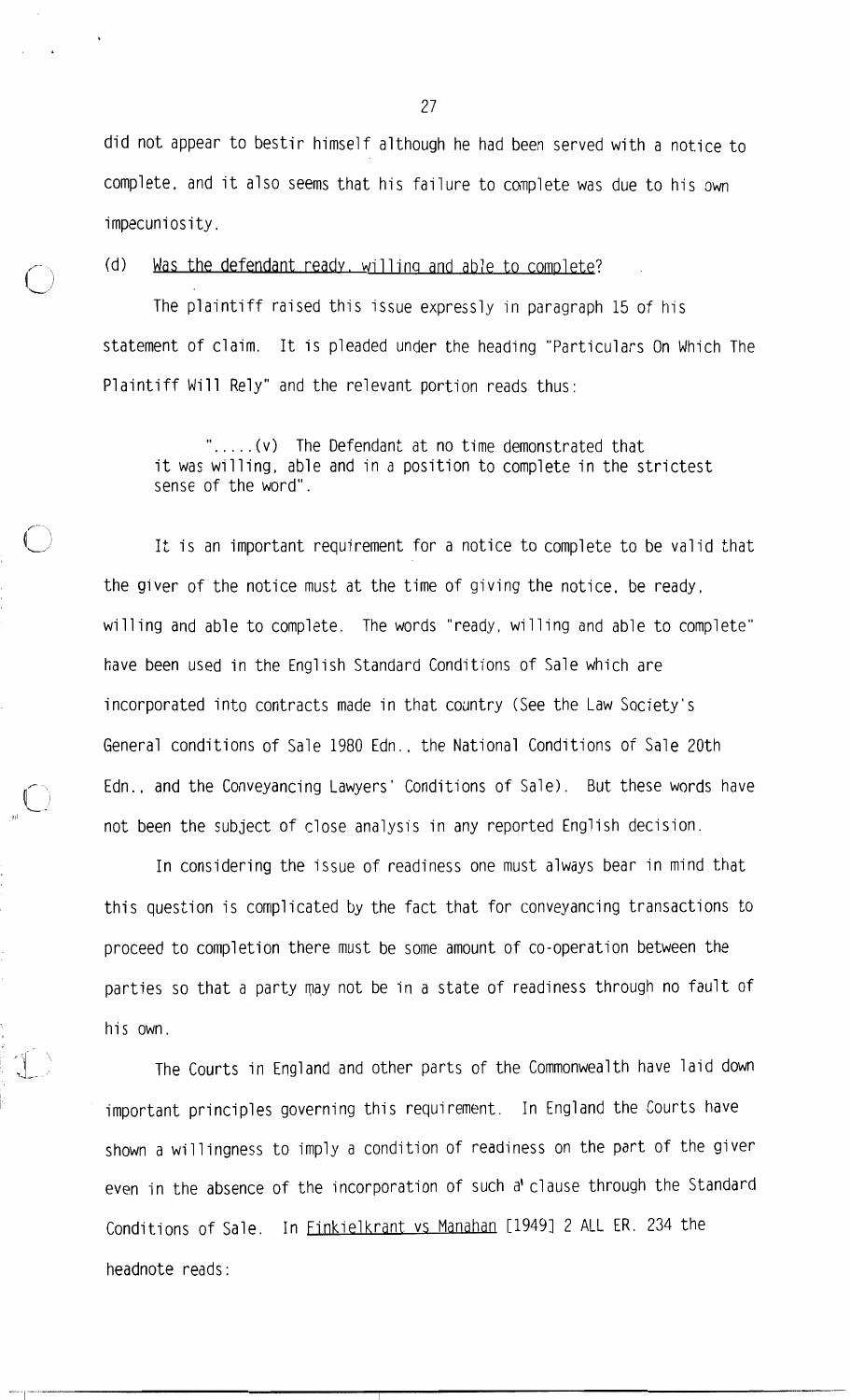"On December 10, 1947, a contract was concluded for the sale of certain property. On March 31, 1948, the vendor sent the purchaser a notice to complete within 14 days. On April 14, the date fixed by the notice as the final date for completion, the purchaser was ready and able to complete, but the vendor was unable to do . so. On the same day the purchaser sent to the vendor a three days' notice to complete, but the vendor was unable to comply with it, though she was in a position to complete on April 30.

In an action by the purchaser claiming a declaration that he was entitled to rescind the contract and a counter-action by the vendor claiming an order for specific performance:

by her notice of March 31, the vendor HELD:  $(1)$ made completion by April 30, an essential term of the contract so that the rule of equity that the time fixed for completion was not of the essence of the contract no longer applied, as the purchaser was bound by the notice, the vendor, having given the notice, was also bound thereby; and as she was unable to complete on the date fixed she was not entitled to an order for specific performance of the contract".

In the course of his judgement Dankwerts J., as he then was,

said at  $p.237$  :

"To some extent.....it (Re Sandwell Park Colliery Co [1929] 1 Ch 277, is a rather special case, but I think it is clear from the judgment of Maughan J., that, if time is essential, a vendor who is claiming that he is entitled to obtain specific performance must show that he himself was in a position to complete on the date fixed. On the date of completion in the present case the vendor, who is now seeking an order for specific performance, was not in a position to complete. For that reason, in my opinion the vendor in her crossaction is not entitled to a decree of specific performance and her action must be dismissed".

I am of the opinion that a proper starting point of any inquiry as to readiness of a vendor, will be to ask "What is the precise nature of the vendor's obligation under the terms of the particular contract in order to effect completion"?

I will now examine the position of a giver of a notice to complete as it has been developed in England. In Re Barr's Contract (Supra) at 556. Dankwerts J., said that apart from any express contractual provision, a vendor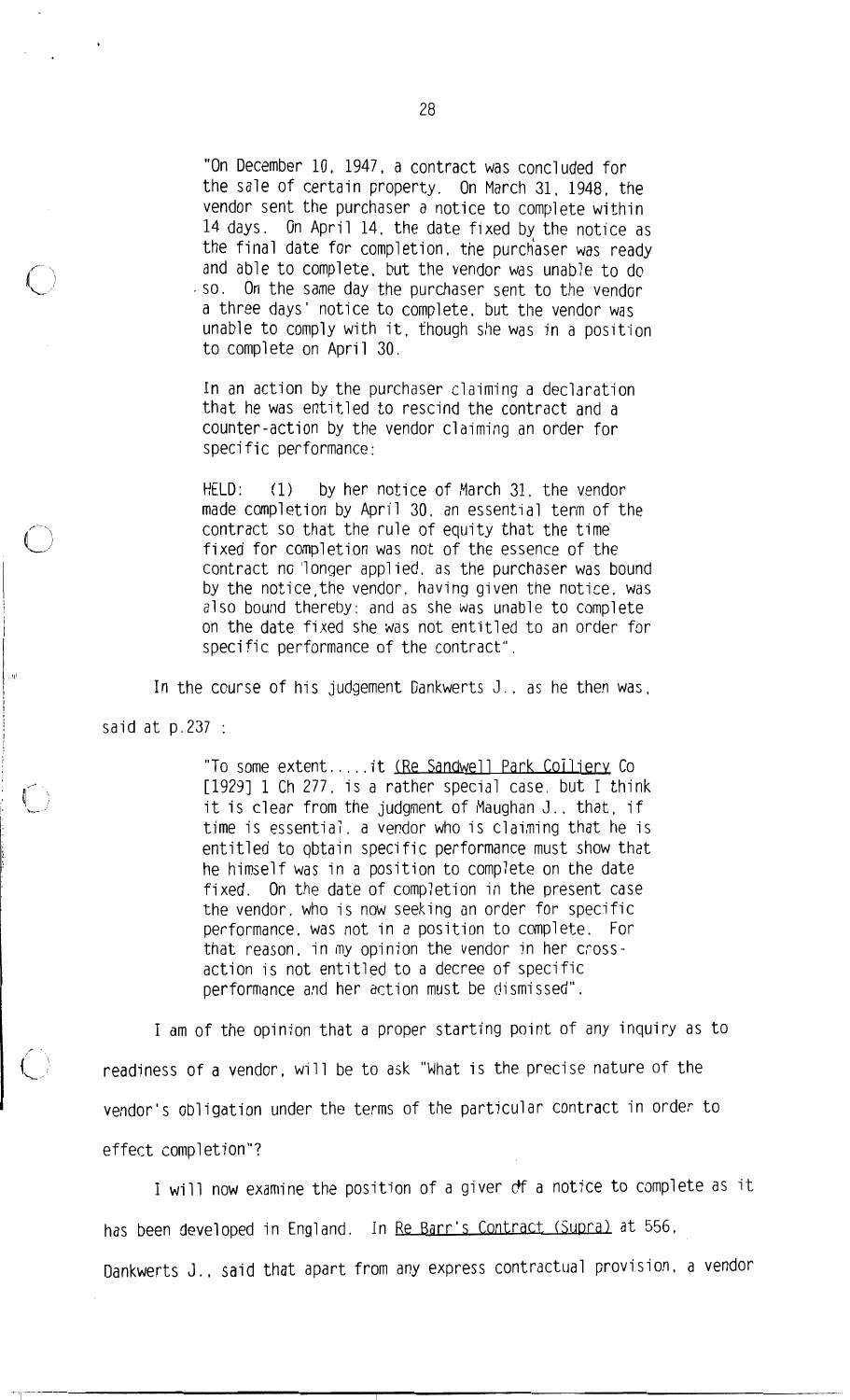giving a notice to complete must be "able, ready and willing to proceed to completion" (emphasis mine).

In Horton v Kurzke [1971] 2 ALL E.R. 577 a notice purportedly given under clause 22 of the National Standard Conditions of Sale was held invalid on the ground that a third party had claimed that he had a grazing tenancy over the property and Goff J., ruled that the vendor was not "able, ready and willing" since the Court would not force the purchaser to buy a lawsuit.

The later case of Cole v Rose [1978] 3 ALL ER. 1121 shows a refinement of the principles governing "readiness". There the property for sale was subject to three charges but details of only two were included in the abstract of title. The solicitor for the purchaser asked for and obtained an undertaking that those two charges would be discharged on completion, but later discovered by search the existence of the third charge and wrote the vendors' solicitor asking for details. Due to lack of funds the purchaser was unable to complete on the date fixed in the contract, namely, January 19. On January 29, on purported exercise of the right given by general condition 19 of the Law Society's General Conditions of Sale, the vendors issued a notice to complete in which it was stated that they were "willing and ready to complete the sale", and allowed 28 days for completion. At the same time the vendors' solicitor sent a letter with the notice stating that he would write further when he obtained particulars of the third charge.

The purchaser did not complete within the 28 days stipulated and the vendors purported to rescind and to forfeit the deposit. The vendor's solicitor was aware of the existence of the third charge but wanted to be sure that the entries revealed by the purchaser's search related to that charge of which he was aware before he gave an undertaking to discharge the third charge on completion. Mervyn Davies, Q.C., sitting as a Deputy Judge on the High Court, held that the notice to complete was ineffective as the vendor's solicitor was not ready to complete on January 29. He dealt with the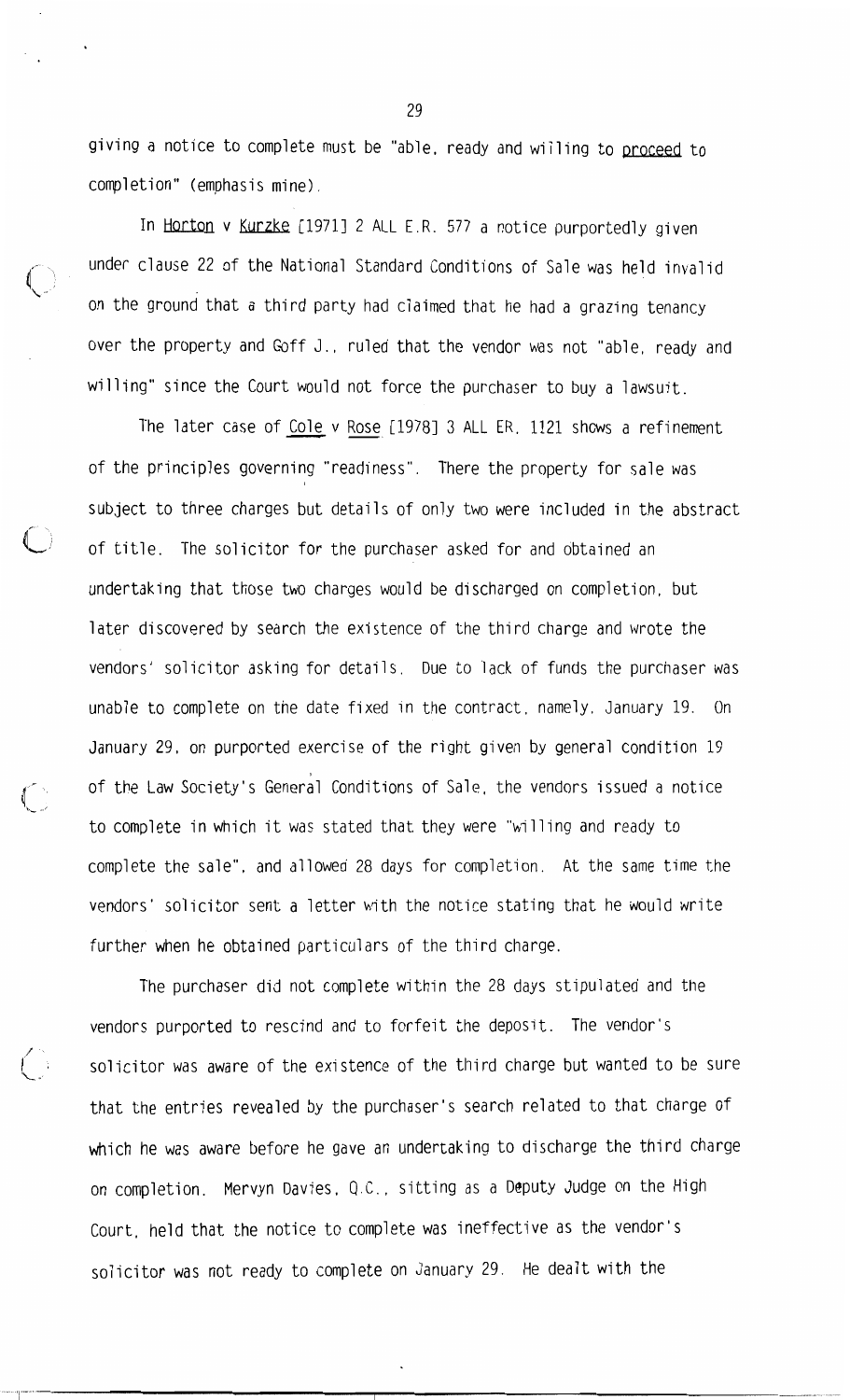arguments of counsel for the vendor in this way at 1128g - 1129b.

"He said that a vendor has not literally to be ready when serving the notice because many steps had to be taken after the service of the notice to put a vendor into complete readiness. Thus a completion statement may have to be prepared and agreed, or arrangements made for the discharge of mortgages, or the time and place of completion agreed. I agree with this approach. Nevertheless, the unreadiness of the vendors' solicitor was, as I see it, of a different character. What he had to do on 29 January, was to satisfy himself on a matter of substance that he could go forward to complete. He was not merely in a position of having to set up the necessary administrative arrangements respecting completion. Counsel for the vendors also suggested that in considering whether a vendor is, when serving a notice, 'ready to complete' one does not look at his particular knowledge at that time, that is one does not consider the question subjectively so far as the vendors' actual knowledge is concerned, but rather one considers the position objectively with a view to saying whether the vendor, whatever he himself knew. was in fact ready to complete. By that test, the vendors' solicitor was no doubt ready although he himself was not quite assured of the fact on 29 January. I do not think that any such test should be applied. It is a matter of reading condition 19(2). That provides that the party giving the notice must at that time be ready to complete. The answer given by the vendors' solicitor in cross-examination referred to above shows that he was not ready. This conclusion is emphasized if one considers what the position would have been if one of the class C(1) entries that the vendors' solicitor wished to investigate had turned out to relate to some charge of which he was unaware and as to which he could give no undertaking. In that event the vendors' solicitor would have been obliged to inform the purchaser's solicitor that the vendors would not complete either at all or at any rate, not on their solicitor's undertaking."

This case is authority for the proposition that readiness involves two requirements of the giver of a notice to complete:

The person serving the notice must, within his own knowledge be  $(1)$ ready to complete, and

 $(2)$ On an objective test he must in fact be ready; but in this regard the learned judge drew a distinction between failure to be ready because of outstanding matters of substance as in that case and failure to be ready because of outstanding necessary administrative arrangements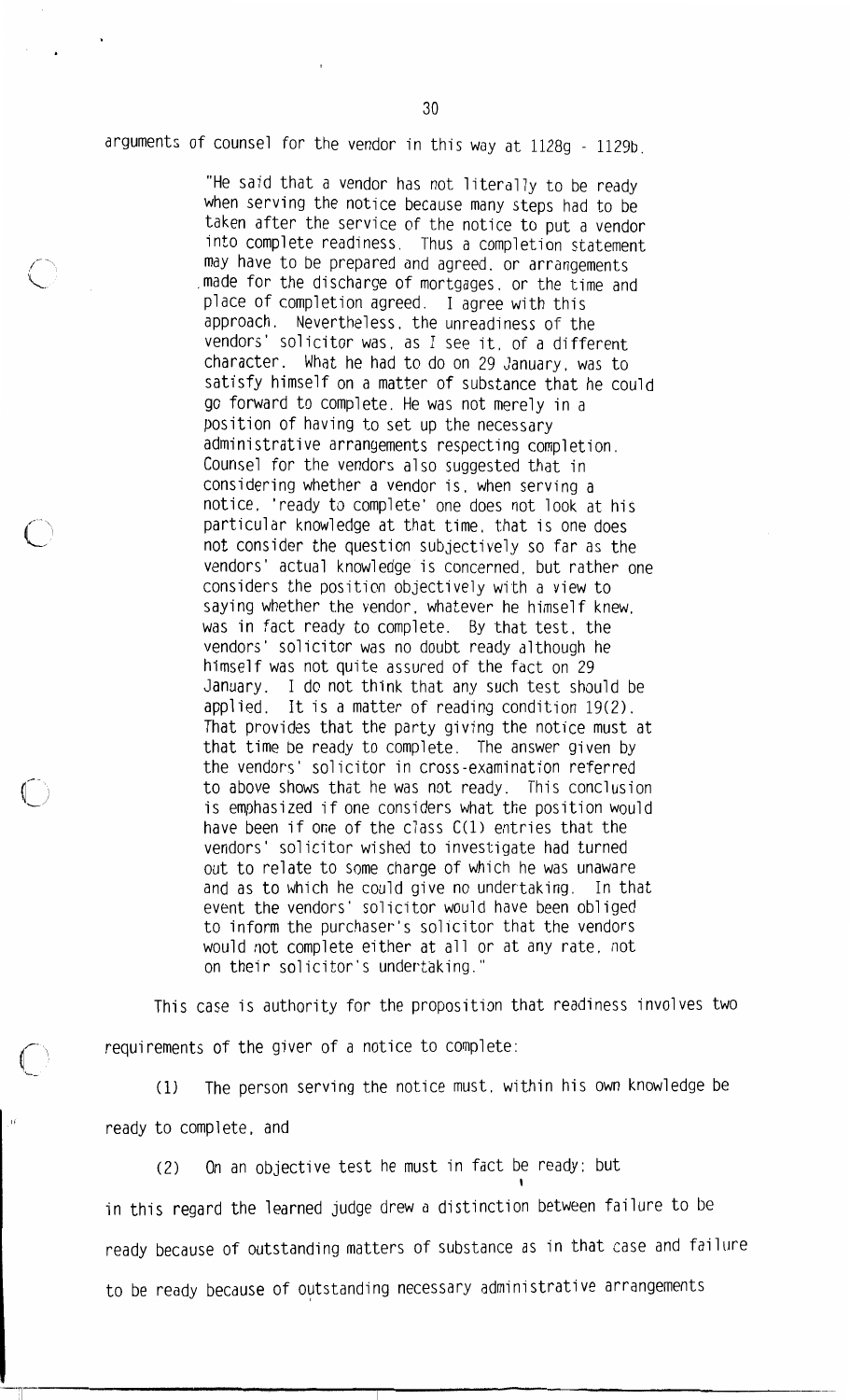respecting completion which need not have been made. Examples of such matters are the preparation of a completion statement, and arranging the time for the discharge of mortgages (1bid at 1128 q).

The requirement of the English form of contract that the giver of a notice to complete must be ready "to complete" at the time of giving has been mitigated by decisions of the courts. In Prosper Homes Ltd. v Hambros Bank Executor and Trustee Company Ltd., 39 P and CR 395, the date fixed for completion in the contract was January 2, 1979. On January 12, the vendors' solicitors gave a notice to complete expiring on February 13. The property included a shop which was demised by a lease under which the tenant had covenanted not to use the shop otherwise than as and for the trade of selling electrical goods and appliances and not to assign, underlet or part with possession. The evidence revealed that he had parted with possession and that the new occupant carried on at the shop the business of the repair of television and hifi equipment and ancillary repairs. The purchasers argued that from contract to completion a vendor is in the position of a trustee for the purchasers and that in this case the vendor was in breach of that fiduciary obligation. But Browne Wilkinson J as he then was, had this to say at 400.

> "The fact that the vendor may have failed in some respect to carry out his duty between contract and completion in looking after the property does not mean that he is unable or unwilling" to complete. He is able, ready and willing to complete as I think Mr. Lightman accepted. If any damage has occurred in the interim the vendor would have to make it good in damages. It does not prevent a completion of the contract."

Brickles v Snell [1916] 2AC 599 a decision of the Privy Council was a case which dealt with the situation where there was an outstanding mortgage on land the subject of an agreement for sale. The headnote sufficiently explains the issues and reads as follows:

> "The purchaser under an agreement for sale of land in Ontario which made time of the essence was in default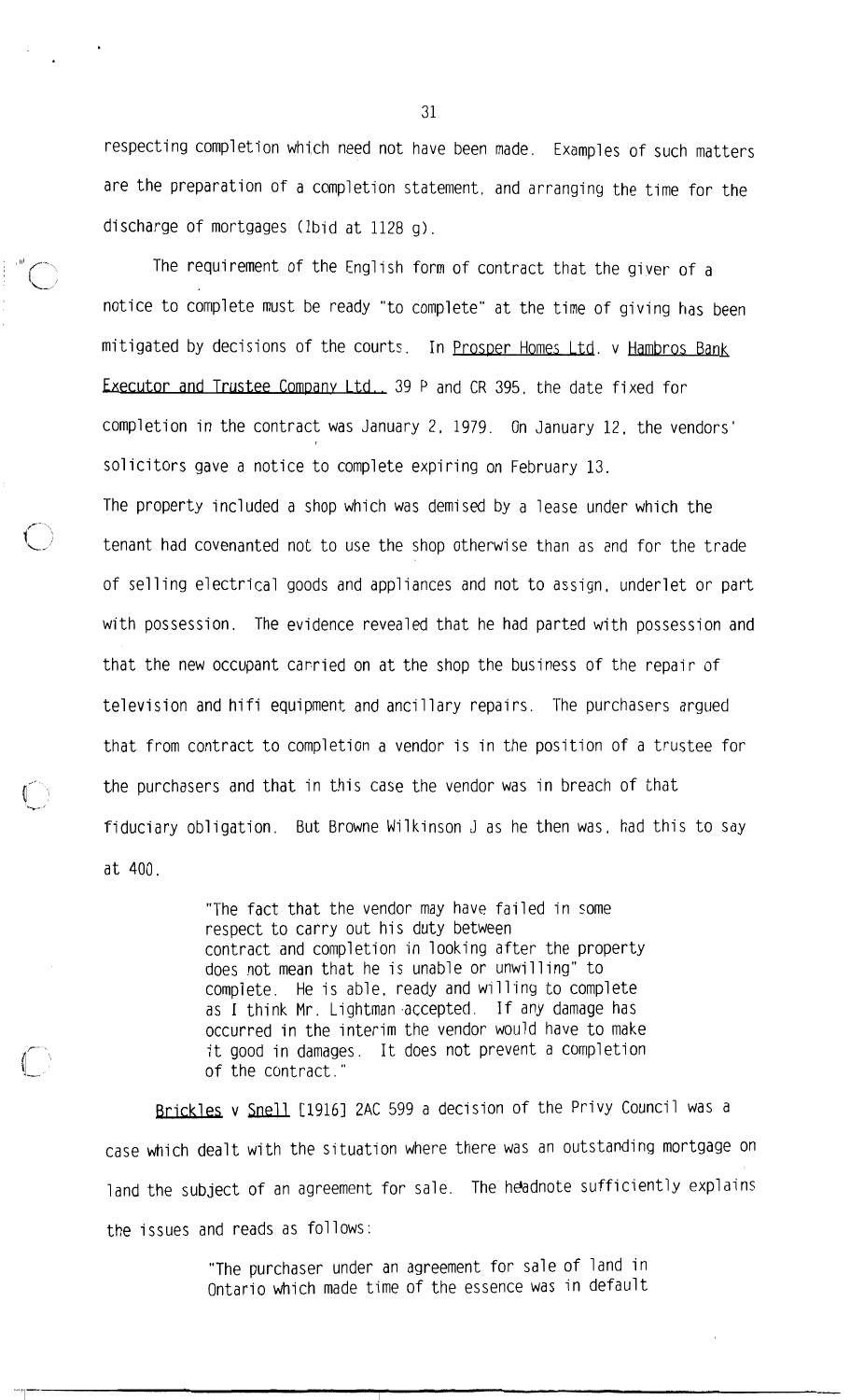at the date fixed for completion, and the vendor thereupon cancelled the agreement. At that date there was a small mortgage upon the land. The mortgagee had consented and was willing to accept repayment upon completion taking place, the purchaser had been informed that the mortgage would be paid off upon completion and raised no objection....

HELD: that the vendor was able and willing to convey at the date fixed for completion and that the purchaser being in default was not entitled to specific performance".

I now turn to cases from Courts outside England. In Rands Development Pty. Ltd., v Davis (1975) 6 ALR 631, the High Court of Australia noted that in the absence of special provision in the contract a vendor is not obliged to discharge a mortgage before completion, and that it suffices if the mortgagee is represented on completion and hands over the discharge then in return for payment. (Cited by Lindgren op. cit. para. 462).

Both Dankwerts J. in Re Barr's Contract (supra) at 556, and Street C.J. in Halkidis v Bugeia [1974] 1 NSWR 423 at 427 (cited by Lindgren op cit para 465) declared that the test of the position of a giver of a notice to complete as at the time of his giving the notice was a requirement that he be ready to "proceed to" completion (as distinct from a requirement that he be ready instantly and throughout the period of the notice "to complete". In Halkidis v Bugeia (supra) there was no provision in the contract of sale requiring the vendor to be able, ready and willing to complete before issuing a notice to complete. By the terms of the contract the vendor was obliged to give vacant possession on completion; the vendor gave a seven-days' notice to complete; but a tenant was in occupation of the property and the vendor had not given him a notice to quit although he was entitled to one week's notice under the lease. But the tenant had expressed willingness to vacate on a couple of days' notice or, if proper alternative accommodation was available, on the evening of the following day of being requested.

Smith C.J. in Equity held that when giving notice the vendors were not in a position to comply with certainty with their obligation to give vacant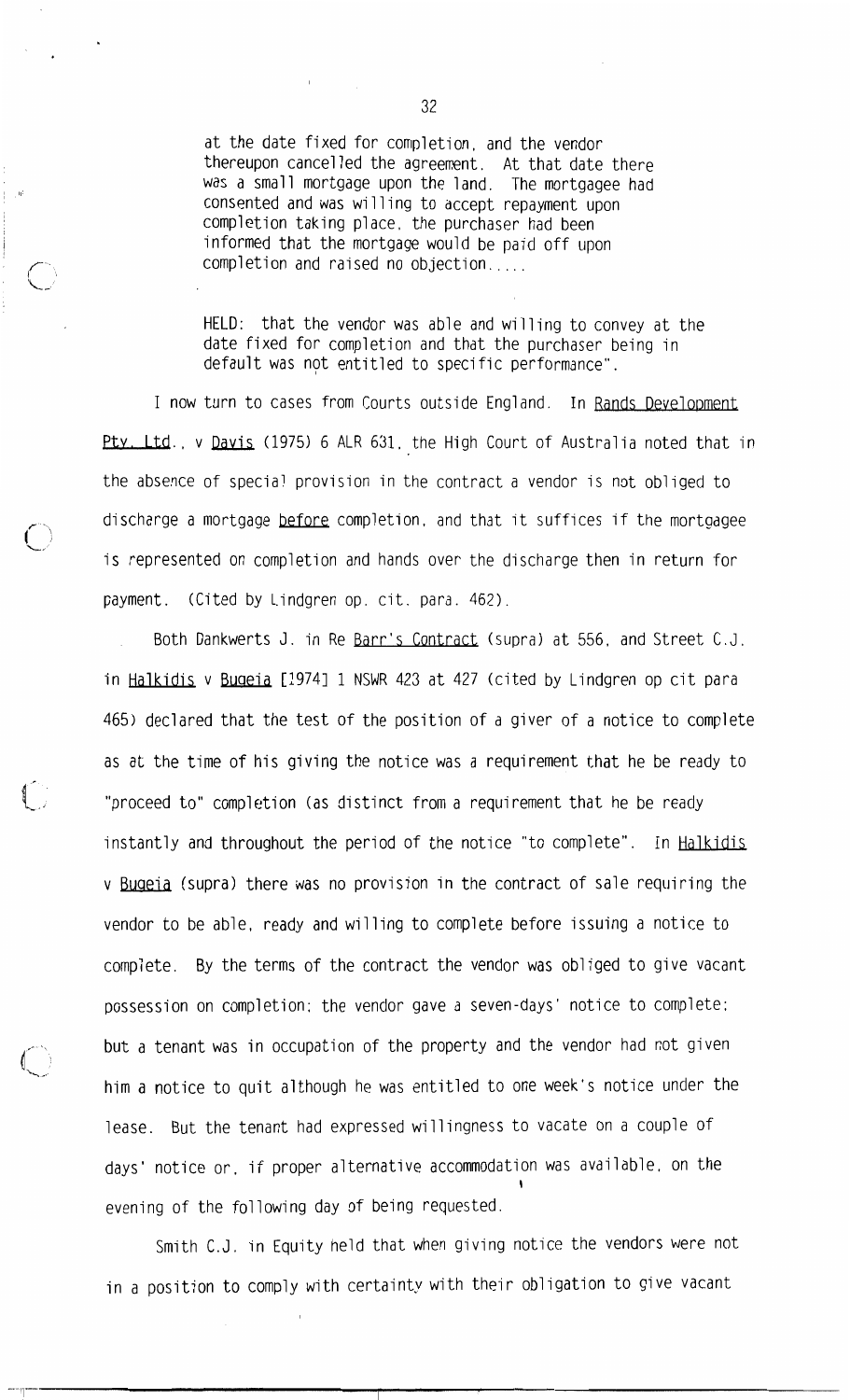possession on completion: ( at 427 D). He continued:

> "It is well established that one of the prerequisites of the entitlement of a party to give a notice to complete is that he must himself be able, ready and willing to proceed to completion at the time when he gives the notice. Re Barr's Contract. ..... A party is only entitled to require performance of the other if he himself is currently able to fulfill his own obligations. .....[A] vendor in order to be able to rescind in reliance upon non-compliance with a notice specifying a period for completion, must be able to establish in court that he was himself not only ready and willing, but also able to complete in accordance with the requirements under the contract throughout that period, that is, to say at the time he gives the notice through until the time at which it expires".

## (Quoted by Peter Butt op cit P. 264)

The dramatic effect which the requirements indicated in the last paragraph can have is illustrated by the case of Maxsujur Pty. Ltd. v Asinus (1979) 1 BPR [97022] [1980] 2NSWLR 96 (cited by Lindgren op cit para 465 and by Peter Butt op cit p. 264). At the date of service upon the purchasers of the notice to complete, the property was subject to a charge for land tax for the year 1979, under the Land Tax Management Act 1956 (NSW). The notice to complete was given by the vendor on 22nd May 1979, and was for 21 days and expired on 12 June 1979.

Under the relevant Act, tax is charged upon the land from the commencement of the year, thus the land was subject to the charge at the date of the issue of the notice to complete. But under the same Act. land tax is not payable until after the issue of an assessment, and an assessment was not issued to the vendor until 8th June that is after the service of the notice to complete. The vendor paid the land tax on 13th June, the date after the expiry of the notice. McLelland J in holding that the notice to complete was invalid said:

> ".....it was the vendor's obligation, prior to completion, to remove the existing charge, and to provide sufficient evidence to the purchasers that it has been removed. .....The evidence does not satisfy me that the vendor was. prior to 8th June 1979 [that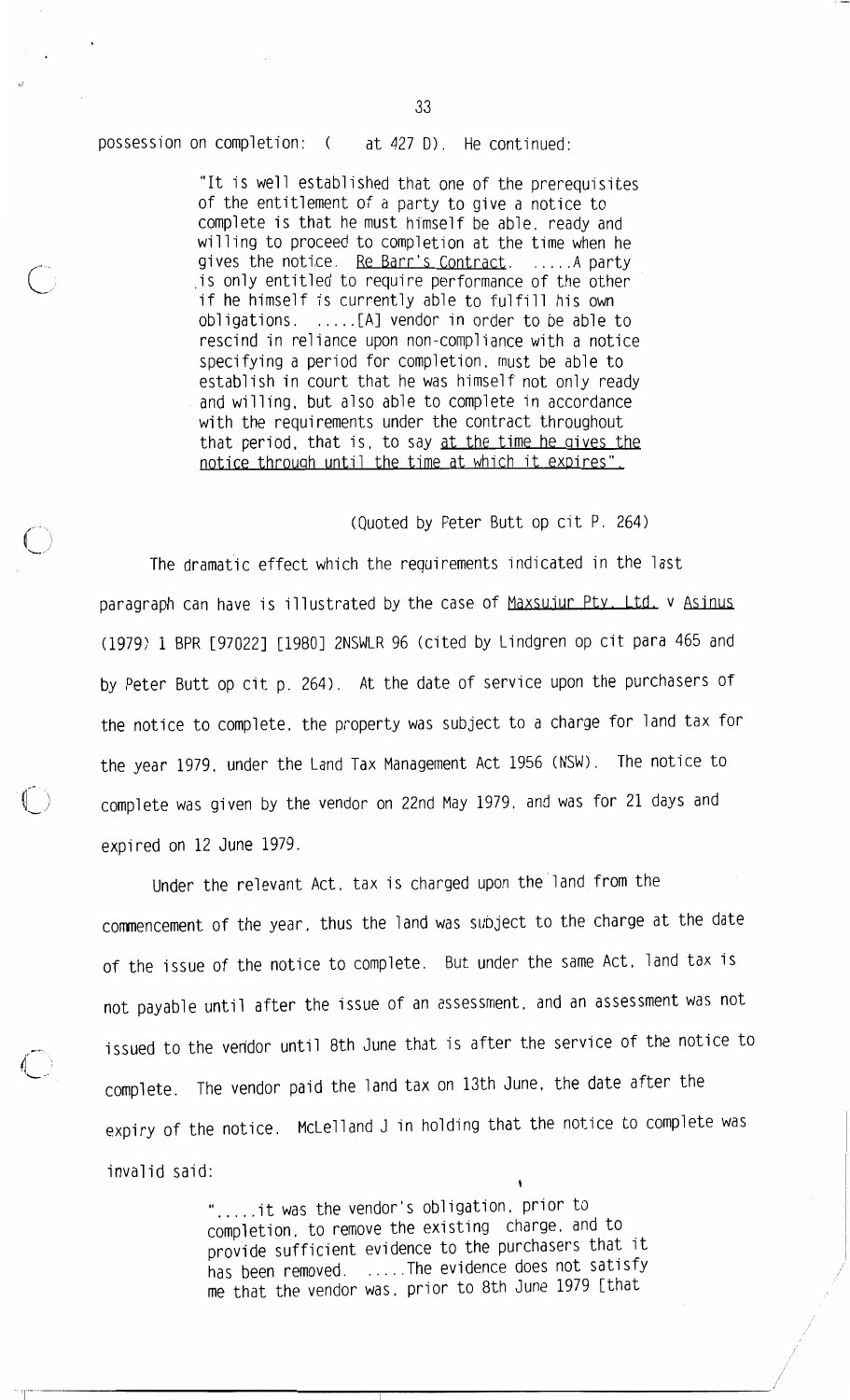is the date of issue of the assessment], able to perform this obligation. In these circumstances, the vendor was not, in my opinion, entitled on 22nd May 1979, effectively to make the time for completion stipulated in its notice, of the essence of the contract.....

It seems to me to be inconsistent with the equitable principles which have given rise to the procedure of giving a notice making time of the essence that a party who is himself not then able to proceed to completion can effectively require the other party to complete within a stipulated time or lose the benefit of the contract, bearing in mind the concurrent and interdependent character of the respective obligations of the parties to complete".

A gloss on the decision in Maxsujur's case (supra) is provided by the case of Caleo Bros. Pty. Ltd., v Lyons Bros. (Aust) Pty. Ltd., (1980) 1 BPR [970501: CC H NSW Conv. R 55-004. (Cited by Lindgren op cit para 469). In that case the purchaser had not submitted a memorandum of transfer to the vendor and the vendor had not himself prepared and executed one prior to giving the notice to complete. McLelland J., referred to Halkidis v Bugeia and Maxsujur Pty. Ltd. v Asimus and said:

> "Readiness to proceed to completion does not connote readiness instantly to hand over everything required on completion..... At all material times on or after 20th June 1980, the plaintiff was ready to comply with any reasonable request by the defendant for completion; cf Electronic Industries Ltd. v David Jones Ltd. (1954) 91 CLR 288 at 297.

> No request by the defendant for completion would have been reasonable unless it had allowed time for the simple mechanical process of the Plaintiff's execution of a memorandum of transfer tendered by the defendant or the preparation of a memorandum of transfer by the plaintiff itself and its execution. Readiness to proceed to completion must be determined with due regard to common sense and the practicalities of ordinary conveyancing transactions". (emphasis supplied).

Another case shows that the vendor is not required by the Court that when giving a notice to complete he should be literally and in every respect ready to complete at the time of giving the notice. In Hobden v Seamer unreported, Ruth J. in the Supreme Court of New South Wales on 24th October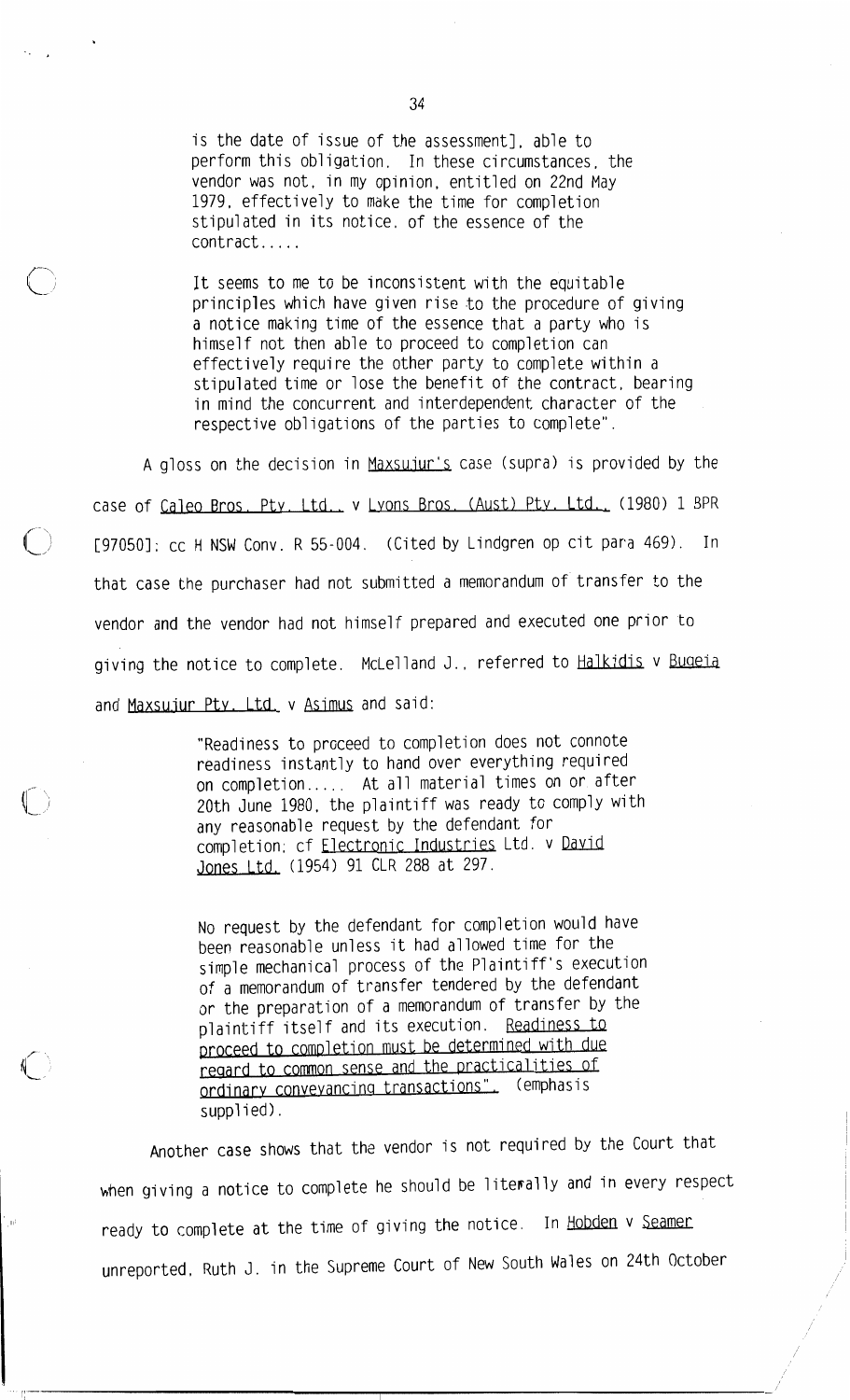1980, held that a notice to complete was not invalid where at the date of its issue the vendor had taken no steps to request the mortgagee to discharge the mortgage. He also said:

> "The plaintiffs have established that at the appointed time for settlement they would have been in a position to proffer a discharge of the mortgage to the Commonwealth Trading Bank. I have a doubt as to whether in the circumstances of this case the burden rested on the plaintiffs of establishing this fact. but the matter was not agreed and I expressed no view upon it:. (transcript pp 14-15).

> > (cited by Lindgren op. cit. para 472).

The next important Australian case on this matter is McNally v Waitzer [1981] 1 NSWLR 497 (cited by Lindgren op. cit. paras. 473-5) and Peter Butt op. cit. pp. 265-6). That case concerned a vendor's notice to complete and a charge to land tax. The vendor issued a notice to complete on 29th April 1980, calling for completion on or before 21st May. The vendor had received on April 16, a land tax assessment for 1980. The tax was paid on 19th May, that is prior to the date fixed for completion. The differences from Maxsujur's case (supra) are interesting. Whereas in Maxsujur's case the notice of assessment of land tax issued after the date of the notice to complete, in McNally's case (supra)it was issued 16 days earlier, was received by the vendors one day after its issue, and was paid by them during the currency of the notice to complete and two days before it expired. The vendors did not advise the purchaser that payment had been made and the charge for land tax discharged, and the purchasers had not become aware of this from enquiries made at the Land Tax Office either. McLelland J. held that the notice was invalid, relying in part on these facts.

The Court of Appeal overruled Maxsujur's case and held that the nonpayment of land tax did not invalidate the notice to complete, because the vendor's obligation was to remove the charge for land tax at or before completion. But the notice was held invalid on the ground that the vendor had not given particulars of title to the purchaser in the manner required by the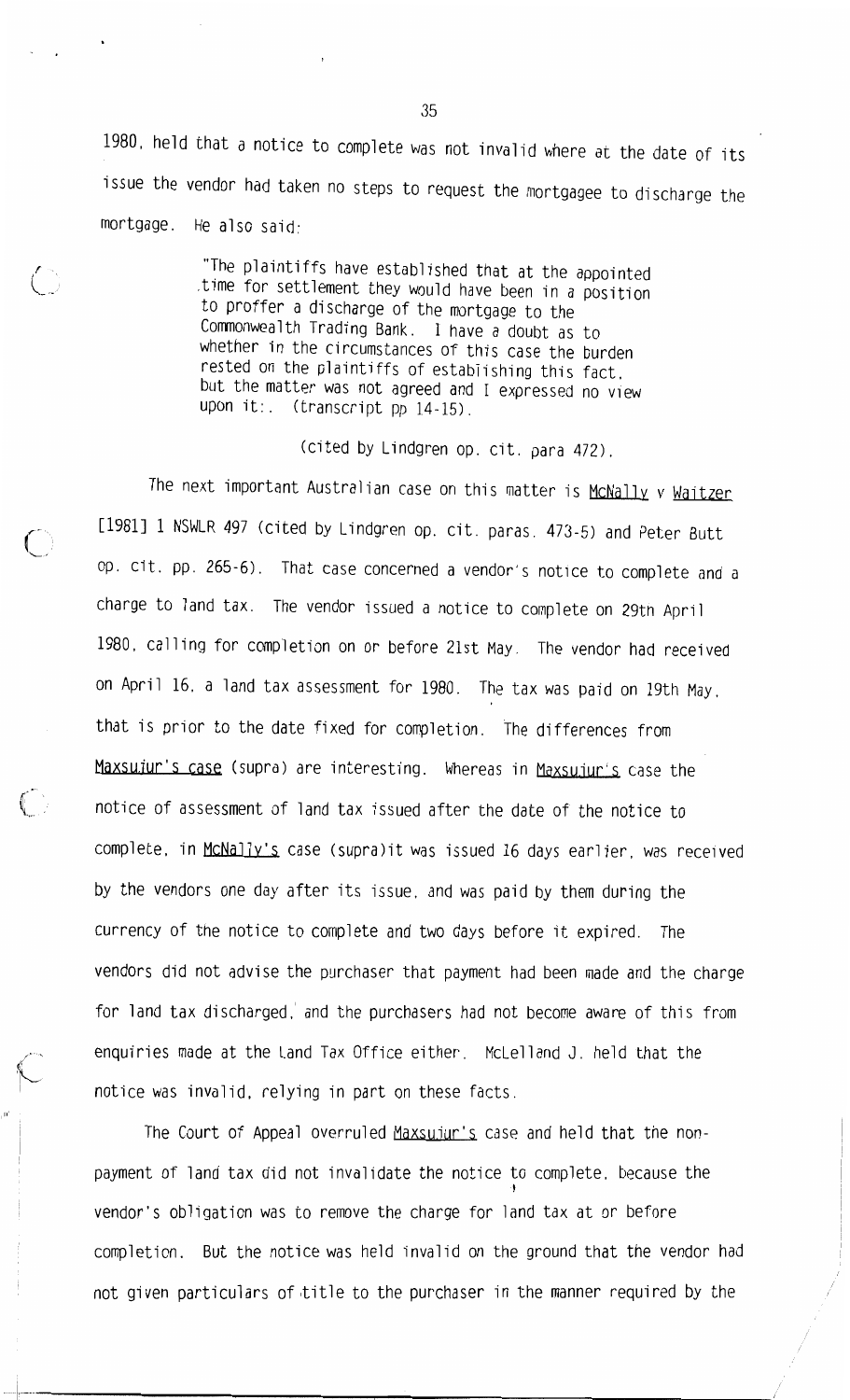relevant condition of the contract and this was held to preclude him from calling upon the purchaser to complete (at least as long as the breach remained unremedied).

In that case, as in Halkidis v Bugeia (supra) there was no provision in the contract of sale that the vendor should be able, ready and willing before issuing a notice to complete.

Huntley J.A. disagreed with the dictum of Street C. J. in Halkidis v Bugeia (supra) that the giver of a notice to complete must be ready "to proceed to completion at the time when he gives the notice". He pointed out that the vendor's obligation in relation to the charge for land tax, just as in relation to an ordinary mortgage, is to discharge it, at the latest, on completion. He emphasized that the requirement of readiness "is to be understood in the context of the demands made by Equity of a party seeking specific performance." He continued:

> "The correct rule, in my opinion, is simply that a vendor who is in default in respect of things to then have been done cannot give a notice to complete, but he can give a notice to complete prior to performing all those things which he had to perform in order to complete the contract".

(1bid 304 B  $-$  E cited in Lindgren op cit para. 473).

He posed the question. "Can the vendor give a notice to complete if he is for any reason in default?" and answered it by citing with approval a portion of the joint judgment of Barwick C. J. and Jacobs J in Neeta (Epping) Pty. Ltd. v Phillips (1974) 131 CLR 286 at 299:

> "In cases where the contract contains a stipulation as to time but that stipulation is not an essential term then before a notice can be given fixing a time for performance, not only must one party be in breach or guilty of unreasonable delay, but also the party giving the notice must himself be free of default by way of breach or antecedent relevant delay. Only then may a notice be given fixing a day a reasonable time ahead for performance and making that time of the essence of the contract".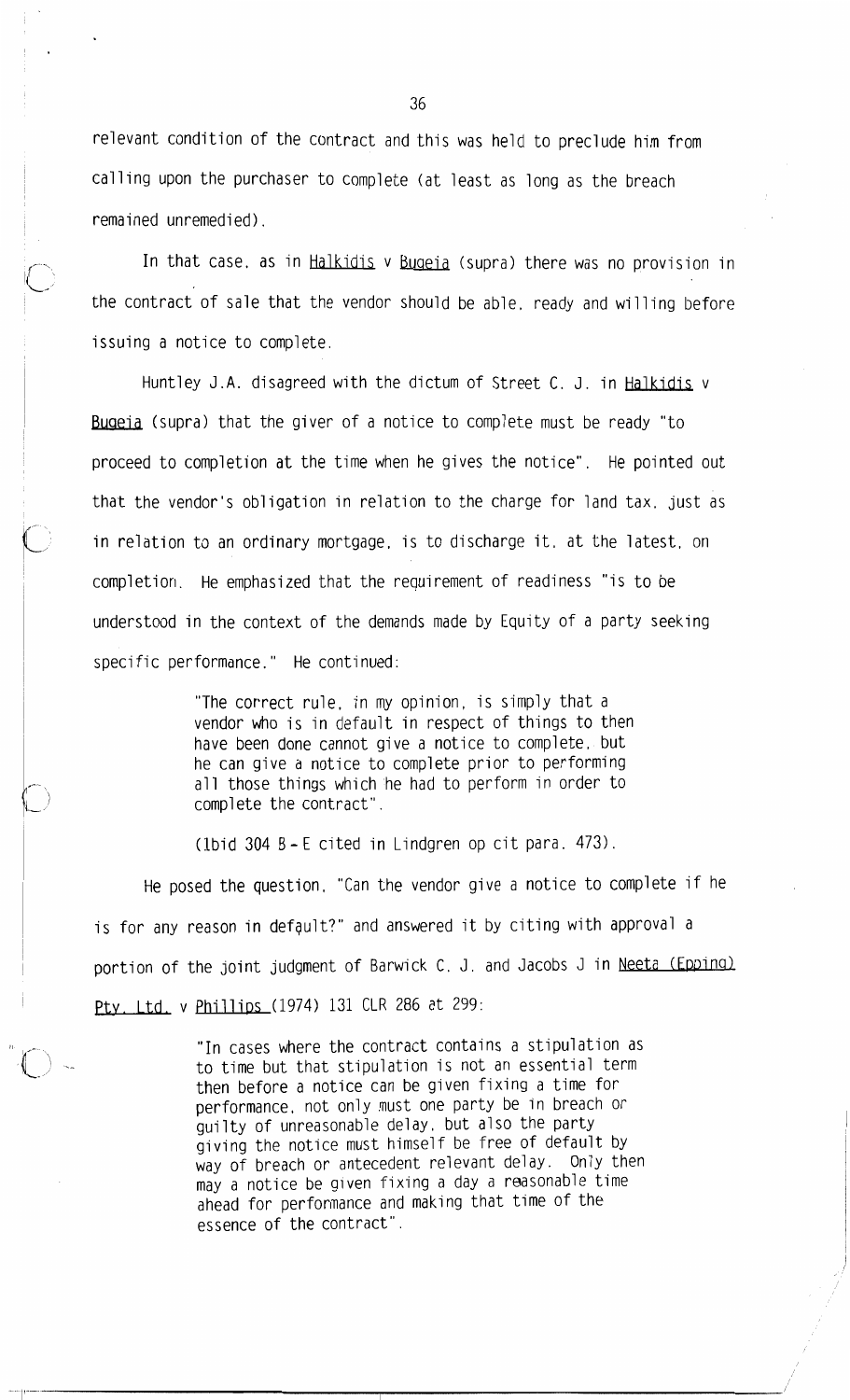Because the statement of title of the vendors was inadequate Huntley J A held that they "were and continued in breach of their obligation from the time they gave particulars of title and could, therefore, never give a notice to complete making time of the essence" [1981] 1 NSWLR 300G-301A (cited by Lindgren op. cit para 474).

Reynolds J A pointed out that what Dankwerts J. had said in Re Barr's Contract was that the vendor must be able, ready and willing to proceed to completion, and that this was different from requiring that at the time of the giving of the notice the vendor be then able to complete.

He went on:

"The vendor.....is to be judged to be presently able to fulfil his contractual obligations if he can do so at the due date. It could hardly be asserted that a purchaser giving a notice to complete would have to show that on the date he gave it he had immediately available funds to complete any more than it could be asserted that a vendor who has contracted to sell an unencumbered freehold could not give a notice to complete unless he first discharged the mortgage....."

(Cited by Peter Butt Op. Cit p.365)

Reynolds J A considered that "the giving of a notice to complete is analogous to instituting an action for specific performance and the 'clean hands' principle is equally applicable but the requirement of the law is no greater in a case of a notice to complete" (Cited Lindgren op cit para. 474). He then concluded that the giver of a notice must show "that he is willing and able to provide the full consideration which is to pass from him at the due time".

It is quite clear that the case of McNally v Waitzer rejected as the appropriate test of the position of a giver of a notice to complete at the time of giving it, a literal "readiness to complete". Reynolds J A seems to have endorsed a test of readiness to proceed, whereas Huntley J A, following Barwick CJ and Jacobs J in Neeta (Epping) Pty. Limited (Supra) propounds a test which requires the giver to be "free of default by way of breach or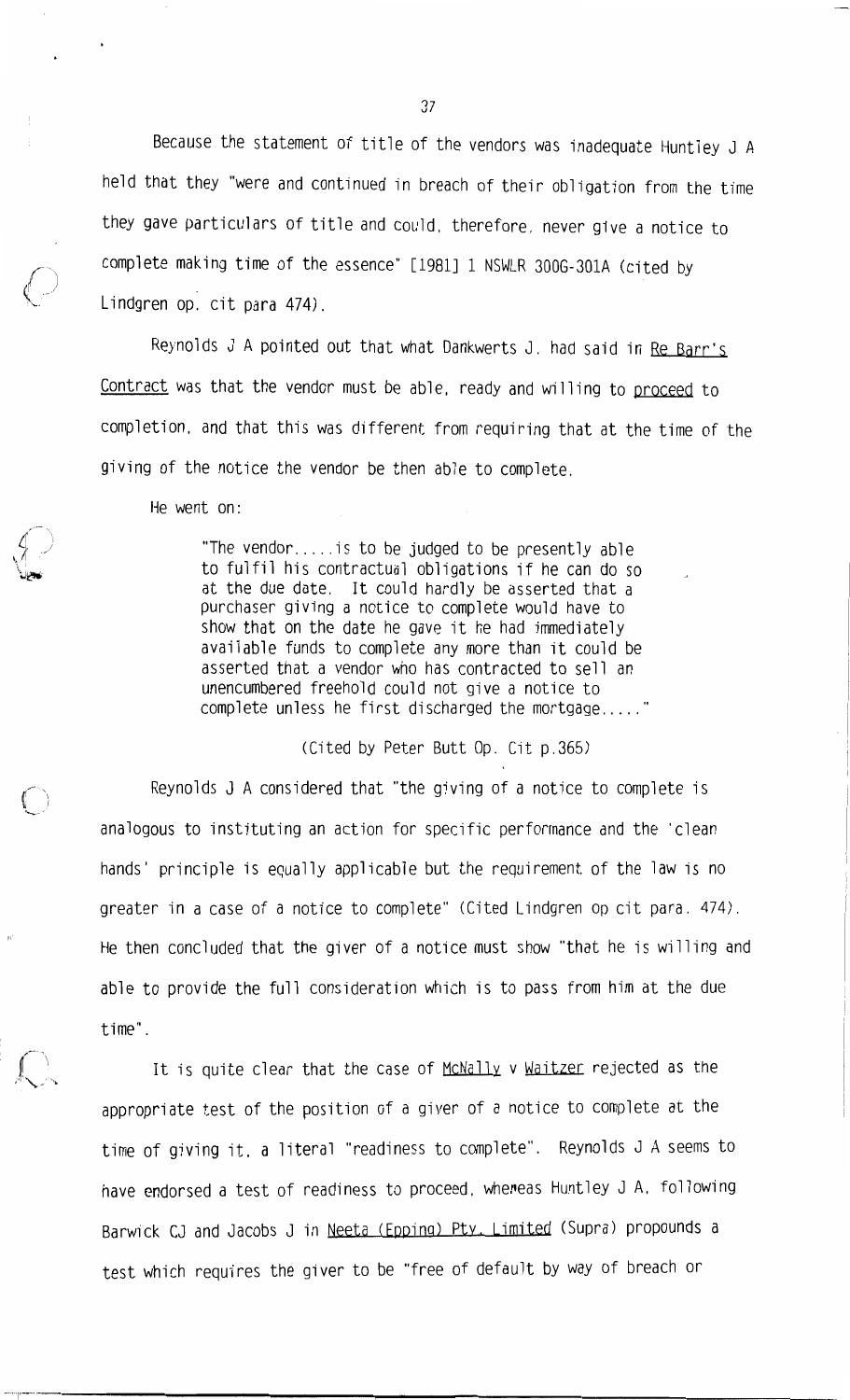antecedent relevant delay". Both tests have much to commend them but with respect I do not think each can stand alone as a definitive formulation. That of Reynolds JA by itself could mean that the court could ignore the giver's past conduct unless it affected his present or future capacity; and the test propounded by Huntley J. A. without more could allow a party who was not ready to proceed to completion to give a notice, provided only he was innocent of default in the past, and his position would not come under scrutiny again until the notice had expired. Further, taken literally this latter test could be interpreted to mean that any past default would disqualify a party from giving a notice.

I propose to adopt a combination of both tests, thus requiring the giver to show that he will be ready in due time to provide such performance as will entitle him to specific performance, and he must not be guilty of such breach as would preclude his being granted that remedy.

Adamson and Martin Investments Limited v Barton (1981) 7 (9) NZ Recent Law 314, (Cited by Lindgren op cit p. 83 Note 34) provides an example of how the Courts in New Zealand have approached this issue. In that case at the time when a vendor's notice to complete was given, tenants were in possession.

There were at best tenants at will who could be removed in practice on 24 hours notice from the vendor. Indeed this happened. Speight J held the notice valid saying that where a vendor has it within his power to remedy any defaults "so that by settlement date he can present the property in the condition contracted for.....then he is not in default and the notice is validly given".

In the Canadian case of Beckett v Karlins et al 50 DLR (3d) 21. Grant J rejected an objection by the purchaser that the defendants were not ready to close because a land mortgage which had been paid off years before had not been discharged and that a small sum was owing on a conditional purchase of a water heater which could have been paid from the price.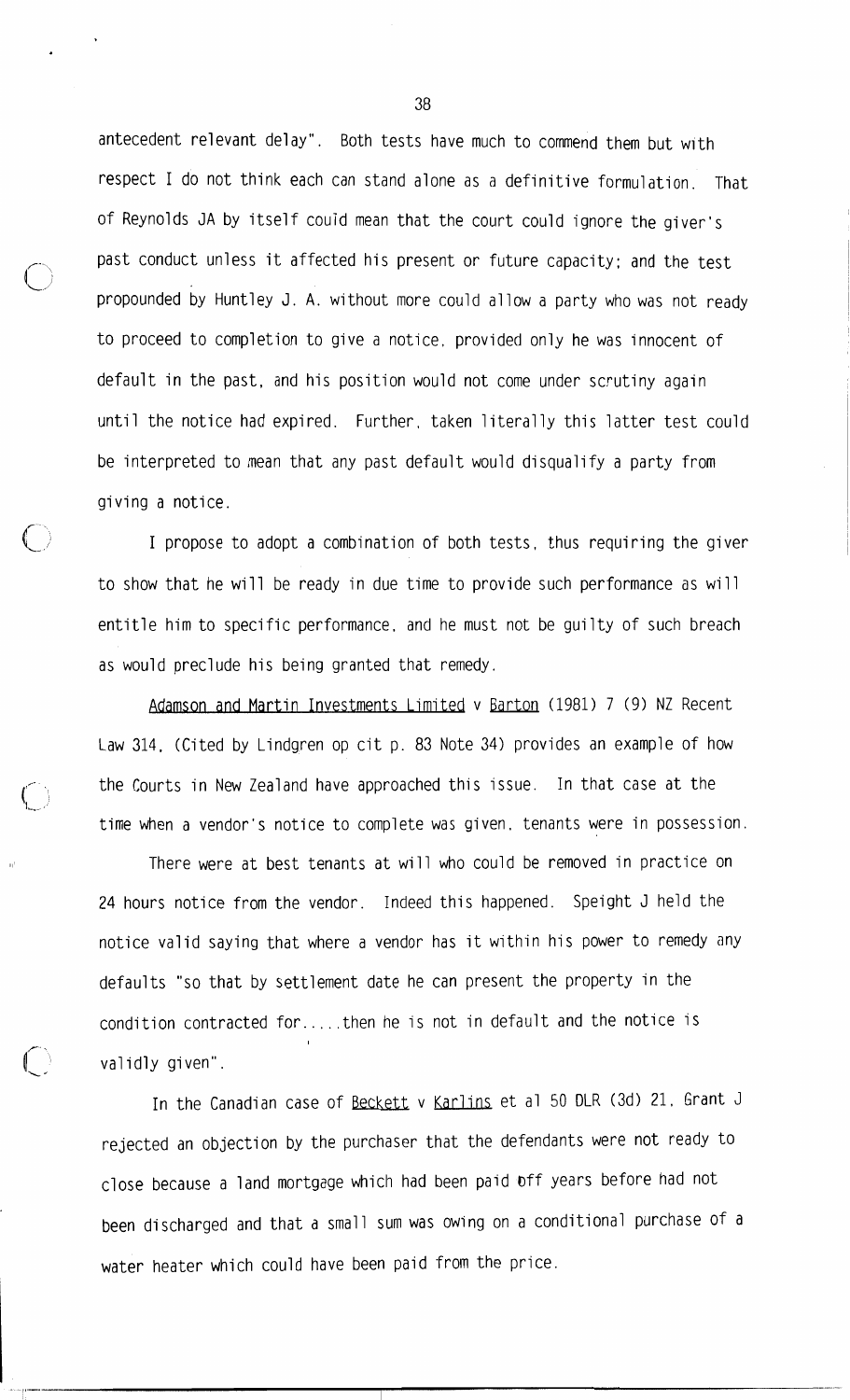In giving judgment Grant J, referred to the case of Watts v Strezos and said this at 27.

"In Watts v Strezos [1955] O.R. 615 [1955] 4 DLR 126 the vendor had not submitted to the purchaser a draft deed or statement of adjustments. On behalf of the plaintiff purchaser it was submitted that this relieved him from making tender of the purchase money. The O.R. headnote of LeBel J's judgment indicated:

The mere fact that a vendor of land has not prepared and submitted a draft deed for approval within the time limited in the agreement will not necessarily preclude him from relying on the purchaser's default as avoiding the contract; it will have that effect only if it prevents the purchaser from completing the purchase according to the terms of the agreement: " (emphasis mine)

Apropos the question of a giver's antecedent breach, in Canada, this was overlooked in RJ Mayo Limited v Wolsey et al 50 DLR (20) 482. In that case a time for completion was made essential by the contract, neither party was ready to settle so that neither could rescind for the other's breach, and the vendor subsequently gave what was regarded as a notice to complete. Moorhouse J sitting in the Ontario High Court, held that the purchaser, because of his own delay, could not set up that of the vendor to defeat the latter's notice!

In the instant case the defendant chose to call no witnesses so the Court has to resolve the issue of the defendant's readiness from the written exhibits. Ч

In Monigatti v Minchen [1934] NZLR 49, at 53 Ostler J said:

"..... where the stipulations are dependent, in order to succeed in an action for breach of contract on the part of the purchaser, the vendor must show that he was ready and willing to complete. The usual way of showing this is by proof of the tender of a transfer. but it is not the only way".

In the case of Hooker v Wyle [1973] 3 ALL ER 207. Templeman J. as he then was, accepted that the vendors had been "ready, able and willing to complete" at the time of giving the notice to complete even though in correspondence between the parties, the solicitors for the vendor had been asked but had not answered the question whether vacant possession was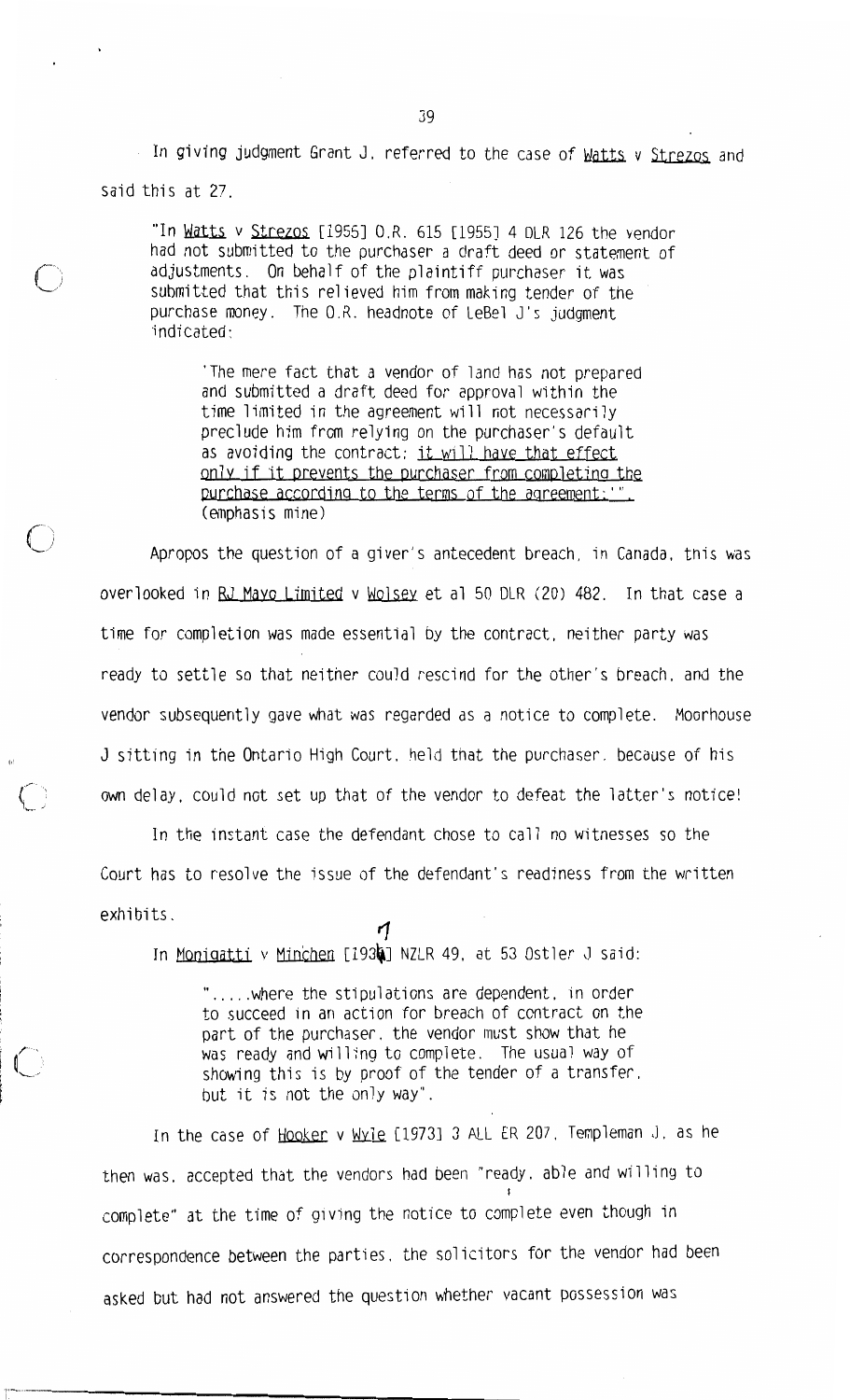available. Templeman J thought that is should be inferred from the terms of the notice itself that the vendor was and would remain throughout the period of the notice ready to transfer the property with vacant possession.

This is how the learned judge dealt with the issue of readiness at 713 E  $-714C$ .

> "Counsel for the purchasers' next point is this. It is a prerequisite of the giving of the notice under condition 19 that on that date when the notice is given the party giving it must be ready, able and willing to complete. He says there is evidence that the vendor was not ready, able and willing to complete. He says that there is evidence which shows that the notice of 25th May was, as he puts it, a manoeuvre, that by 2nd April, 1973, the vendor having attempted to give notice to hurry up matters, was dictating terms on which if the deposit were paid, the contract would go on, that the vendor never answered the question as to the date when vacant possession was available and that the letter of 2nd May in which the vendor purported to treat the contract as null and void because the deposit had not been paid shows that the vendor was not ready, able and willing to complete. Thereafter the onus lay on the vendor to show that by 25th May he has changed his mind and was then ready. able and willing to complete. All the letter of 25th May shows is that the vendor was trying to escape from the contract.

.....In my judgement the letter dated 25th May, must be taken at its face value. Notwithstanding what the vendor attempted to do before 25th May, the purchasers never accepted and do not today accept any repudiation which might have been read into the vendor's notice, so there was an extant contract on 25th May. The letter of that date gave notice to complete under condition 19. It seems to me that the vendor was thereby saying: I am willing, able and ready to let you have this property if you complete within 28 days in accordance with condition 19. Of course if you do not, then condition 19 will prescribe what is to happen thereafter. The vendor by the letter of 25th May put himself in the position that if the purchasers at any time within 28 days were willing to complete, then the vendor would have been obliged to accept the purchase and transfer the property.

The vendor thought it was most unlikely that the purchasers would complete. but paragraph 1 of the letter dated 25th May, showed that if the purchasers produced the money within the requisite period then the vendor would complete. To my mind that shows that on that date the vendor was ready, able and willing to complete. It is said that the vendor had not answered the letter about vacant possession, but there was no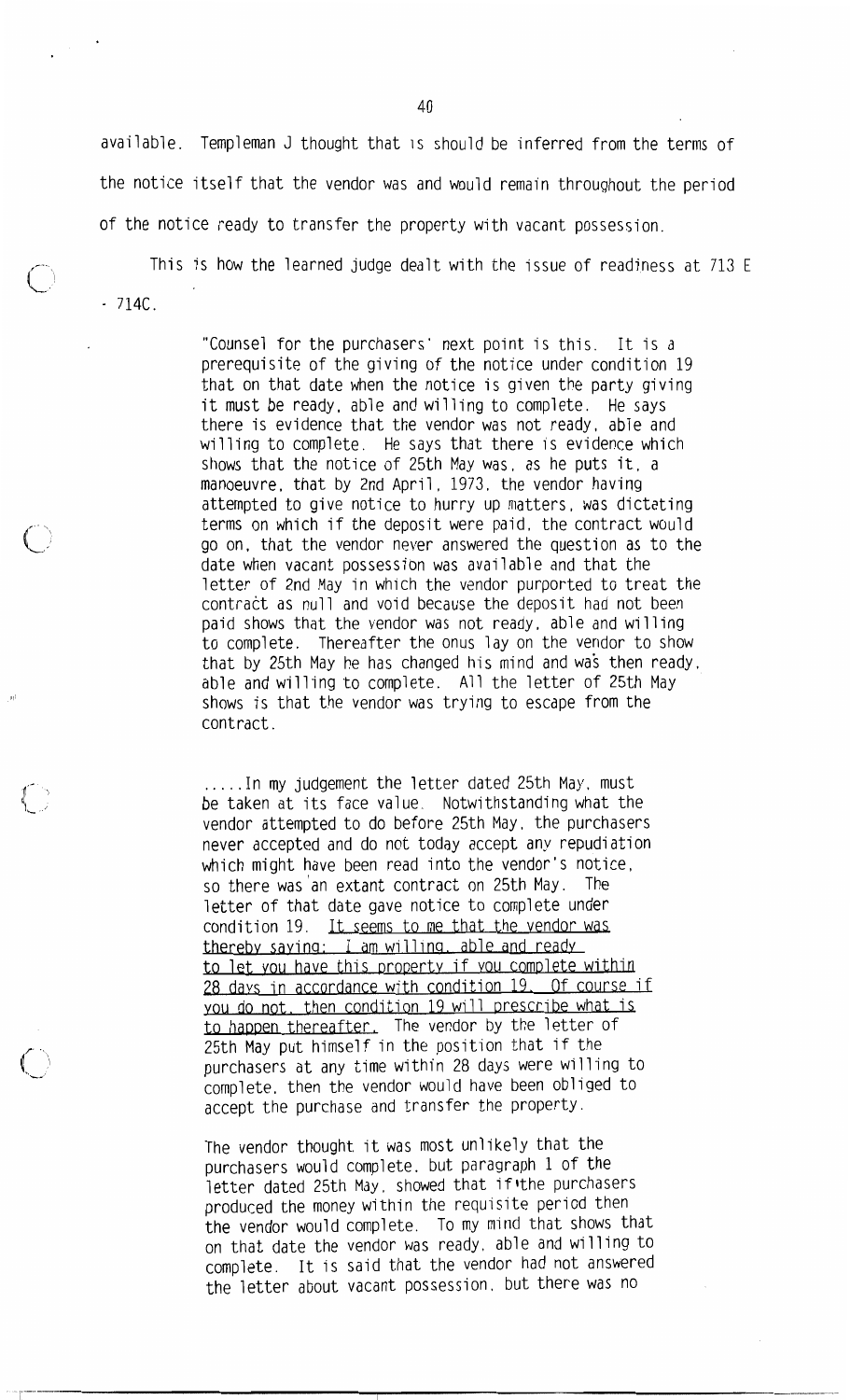need for an answer. If the purchasers turned up with the money, the vendor was bound to give vacant possession. There was no need to reiterate something which the contract already provided, namely, that vacant possession should be given on completion. Although an attempt was made in the letter of 25th May to keep open an alternative plea, namely, fundamental breach if the deposit was not paid, the vendor to my mind in paragraph 1 was saying: 'Give me the money within 28 days and you can have the property. By condition 19, 28 days is all you are going to get.' So that in my judgment there is no substance in the allegation that condition 19 was not satisfied because the vendor was at that date not ready, able and willing to complete."

I am satisfied and find that the vendor was ready, able and willing to complete the contract in the instant case when the notice to complete dated 6th July 1989, was given. I have come to this conclusion guided by the approach of the various Courts in the cases referred to earlier such as Prosper Homes Ltd. v Hambros Bank Executor and Trustee Company Ltd.. Rands Development Pty. Ltd. v Davis. Caleo Bros. v Lyons Bros.. McNally v Waitzer Adamson and Martin Investment Ltd. v Barton. Watts v Strezos and Hooker v Wyle.

The evidence in this' case to my mind supports this conclusion. The copy of the title to the land shows that the mortgage on the land had been discharged, the plaintiff was already in possession and as Templeman J held in Hooker v Wyle, I find that in the letter and notice to complete the vendor was saying: "Fulfil your financial obligations under the contract in 28 days and the property will be yours." The vendor in paragraph 1 of the notice clearly stated that he was ready, willing and able to complete. No evidence was adduced by the plaintiff which contradicts this in any way. I therefore find that the vendor was ready, able and willing to complete at the time the notice dated 6th July 1989, was given.

Did the defendant properly and effectively cancel the agreement by the  $(e)$ letter of Mr. Jones to the plaintiff dated August 15, 1989?

As noted earlier, when the defendant served the notice to complete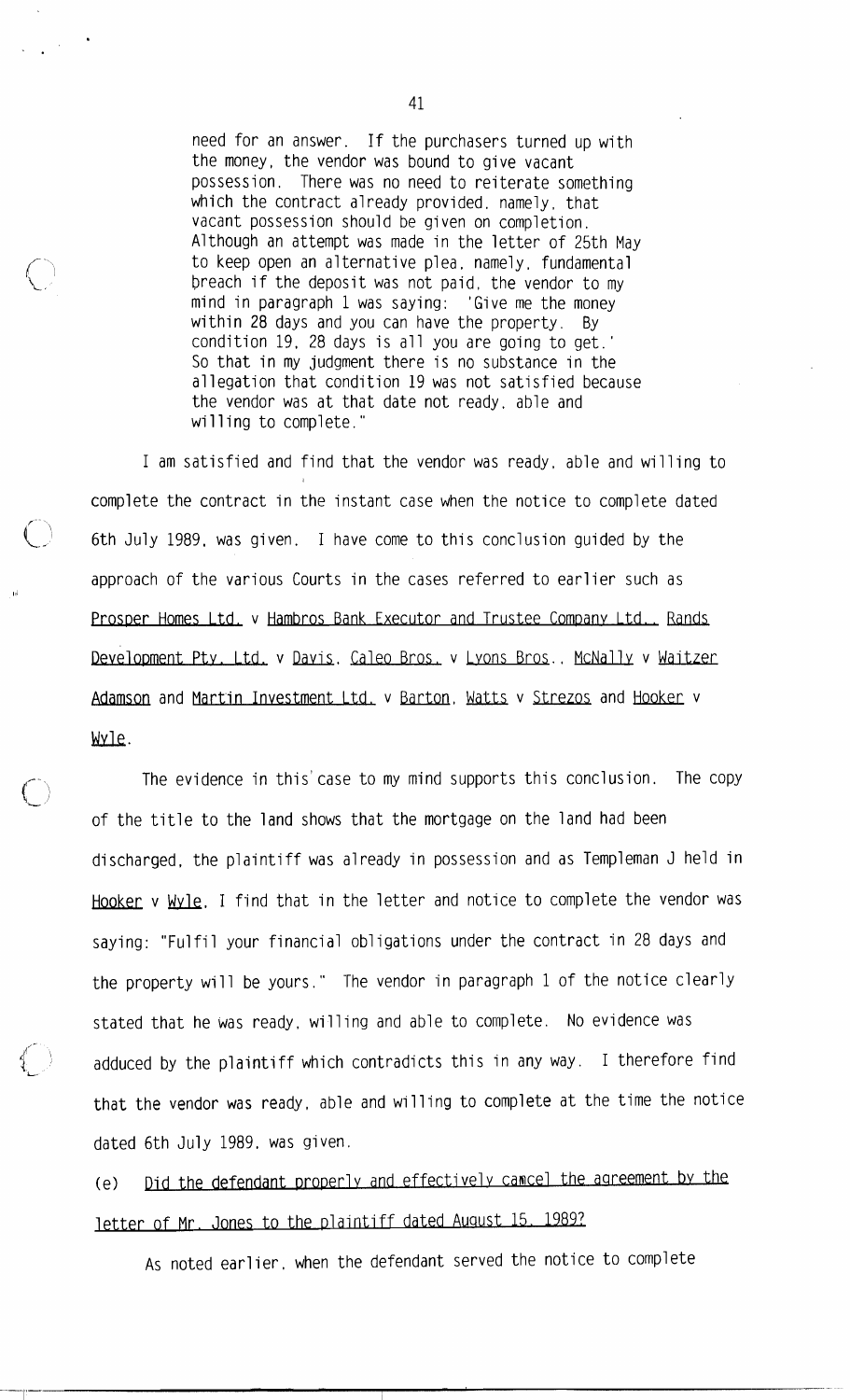making time of the essence and dated 6th July 1989, it was entitled to do so because the plaintiff was in default as at 30th June 1989, the date for completion fixed in the contract. He was in default as he had not obtained a currently operative letter of commitment from a financial institution for \$160,000.00 as specified in special condition 4; and he had not paid the sum of \$100,000.00 due under the agreement or secured an undertaking for that sum.

The notice to complete provided an extended date by which the plaintiff should complete but here again the plaintiff failed to complete. The statement to close dated 4th August 1989 showed a balance of \$114,057.07 most of which was the \$100,000.00 due under the agreement at page 1, the rest being minor incidentals. But the plaintiff failed to pay this sum or tender an undertaking to cover it. Therefore the defendant properly discharged the agreement on 15th August 1989.

Mr. Bailey criticised the purported discharge of the contract. He argued that by allowing the plaintiff the option of seeking a mortgage for the balance the vendor was obliged to afford him a reasonable time within which to do so and that the time allowed a mere 11 days was unreasonable. I do not agree, the defendant was in my view being extremely indulgent and as the plaintiff was in default and showed a lack of businesslike urgency, the vendor was entitled to grant him only a short time. For instance in Aiit vs Sammy (Supra) the Privy Council in an appeal from British Guiana, approved of a notice allowing a mere six days for completion where the purchaser was guilty of serious delay. I readily concede that a mere recital of times given in other cases is unhelpful; those periods can only be understood in the light of all the circumstances of the cases in which they occurred, including, for example, the background against which the parties contracted, all the terms of the contract itself, the communications which had taken place between the parties, and whether as in the instant case the giver (vendor) had been calling for prompt settlement, or on the other hand whether the giver had been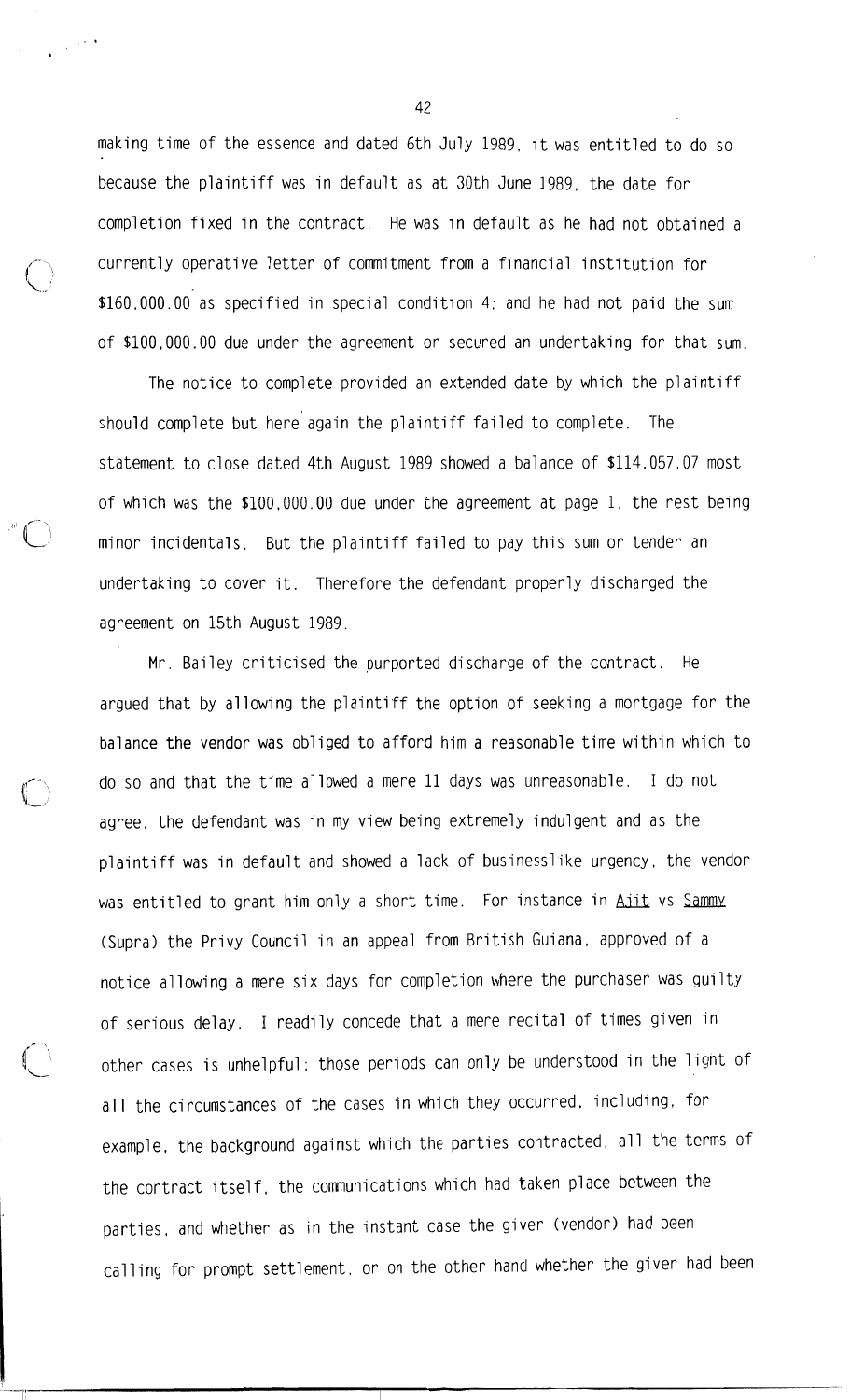acquiescent in the recipient's delay.

In concluding this aspect of the case I cannot help but express regret that neither side thought it prudent to lead evidence to show what would be the normal time for completing a purchase where a mortgage was involved in the sale of registered land in Jamaica. It is the duty of counsel to assist the court on every issue raised in the case. In O'Connor v Slattery [1981] 2NSWLR 447 (cited by Lindgren Op cit. para 451) expert evidence was led to prove what was the normal time for completing a straightforward purchase of land under the Torrens Title system for cash! In the instant case there was no evidence that the plaintiff could not complete within 28 days, although he had every opportunity to do so when he gave evidence.

One further important point must be made at this juncture. Where as in the instant case, the innocent party elects to treat the contract as discharged and communicates his decision to the party in default, his election is final and cannot be retracted: (Scarf v Jardine (1882) 7 App. Cas 345 at 360-361 per Lord Blackburn).

THE EFFECT OF THE COMMUNICATIONS BETWEEN THE PARTIES SUBSEQUENT TO THE  $2<sub>1</sub>$ DISCHARGE OF THE CONTRACT.

Shortly after his termination letter of 15th August 1989, Mr. Jones received a letter of undertaking dated 18th August 1989 from National Commercial Bank, Cross Roads, Kingston 5. It indicated that the bank undertook to pay to Mr. Jones' firm Myers Fletcher & Gordon the sum of \$100,000,00 on behalf of the plaintiff and in exchange for the duplicate certificate of title for the land concerned. The letter of undertaking also requested that a certificate that tax had been paid up to date should be sent along with the duplicate certificate of title. The undertaking was expressed to expire on 30th August 1989.

Mr. Jones replied by letter dated 21st August 1989 that he was already committed to giving the duplicate certificate of title to Victoria Mutual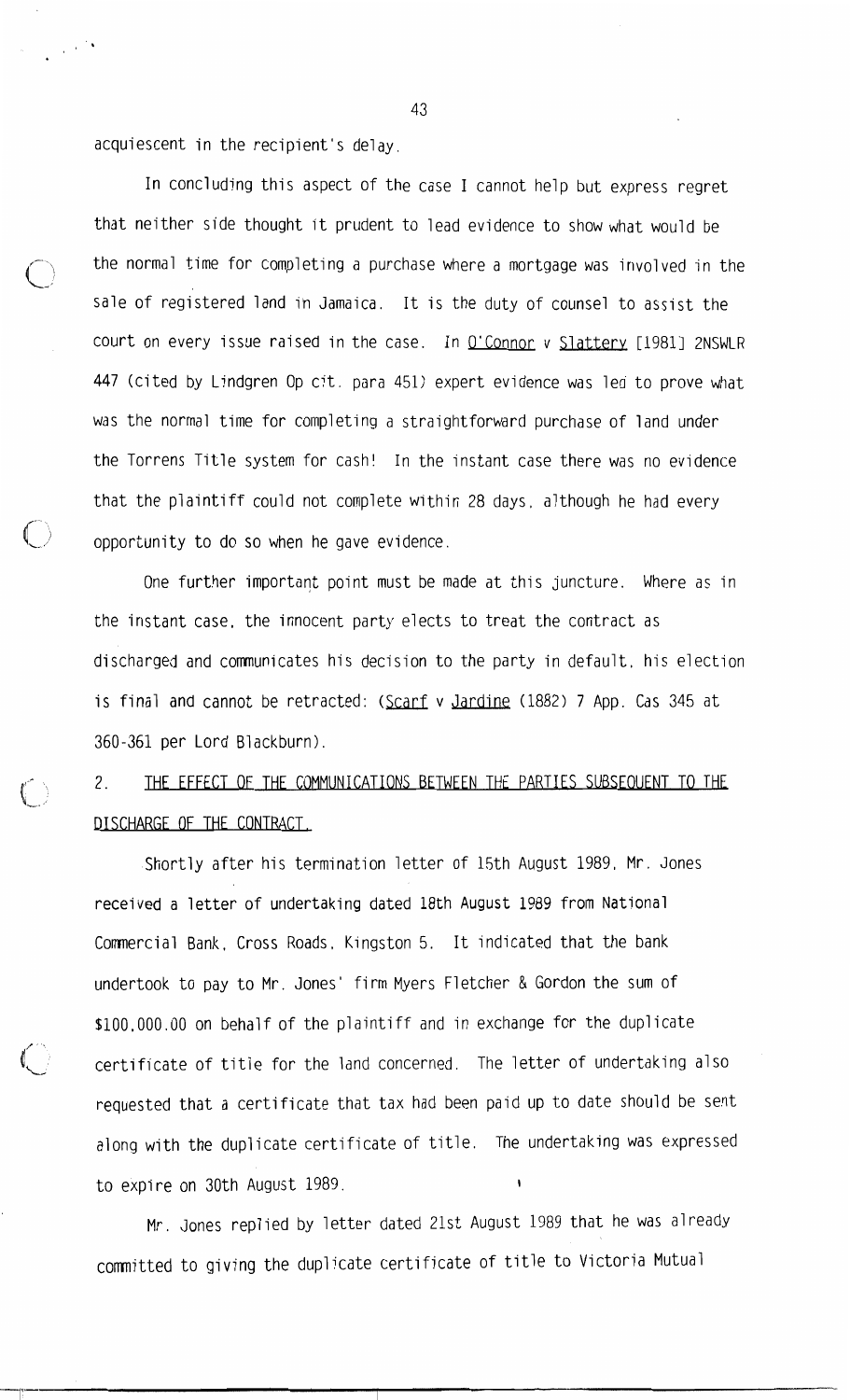Building Society to enable that company to register a mortgage. Mr. Jones also wrote Mr. Bailey by letter of the same date. In it he referred to previous correspondence and a telephone conversation which was said to have taken place the week before between himself and Mr. Bailey.

In that letter he sent Mr. Bailey copies of the letter of undertaking from National Commercial Bank and of his own reply to the letter from that bank. Mr. Jones laid down the following conditions to be fulfilled by the plaintiff in the absence of which the defendant would not be prepared to continue any dialogue:

- "1. All outstanding rent to be paid up.
- 2. Satisfactory arrangements are made for the payment of the balance of the purchase price money.
- $3.$ Satisfactory arrangements are made to compensate them (the defendant) for the loss they are presently suffering."

and he added: "You need to speak with your client and get back in touch with me as quickly as possible".

Up to this point no new contract had been formed. The parties were still having dialogue. Thus on 6th September 1989 Mr. Jones wrote Mr. Bailey and laid down further and more specific instructions. The letter was headed "WITHOUT PREJUDICE" and in it he expressed himself thus:

> "Further to my letter of the 21st August I now have instructions.

Your client is being given one final opportunity, provided:-

Rental due to date plus interest at twenty-five  $(a)$ percent (25%) for the periods for which each payment has been outstanding is paid.

and

The balance of the purchase price'plus interest at  $(b)$ twenty-five percent (25%) from when it became due to when it is paid or secured by an undertaking satisfactory to me, is all in place by the 14th September, then we can complete the sale.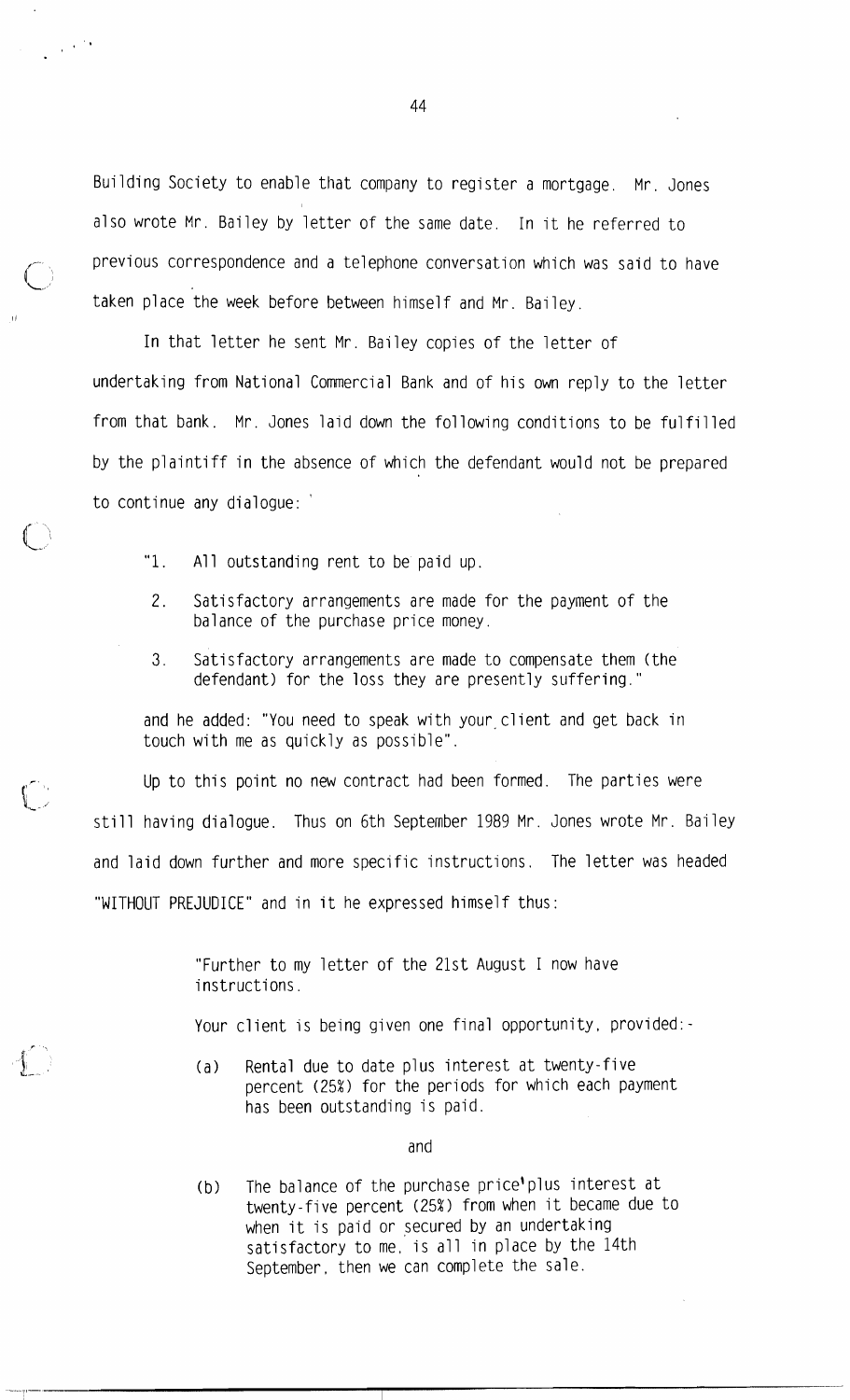If the settlement is not reached then all steps are going to have to be taken immediately to recover possession."

Having terminated the contract the defendant was entitled to impose conditions on any attempt by the plaintiff to be given another chance to purchase the property. It is trite law that a purchaser's delay in completing prima facie entitles the vendor to charge interest on the balance of the purchase money.....see Sale v Allen [1987] 36 W1R 294, Horvela Investments v Royal Trust Co. of Canada [1986] Ac 207 at 236 per Lord Templeman.

The case of Petrie v Dwyer and another 91 CLR 99, a decision of the High Court of Australia is instructive. The last portion of the headnote reads as follows, and is sufficient to indicate the principle being enunciated:

> "After the purchaser under a contract of sale of land in which time was stated to be of the essence, had failed to pay the balance of the purchase money by the due date, negotiation took place between the parties for an extension of time for payment. The vendor's attitude in these negotiations was that they would insist on their strict rights unless the purchaser was prepared to pay a sum in addition to the contract price. The purchaser not being prepared to do this the vendor rescinded the contract. Held, that the stipulation that time was of the essence had not been waived by the conduct of vendors in negotiating with the purchaser and the contract was validly rescinded for non-completion by the due date." (emphasis mine)

If the innocent party may properly impose additional conditions where the other is in default, a fortiori a party who has rescinded a contract may impose additional conditions to those in the contract rescinded which conditions the defaulter must satisfy in order to qualify for a second chance to purchase the property.

On the matter of further interest demanded by Mr. Jones, I find that this was not finalised until Mr. Jones' letter dated 17th January 1990 in which he confirmed that the rate was 121/2 per centum.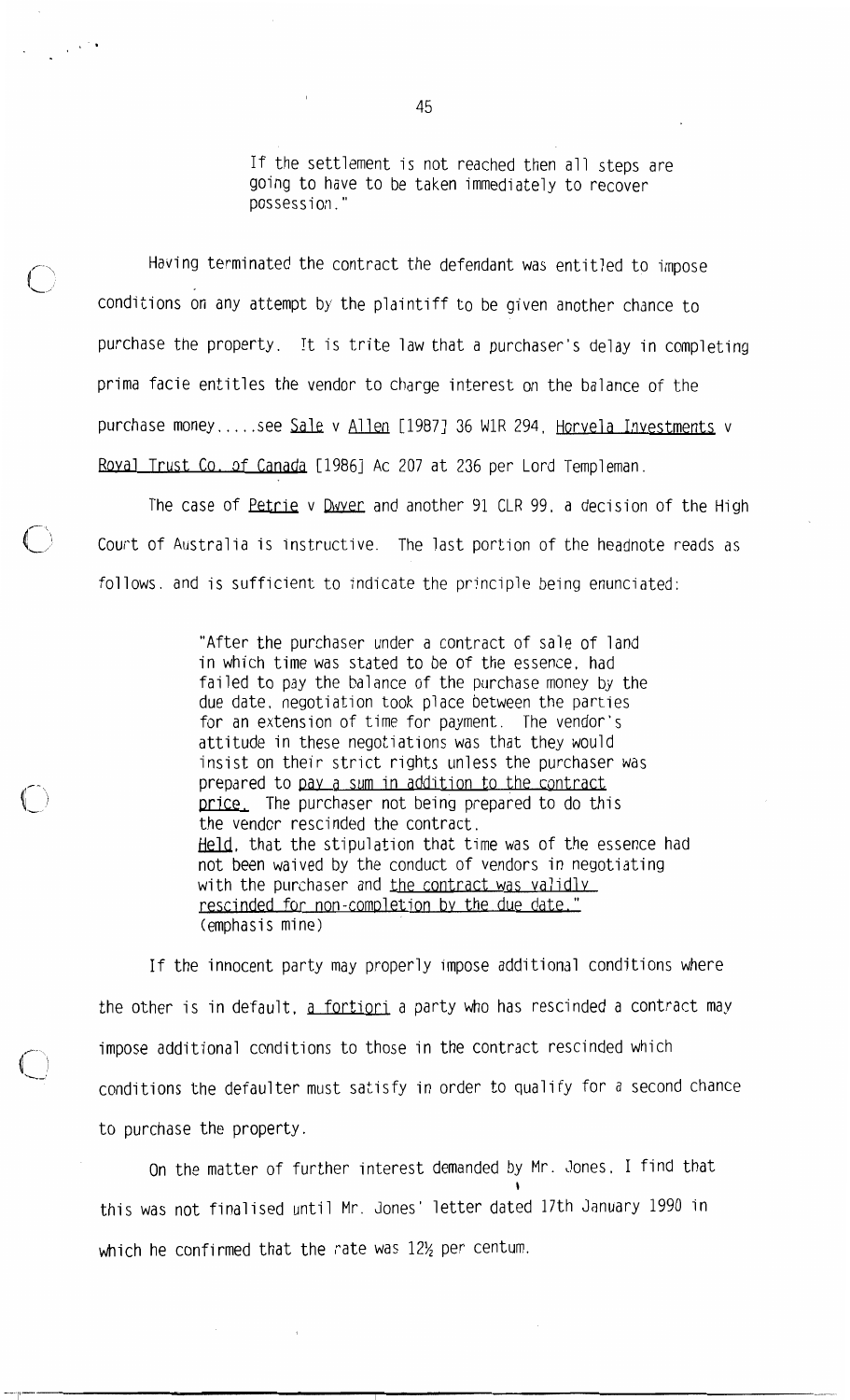Mr. Bailey submitted in accordance with his reply to the defense, that as a result of continuing negotiations as evidenced by the correspondence and the telephone calls, notice making time of the essence had been waived up to 16th March 1990.

He cited the cases of Webb v Hughes (1870) LR Vol. X Equity 281 and Wendt v Bruce 45 CLR 245 in support of this proposition. The headnotes are as follows: Webb v Hughes

> "Upon a contract for the sale of a house and land required for immediate residence, the conditions were that the purchase should be completed at noon on the 26th February, on which day the purchaser, having paid his purchase-money, was to be entitled to possession; but if, from any cause whatever, the purchase should not then be completed, the purchaser was to pay interest on the purchase-money from that day until the completion; and if any objections or requisitions as to title should be made upon the delivery of the abstract which the vendor should be unable to or unwilling to remove, then the vendor was to be at liberty to cancel the contract. The vendor failed to complete his title by the day named; but negotiations were continued till the 7th of April, on which day notice was given by the purchaser of immediate abandonment of the contract. **I**lnon bill filed by the vendor for specific performance:-

> Held, that as a possible postponement of completion of the contract was contemplated by the terms of the agreement, time was not of the essence of the contract, and that if it had been so the purchaser, by continuing the negotiations as to title after the day fixed for completion, had waived it, and could not rescind without reasonable notice. Decree for specific performance, with the usual inquiry as to title."

Wendt v Bruce (a decision of the High Court of Australia)

"The plaintiff agreed to sell a farm to the defendant on 9th November 1926, the date for completion being 1st March 1928. Simultaneously with the agreement for sale the parties entered into a share-farming agreement for the year 1927 which gave the defendant right to fallow part of the land during 1927 for his use after taking possession on 1st March 1928. The defendant entered into possession under the share-farming agreement. The plaintiff failed to produce the clear title by 1st March 1928, and on 15th October 1928 the defendant gave a notice to the plaintiff requiring the agreement to be completed by 5th November and purporting to make that date of the essence of the contract. The Plaintiff was ready to settle on 12th December. The defendant, in effect, continued in possession until after

46

 $\sim$   $^{11}$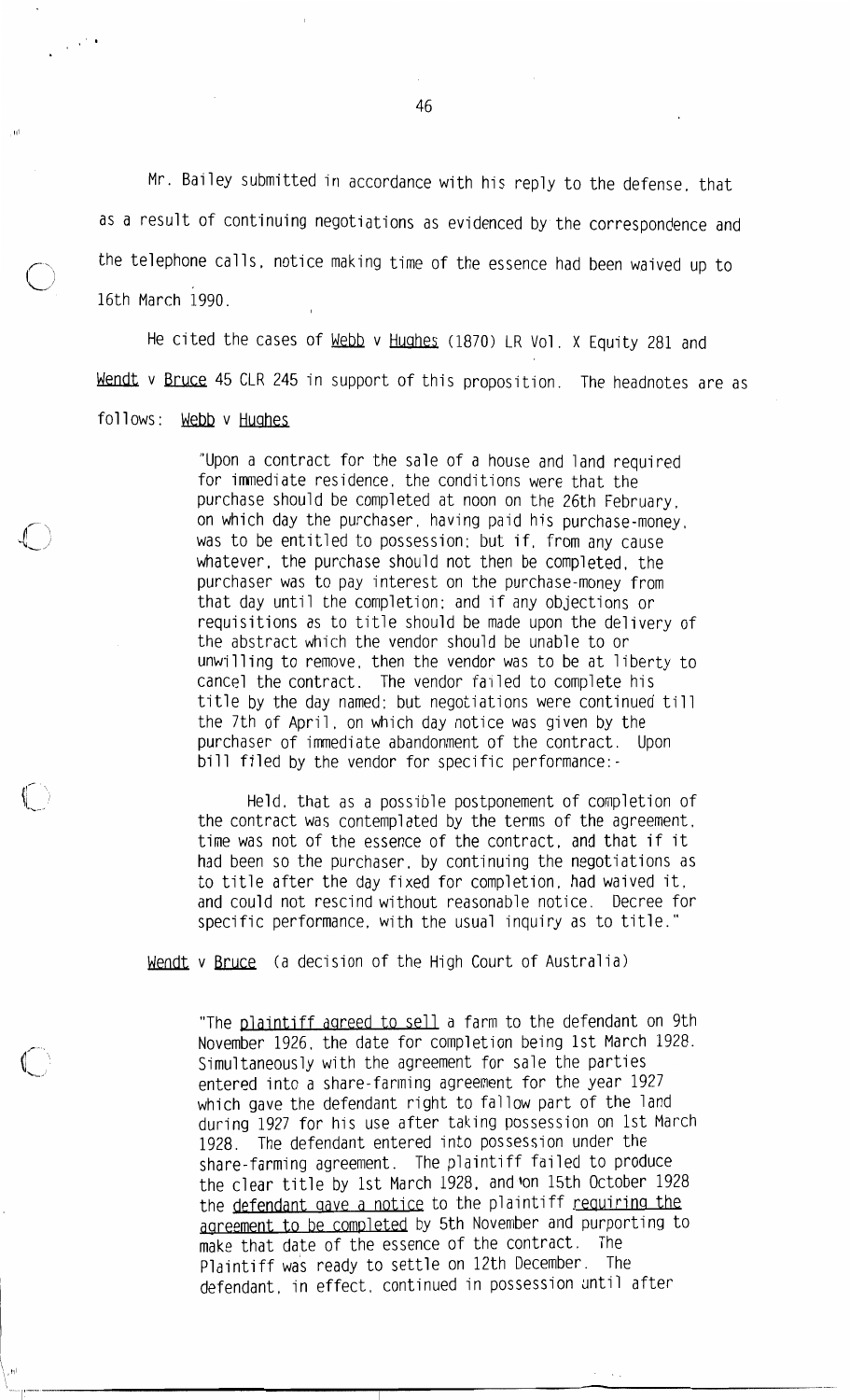5th November, alleging an agreement with the plaintiff to do so for the purpose of harvesting the crop, but the learned trial Judge found that there was no such agreement and decreed specific performance of the agreement for sale, which decision was affirmed by the Full Court of the Supreme Court.

Held, by Gavan Duffy C.J.; Starke, Dixon and McTierman JJ. (Evatt J. dissenting), that the defendant by, continuing in possession of the land and harvesting the crop elected to affirm, and not to put an end to, the contract, and was, therefore, precluded from relying upon the plaintiff's failure to comply with the notice fixing 5th November as the final date for completion."

I will now contrast Webb v Bruce with Lock v Bell [1931] 1

 $Ch. 35.$ It is sufficient to quote the headnote which reads thus:

> "By a contract dated October 19, 1928, the plaintiff agreed to sell to the defendant all her right, title. and interest in a licensed house known as 'The Thorns' of which she was the licensee. The contract provided that the purchase money should be paid, "on or about" November 10, 1928, and that the defendant should forfeit the deposit of 120L. which he had paid if he should fail to fulfil his part of the contract; also that either party refusing to comply with or neglecting to perform any part of the agreement should pay to the other, on demand the sum of 200L. On October 3, 1928, the defendant had given to the brewers who were the freeholders of 'The Thorns' references which they had accepted by October 10. He went to the magistrate's clerk and signed the ordinary notices on reference to a request for a temporary transfer on November 10, and for full transfer on December 8. At least a week before November 10 the defendant knew that he would be unable to complete the purchase of 'The Thorns' unless he could raise a loan. His brokers acting in the matter sent him a notice to attend on November 10. He did so, and first saw the brewers, telling them that he could not complete, and that the notice of the application for transfer would have to be withdrawn and another one given. He then arranged with the plaintiff that completion should take place on December 8. The defendant, however, did not attend to complete. On December 22 the defendant stated that he would complete on January 30. In an action by the plaintiff for a declaration that the contract had been rescinded and the deposit of 120L. forfeited, and for damages:-

Held. (i) that, in the circumstances, and particularly having regard to the subject-matter, time was of the essence of the contract.

(ii) that under the terms of the contract, the sum of the 200L. damages was in the nature of a penalty, and therefore not recoverable."

 $\mathcal{L}^{(k)}$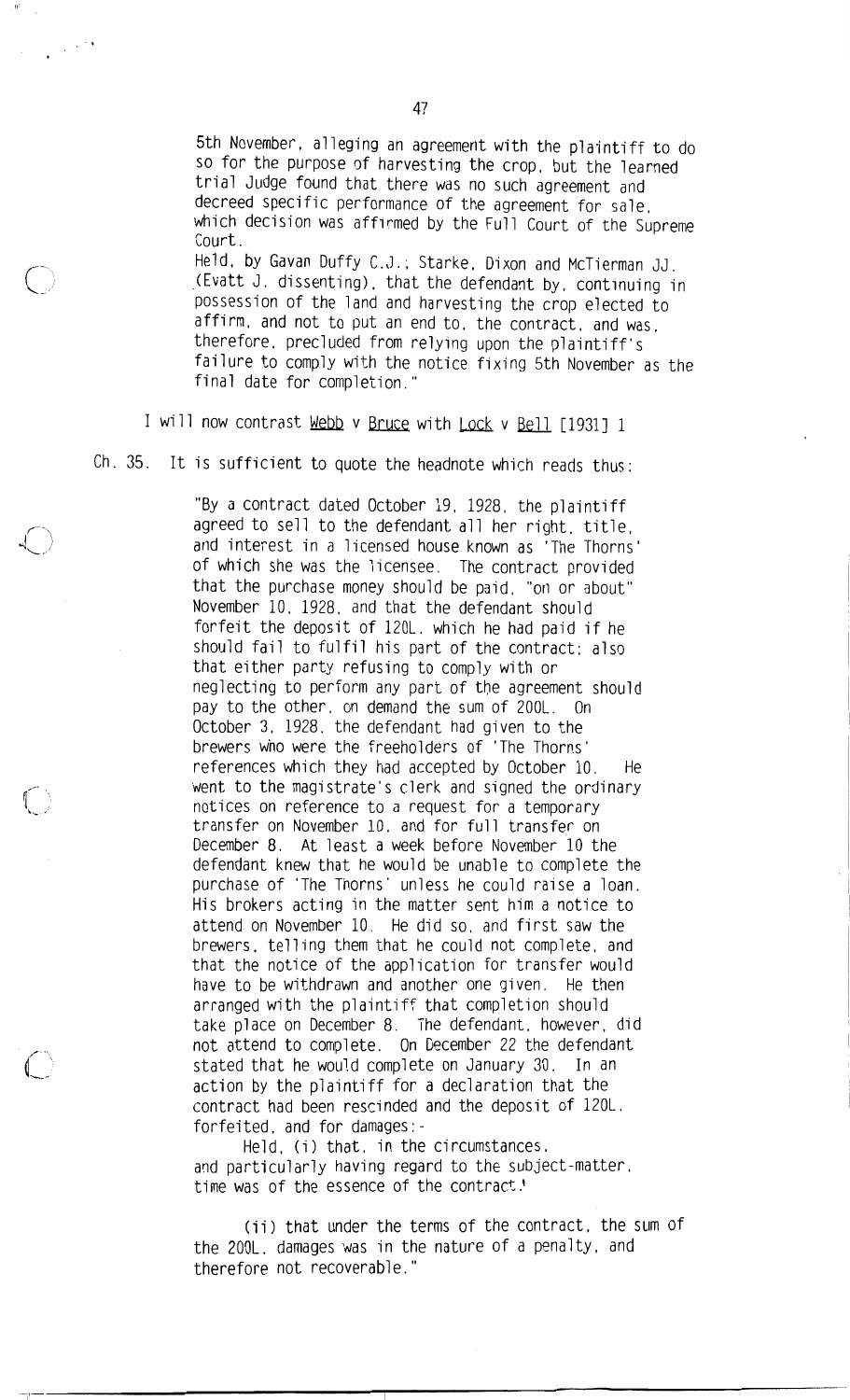The distinction between Lock v Bell and Webb v Hughes, is that in Lock's case the extension of time was until a definite day, whereas in Webb's case the extension of time envisaged a general continuance of negotiations. The instant case is more like Lock's case.

I now turn to Wendt v Bruce. it is easily distinguishable from the instant case. As Gavan Duffy CJ. and Starke J. pointed out in their judgment at pages 253 and 254:

> "Wendt had the right, if he had taken no substantial benefit under the contract, to refuse to be further bound by  $it:$  .....

Now, a man who has his option whether he will affirm a particular act of contract must elect either to affirm or to disaffirm it altogether; he cannot adopt that part which is for his own benefit and reject the rest: he cannot blow hot and cold. And the election once made is finally made..... The facts in the present case show that Wendt desired discharge from the obligations of the contract so far as they were disadvantageous, to him but that he retrieved possession of the land and harvested a crop to protect his own interests. It is clear we think, that the authority for these acts must be referred to the contract which he claimed to have repudiated."

I accept that the following passage - para 1469 of Stoneham - The Law of Vendor and Purchaser, 1964 is a concise and correct statement of the law.

"Waiver of Time as an Essential Term

1469. Having regard to the principles discussed, relating to the loss of right to rescind and to waiver, the position, generally, is that, if time be made of the essence of the contract that fact may be waived by the conduct of the parties, and, if the time is once allowed to pass and the parties go on negotiating for the completion of the purchase, then time is no longer of the essence of the contract. But it can be made so again by an appropriate notice. Time will cease to be of the essence of the contract (that is to say, right to rescind the contract for non-fulfillment of the condition on the date fixed will lapse) in the same manner as the innocent party may lose his right to rescind for breach of condition (i.e. essential promise) of the contract. It will be reduced to a condition upon which no higher relief can be obtained in respect of that particular breach than if it were a warranty, until by notice given in accord with the principles discussed it is

48

 $\frac{1}{2}$  ,  $\frac{1}{2}$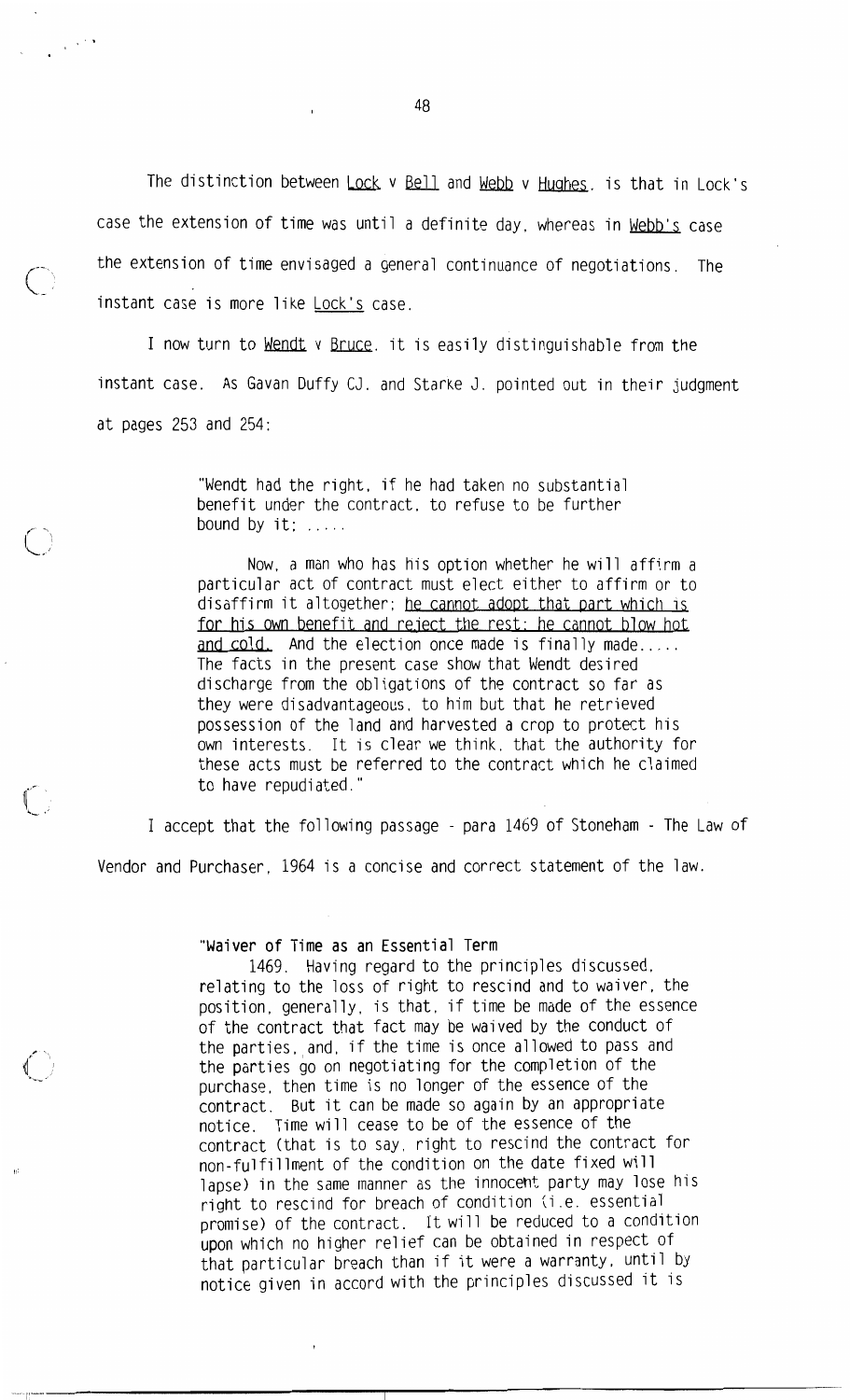again made of the essence of the contract in equity. Even though time be not originally of the essence of the contract, the parties may by their correspondence fix a new time for completion, and make that time of the essence of the contract, entitling a party to rescind on breach thereof. A provision as to the time for the final execution of a contract for the sale of land may be varied by agreement or waiver by word of mouth.'

The case of Charles Richards Ltd. v Oppenhaim (supra), bears examination. The headnote reads in part:

 $\frac{1}{2} \left( \frac{1}{2} \right)^{2} \left( \frac{1}{2} \right)^{2}$ 

"Where, as a condition of its performance, time is of the essence of a contract for the sale of goods and, on the lapse of the stipulated time, the buyer continues to press for delivery, thus waiving his right to cancel the contract, he has a right to give notice fixing a reasonable time for delivery, thus making time again of the essence of the contract, which, if not fulfilled by the new time stipulated, he will have the right to cancel. The reasonableness of the time fixed by the notice must be judged as at the date when it is given.

Hartley v Hymans [1920] 3 K.B. 475, 494-5, and Crawford v Toogood [1879] 13 Ch. D. 153, followed.

In similar circumstances, in the case of a contract for work and labour done, the person who has ordered the work can give a valid notice to the contractor making time again of the essence of the contract.'

I hold that the defendant vendor in the instant case was merely being lenient but continued to indicate that it wished the contract to be performed as a matter of urgency and that the notice making time of the essence dated March 1990 was valid. I think the words of Denning LJ in Richards v Oppenhaim (supra) at 624 line 7 are apposite and I respectfully adopt them:

> "It would be most unreasonable if the defendant having been lenient and waived the initial expressed time, should by doing so, have prevented himself from ever thereafter insisting on reasonable quick delivery. In my judgment he was entitled to give a reasonable notice making time of the essence of the matter. Adequate protection of the suppliers is given by the requirement that the notice should be reasonable."

The case of Charles Richards Ltd. v Oppenhaim (supra) is authority for the proposition that to amount to waiver there must be conduct which leads the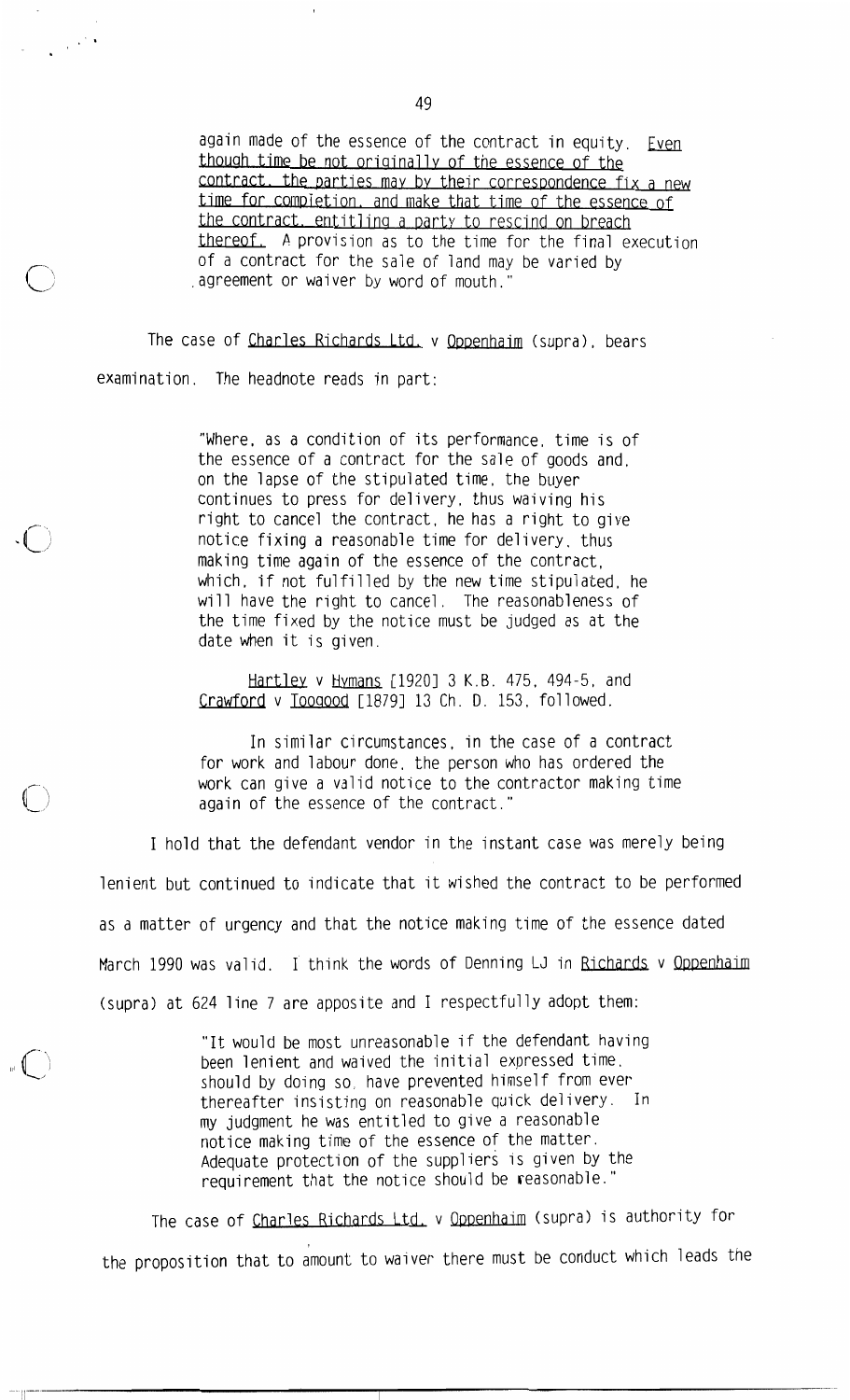other party reasonably to believe the strict legal rights will not be insisted on. The whole essence of waiver is that there must be an intention to affect the legal relations of the parties. The act of the innocent party must be one which is inconsistent with the idea that he is still intending to rely on the conditions. Thus, where the vendor's attitude to negotiations between the parties is that he will insist on his strict legal rights unless the purchaser is prepared to pay a sum in addition to the contract price, there is no waiver. Petrie v Dwyer (supra).

I reject the submission of Mr. Bailey and find that there was no waiver by the defendant of the essentiality of time.

Mr. Davis for the defendant made two submissions on the issue of the correspondence subsequent to the discharge of the contract.

Firstly, the correspondence subsequent to the discharge of the contract revealed that the defendant's letters created "a condition precedent to the revival of the contract".

This condition was, he said, set out in Mr. Jones' letter of 29th December 1989, in which he demanded that the signed transfer should be returned by Mr. Bailey together with a cheque to cover interest for all outstanding amounts from the original due dates to 31st January together with an "undertaking to pay any further interest up to the date on which funds are received". He noted that the rate of interest was agreed at 12½ per centum in Mr. Jones' letter of 17th January 1990.

The plaintiff's failure to fulfil "the condition precedent to revival of the contract (namely the payment of interest and the submission of an undertaking as to further interest) on or about 17th January or the extended date of 16th March means that the contract was not revived and there was no necessity to terminate any contract".

Secondly, if the Court held that a valid contract had been created, then the plaintiff was in breach of his obligations and notice making time of the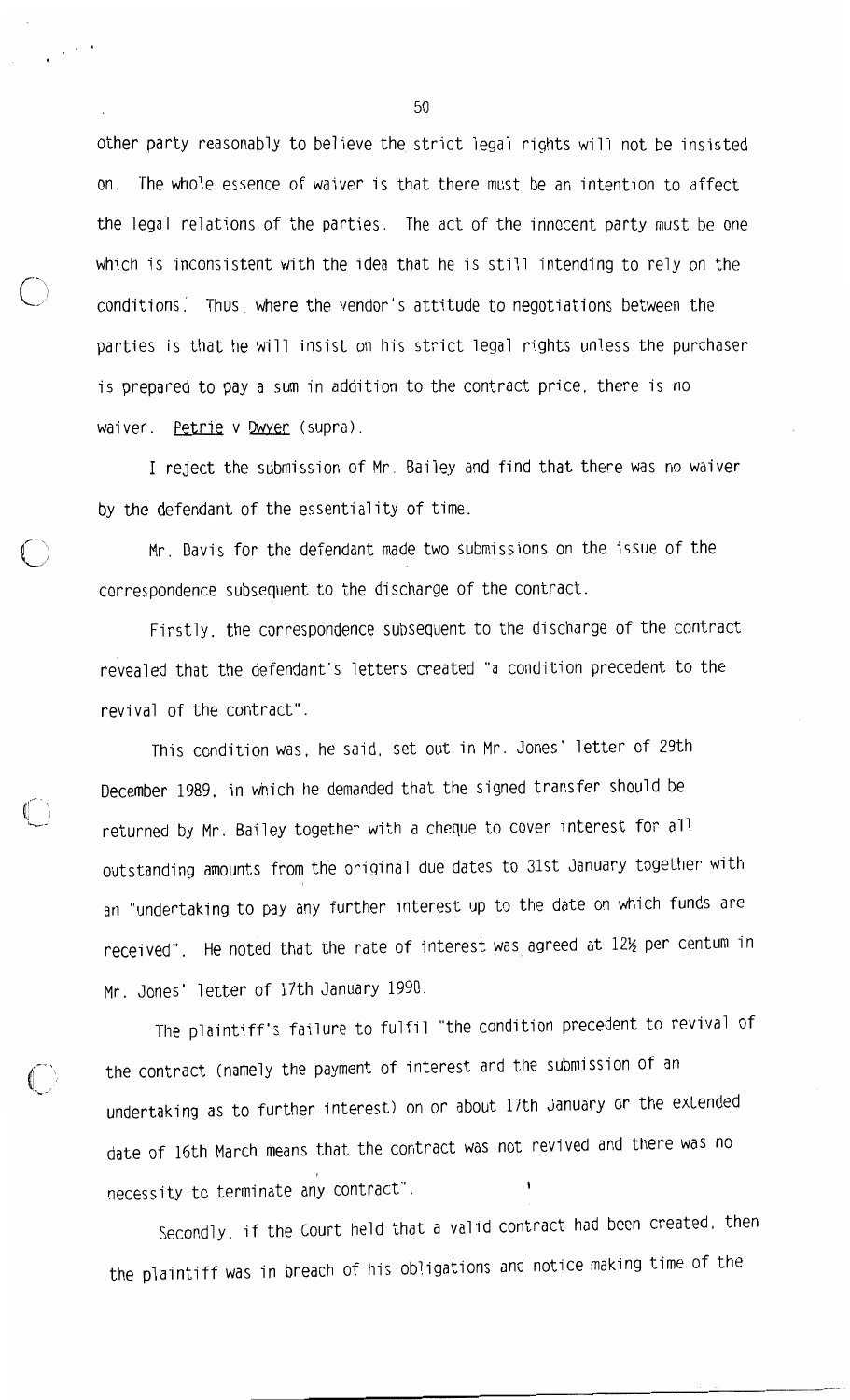essence having been issued by the defendant, the defendant was entitled to discharge the contract on 16th March 1990, as the various conditions had not been fulfilled.

These were: the failure to tender \$100,000.00 or an undertaking in lieu thereof, the absence of an undertaking as to further interest the cheque for \$22,000.00 purporting to cover the interest due was insufficient as the sum of \$22,923.88 was in fact due.

The Courts have not always been consistent in the use of the word 'condition'. Indeed in his article "The Contractual Concept of Condition" (1953) 69 L.Q.R. 485 S.J. Stolgar identifies some 12 meanings of the word condition. However, in the context of this case I agree that the stipulations laid down by Mr. Jones after the discharge of the original contract on 15th August 1989, amount to a condition precedent.

Denning L. J., as he then was, in Trans Trust S.P.R.L. v Danubian Trading Company Limited [1952] 2 QB 297 divided conditions precedent into two groups: firstly, where non-fulfillment of the condition prevents the existence of any binding contract, and secondly, where non-fulfillment of the condition has the same effect as a breach of contract which goes to the root of the contract. But there is a third intermediate possibility. A condition, may operate not to prevent a binding contract from coming into existence but to suspend until the condition is satisfied, some right or duty or consequence which would otherwise spring from the contract. (See Marten v Whale) [1917] 2 KB 480.

I am of the opinion that the first and third meanings are the relevant ones in this case having regard to all the circumstances.

As I pointed out earlier no new contract was as yet formed when Mr. Jones wrote to Mr. Bailey on 21st August. 1989. indicating that he would not be prepared to continue any dialogue unless all outstanding rent was paid and satisfactory arrangements were made for payment of the balance of the purchase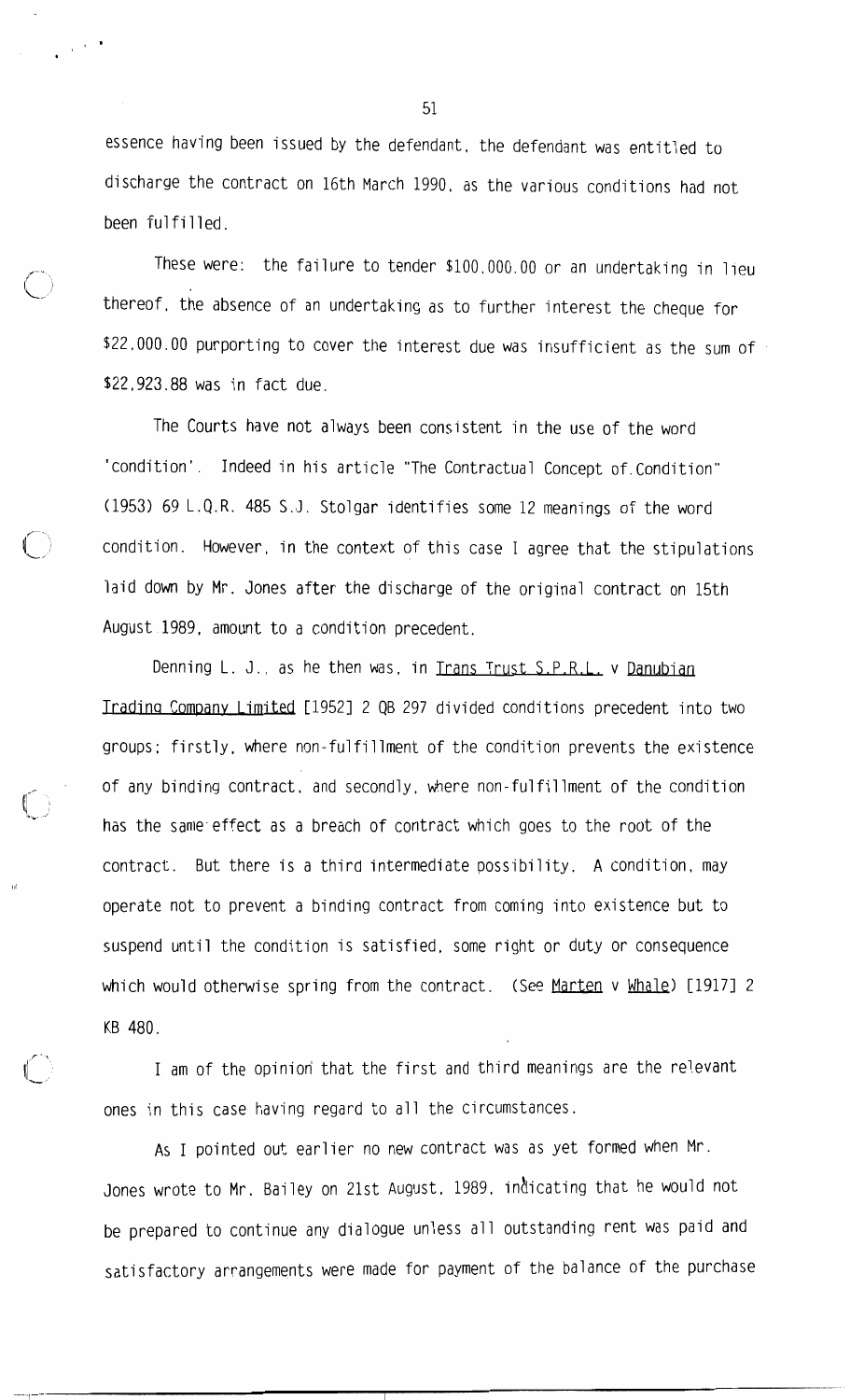price.

Mr. Jones' next letter of 6th September 1989, spelt out two conditions which should be satisfied if the plaintiff was to be given one final opportunity. They were that rental due and the balance of the purchase price plus interest on both sums of 25 per centum should be paid by 14th September 1989.

Mr. Bailey's response was to send a cheque purporting to cover the "balance as per your statement" and rental arrears for March to September 1989. So he tacitly agreed to most aspects of the conditions but complained about the interest rate, and this was not agreed until Mr. Jones' letter to Mr. Bailey of 17th January 1990.

I am of the opinion that this condition precedent was not of the first type, that is a condition precedent to contract as in Abefayle Plantation Ltd v Cheng [1960] AC 115, but rather a condition precedent to performance as in Marten v Whale (supra), and it thus took effect as one of the terms of the new contract between the parties. This means that until these extra sums were paid or where permitted, secured by an undertaking there was no obligation on the defendant to transfer the property to the plaintiff.

An important clause in the new agreement is the further demand which Mr. Jones imposed in his letter of 29th December 1989, for a cheque to cover interest to 31st January on all outstanding amounts "together with your undertaking to pay any further interest up to the date on which the funds are received from Victoria Mutual Building Society and National Commercial Bank". Mr. Jones was entitled to this because of the plaintiff's continued delay. WAS TIME MADE OF THE ESSENCE IN THE NEW CONTRACT?

Mr. Bailey asserts that time was never made of "the essence of the Agreement". But in saying so he treats the original contract as having never been terminated in 1989. I have already found that he is quite wrong on that score. But his argument extended to the entire dealings between the parties,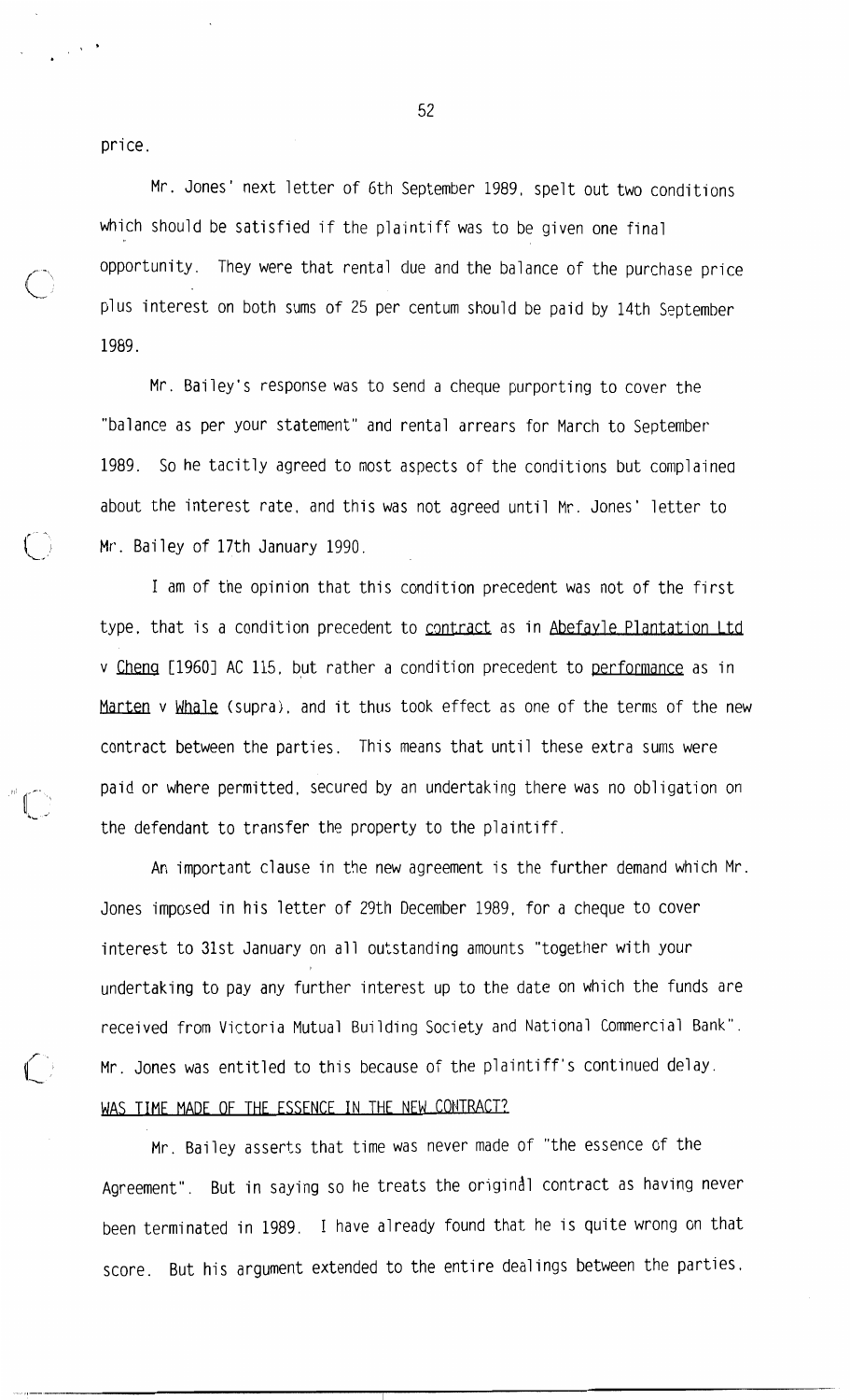and so one must examine the second stage to see whether this is true.

Mr. Jones in his letter of 29th December 1989, writes thus to Mr. Bailey:

> "You are correct that time was not originally of the essence of the contract. However, it was made so by virtue of a notice dated 6th July 1989".

This too is quite wrong. By then the original contract had been terminated by Mr. Jones' own letter of 15th August 1989, and that termination could not be retracted!

In the first letter in which Mr. Jones gave details of the new requirements which he sought to impose in the formation of a new agreement in a letter dated 6th September 1989, he stated that rental and the balance of the purchase price plus interest on those amounts should be paid by 14th September 1989. But Mr. Bailey did not respond until letter of 19 September 1989. Thereafter further conditions were imposed but no date fixed - just a demand by Mr. Jones for quick action in letters dated 15th and 17th January 1990.

Therefore by the time the full agreement was reached the old date of 14th September 1989 for completion had passed. But that does not assist a party who is in default for two reasons. Firstly, he cannot take advantage of a state that his own default has produced: New Zealand Shipping Co. Ltd. v Societe des Ateliers et Chantiers de France [1919] AC 1 (H.L.) Baker v Crickett [1958] NZLR 943 Suttar v Grendowda Pty Ltd 81 C L R 418.

Secondly, when no time for performance is specified in a contract of this nature the expiration of a reasonable period itself permits rescission without service of a prior notice calling for fulfillment or completion within a reasonable time! Perri v Coolangatta Investment Pty Ltd. (1992) 149 C L R 537.

Where there is no specified date for completion the condition must be fulfilled within a reasonable time which is judged by an objective test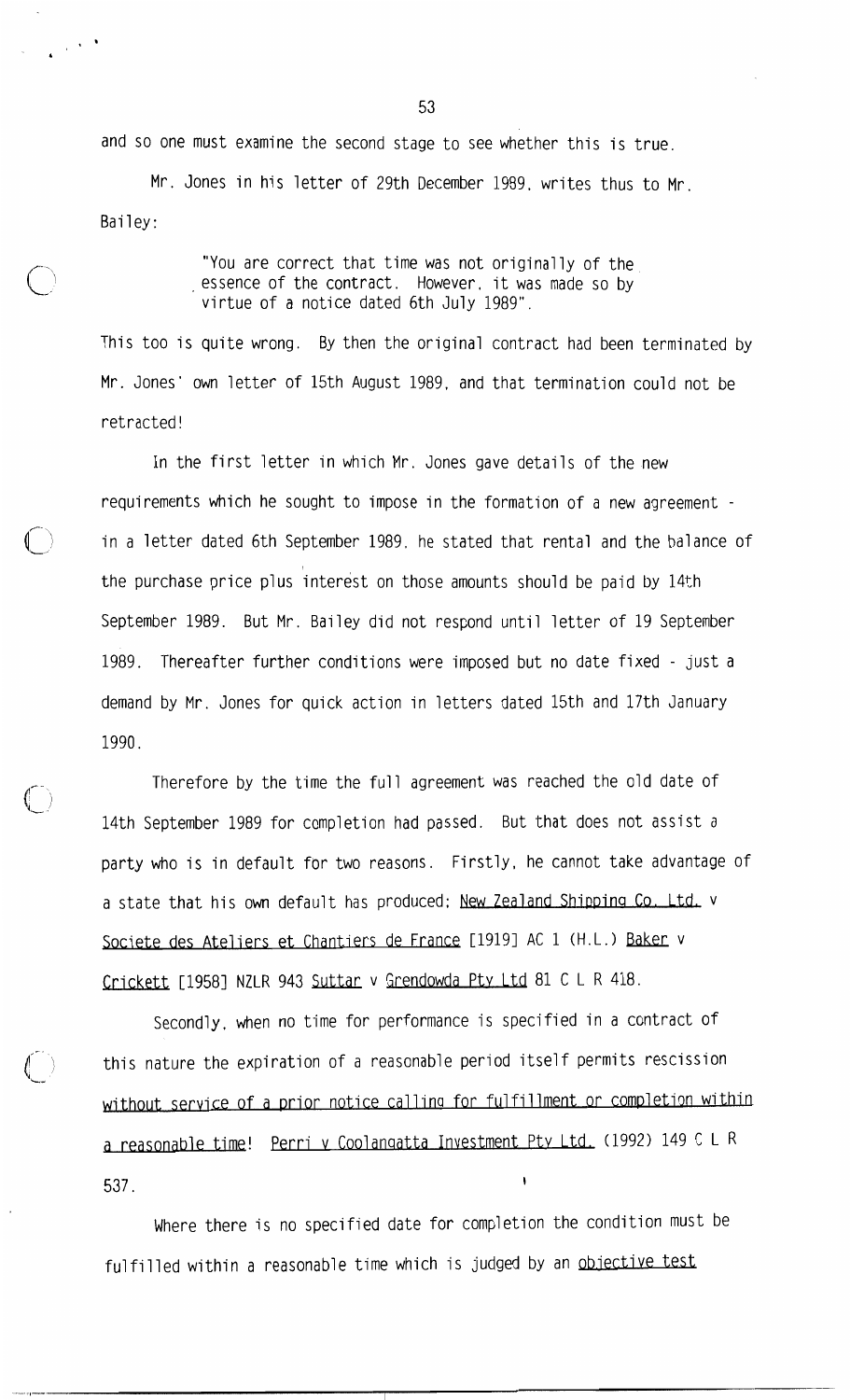applicable to both parties. Re Longlands Farm [1968] 3 ALL ER 552.

WAS THE TIME GIVEN A REASONABLE TIME WITHIN THE CONTEXT OF THIS CASE?

54

It has already been noted that by Mr. Jones' letter of 17th January 1990 the sole outstanding term of the new agreement - the rate of interest was agreed. The last letter before that which contained stipulations for the plaintiff to perform was Mr. Jones' letter of 29th December 1989. Moreover the interest rate of 12½ per centum is exactly what Mr. Bailey had requested from the 16th January 1990.

The notice to complete and making time of the essence fixed 16th March 1990. as the date of completion. I find that this was reasonable time within which the plaintiff could fulfil the conditions which were outstanding.

I have already referred to Mr. Bailey's dilatory response to Mr. Jones' first letter setting out new terms if the question of the sale should be revived. I regard the lapse of time between Mr. Jones' letter of 17th January 1990 agreeing to an interest rate of 12½ per centum, the last term of the new agreement, and his letter of 1st March 1990 making time of the essence and serving notice to complete as a reasonable time within which the plaintiff could have completed. I therefore hold that the plaintiff was in default, and the defendant was entitled to make time of the essence and serve notice to complete.

# WAS THE PLAINTIFF GUILTY OF INORDINATE AND UNREASONABLE DELAY?

He asserts to the contrary. I find that he was. In spite of the termination of the original agreement on 15th August 1989, the plaintiff's conduct of his affairs remained dilatory, and unbusinesslike. For instance, on 21st August 1987, Mr. Jones wrote to Mr. Bailey after a telephone conversation between them and indicated that the defendant would be unwilling to continue any dialogue unless inter alia all outstanding rent was paid. Then followed Mr. Jones' letter of 6th September, demanding payment of outstanding rent and the balance of the purchase price, plus interest on both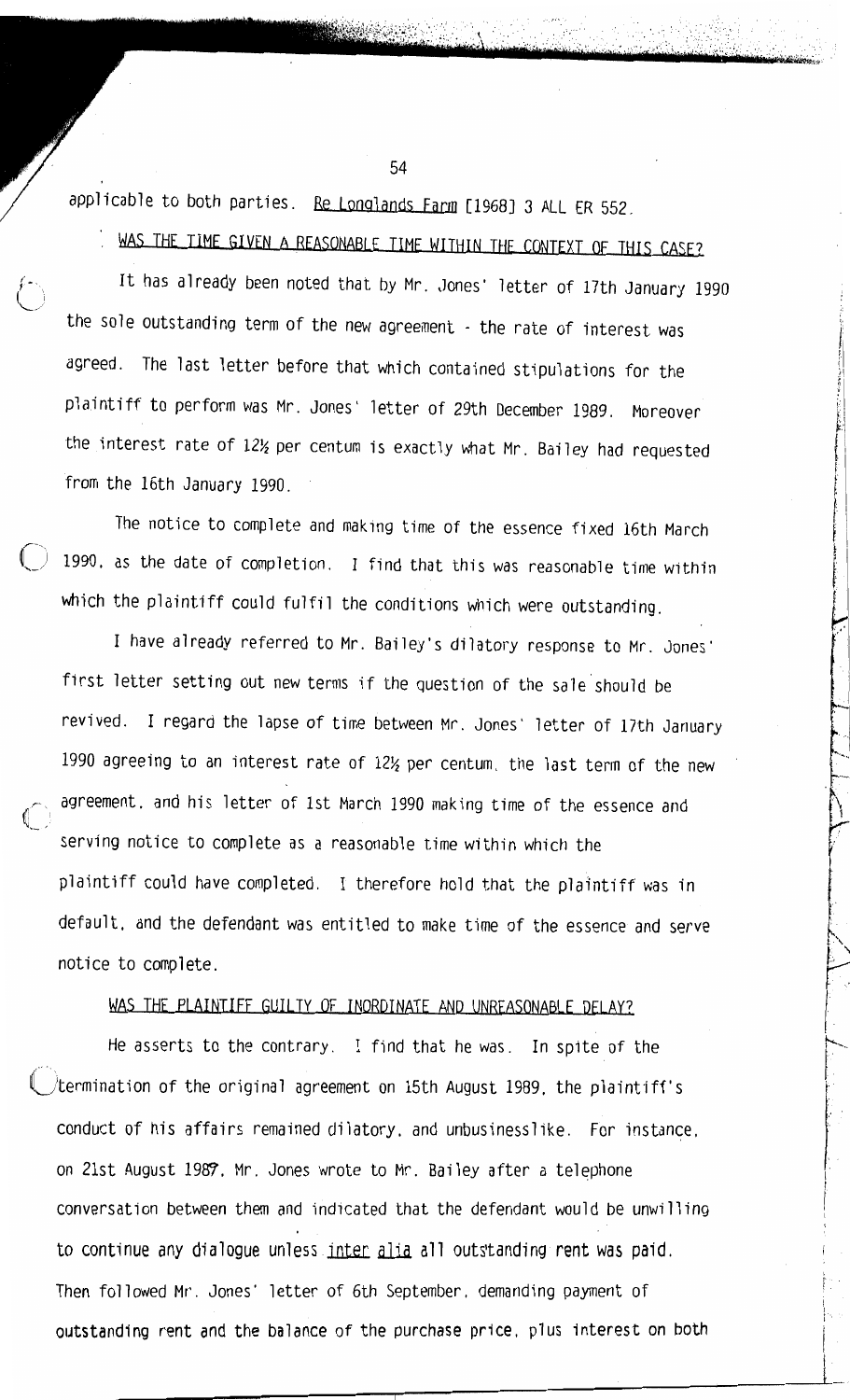sums, by the 14th September 1989. But the plaintiff did nothing until Mr. Bailey's letter dated 19th September 1989 (after the deadline) forwarding the payment for rental arrears and \$14,057.07 towards the balance of the purchase price. True he does ask that the matter of interest be deferred but there is then no suggestion of a lesser rate. Further when Mr. Jones in response to Mr. Bailey's letter of 16th January 1990, confirms that the interest rate is agreed at 12½ per centum and urges him to send a cheque to cover the amount as quickly as possible, nothing further is heard until 16th March 1990, and that in spite of a notice to complete and making time of the essence dated 1st March 1990.

Further in his letters of 6th September 1989, 29th December 1989, 15th January 1990 and 17th January Mr. Jones showed he was anxious that the plaintiff should complete, yet the plaintiff continued to drag his feet.

Indeed he waited until the last date on which he could complete to attempt to do so, and then it was inadequate.

The plaintiff himself has failed to show that he was ready, willing and able to perform his obligations under the contract. In this connection I respectfully adopt the undermentioned quotation from

Stoneham (op.  $cit$  para.  $1370:$ )

"wherever there are concurrent obligations, the party who seeks to recover against the other must show that he has always been ready, willing and able to perform the obligations imposed upon him. The state of readiness and willingness must be proved, whether it is a part of the cause of action or only relates to damages and even though the breach is a refusal to carry out the contract." (emphasis supplied)

Although the plaintiff gave evidence on his own behalf at no time did he state or prove that he was ready, willing and able to complete the contract.

I am satisfied that the defendant in no way contributed to the plaintiff's delay. As regards the completion statement it is sufficient to quote the dictum of Sir Nicholas Browne-Wilkinson V.C. as he then was, in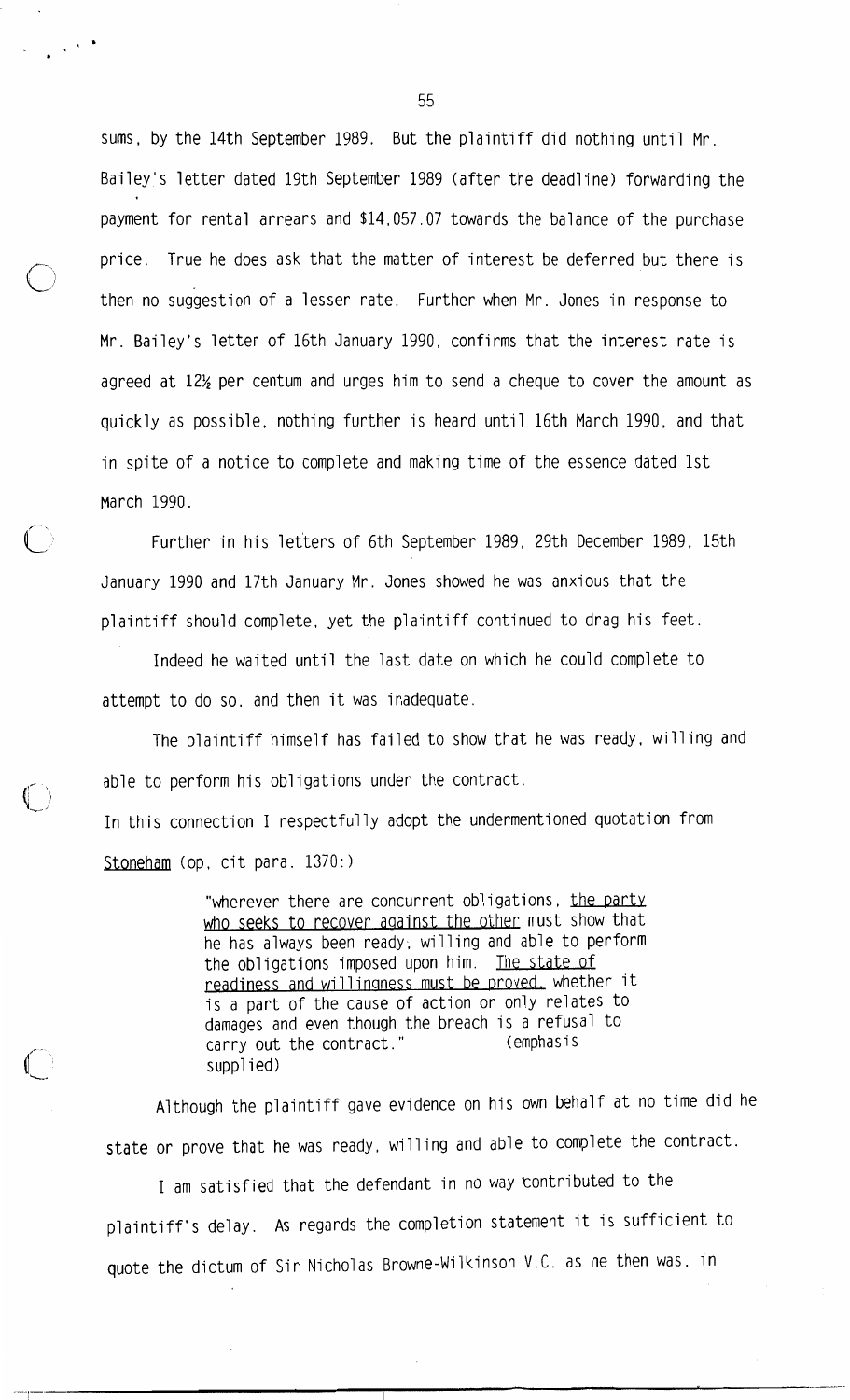Carne v de Bono [1988] 3 ALL ER 485 at 489:

"So far as the authorities drawn to our attention are concerned there is no legal obligation on a solicitor to provide a completion statement.'

Mr. Bailey complained that the defendant should have executed the transfer at an earlier date. I hold that the defendant had no such obligation until the plaintiff had completed, by paying all outstanding amounts or supplying an undertaking where the agreement as modified by the indulgence of the defendant so allowed. In SCCA 22/90 Dojap Investments Ltd. v Workers Irust and Merchant Bank Ltd. (unreported) Downer JA said of a similar proposition at page 67:

> "The reality was that the Bank was not under a contractual duty to execute the transfer as Mr. Clough in his letter of 19th October, requested of Miss Eaton, until he had paid the balance of the purchase price or supplied an unqualified undertaking from Jamaica Citizens Bank."

Moreover, it cannot be said that the defendant did not co-operate with the plaintiff. On the contrary the defendant did so when through its Attorney  $\overrightarrow{C}$  it offered to accept an undertaking in lieu of the payment of \$100,000.00 and also by the extensions of time granted.

As regards the notice to complete and making time of the essence. Mr. Bailey readily conceded that no particular form of notice is necessary and that quite informal documents or correspondence will suffice (see Aiit v Sammy (supra) at 257.) O'Sullivan v Moodie [1977] 1 NZLR 643.

I therefore hold that the agreement existing in March 1990, was validly terminated by the defendant's letter of 20th March 1990.

## SHOULD THE DEPOSIT BE FORFEITED?

Mr. Davis readily conceded that in light of the opinion of the Privy Council in Workers Trust and Merchant Bank Limited vs Dojap Investments Limited [1993] 2 ALL ER 370 the sum of \$55,000.00 paid by the plaintiff is not a true deposit.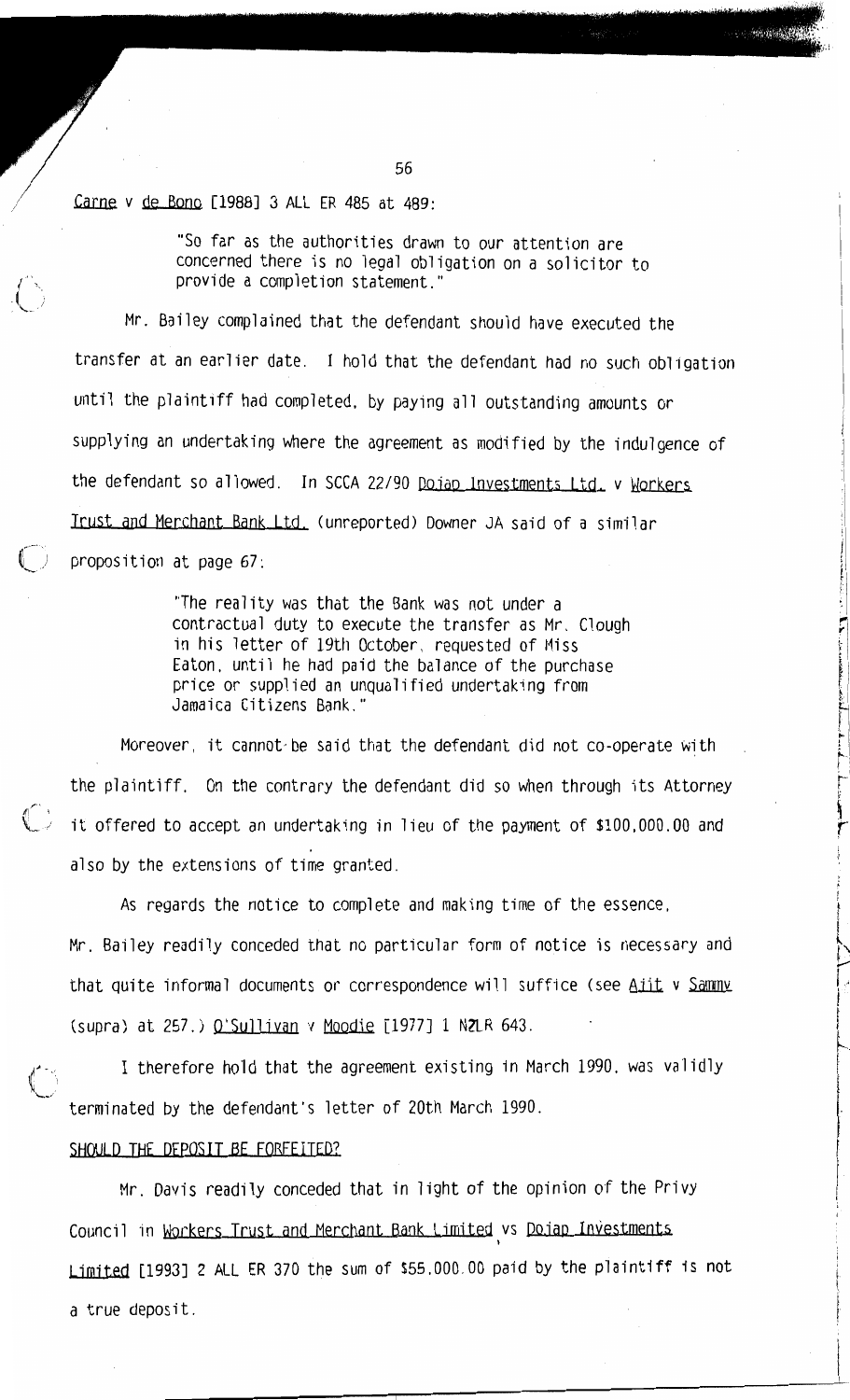In that case the appellant bank acting as a mortgagee sold certain premises here in Jamaica, at auction to the respondent for \$11,500,000.00 Clause 4 of the contract provided for payment of the deposit of 25% and a deposit of \$2,875,000.00 was duly paid. The contract required the balance to be paid within 14 days of the date of the auction. The purchaser Dojap did not pay the balance on the 14th day, (though it tendered it on the 21st day). The appellant Bank claimed to be entitled to keep the whole deposit as clause 13 of the contract of sale provided for its forfeiture if the respondent Dojap failed to comply with its obligation to pay the balance of the purchase price on time.

At first instance the learned trial judge Zacca C.J. held that the sum of 25% of the purchase price was a true deposit and should be forfeited. The Court of Appeal held that a true deposit was the customary 10% and that therefore the forfeiture of the full amount was invalid. The Court ordered a refund of 15%. The Privy Council held that long usage had established that 10% was reasonable and any deposit in excess of 10% appeared to be a penalty unless special circumstances could be shown which justified taking a deposit at a higher level.

The Board also held that although if the appellant Bank had taken a deposit of 10% it would have been entitled to keep that sum, since the sum it had taken was not a deposit at all but a penalty the appellant could keep no part of it and must repay the deposit in full less any sum for damage actually proved to have been suffered as a result of Dojap's non-completion.

In the instant case Mr. Davis submitted that the "deposit" of \$55,000.00 is approximately 17% of the purchase price - less than the then existing commercial interest rate: the period between the completion date and the last rescission is over 8 months, whereas in the Dojap case only a few days elapsed before rescission. He therefore argued that the defendant is entitled to